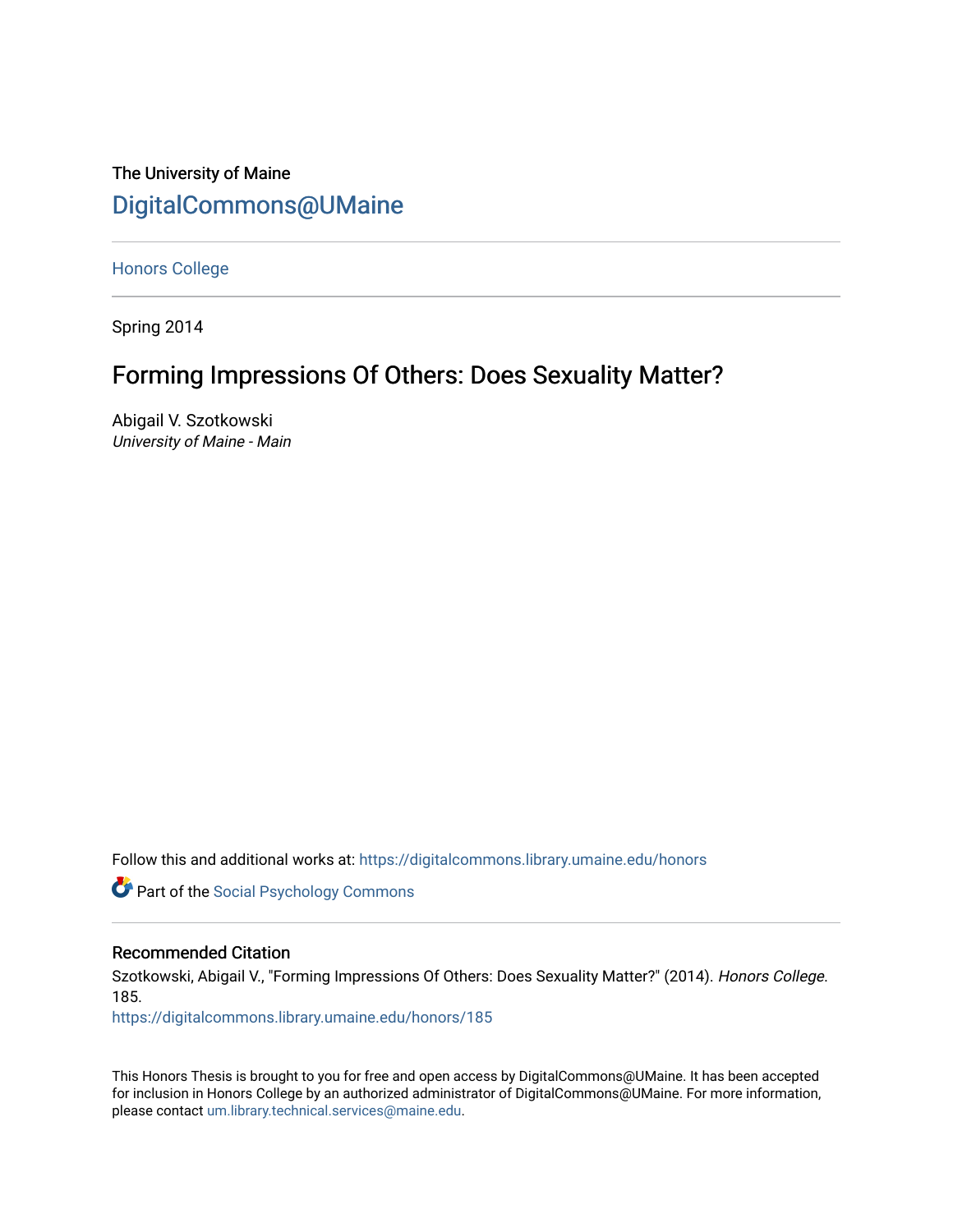# FORMING IMPRESSIONS OF OTHERS: DOES SEXUALITY MATTER?

by

Abigail V. Szotkowski

A Thesis Submitted in Partial Fulfillment of the Requirements for a Degree with Honors (Psychology)

The Honors College

University of Maine

May 2014

Advisory Committee:

Jordan LaBouff, CLAS-Honors Preceptor of Psychology, Advisor Cynthia Erdley, Professor of Psychology David Gross, Adjunct Associate Professor in Honors (English) Shannon McCoy, Associate Professor of Psychology Sandy Caron, Professor of Family Relations & Human Sexuality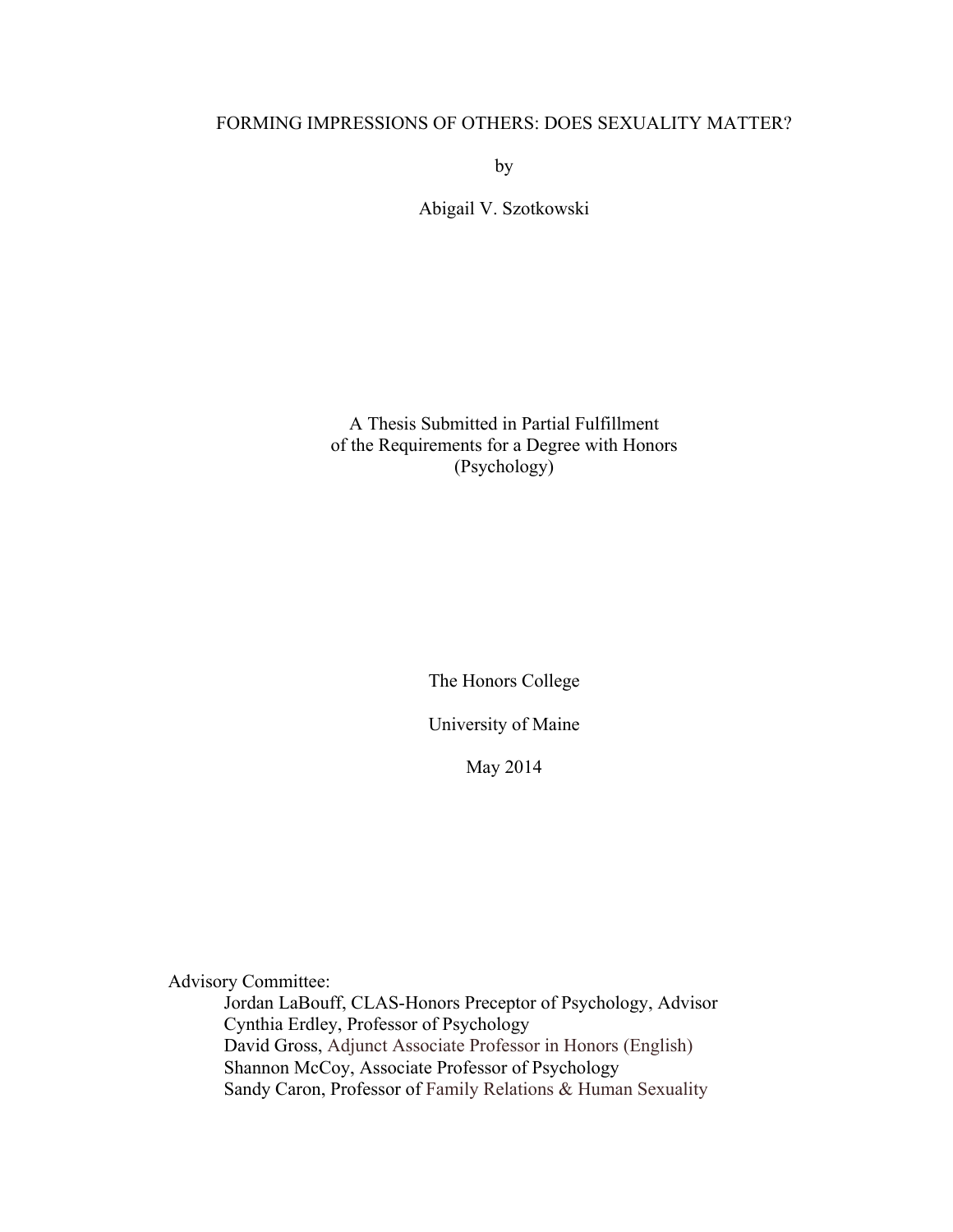#### ABSTRACT

Previous research suggests that the sexual double standard still exists today, and that women face greater social repercussions for engaging in casual sex than men. This study investigates the effects of religious priming on attitudes toward a hypothetic female target, who is portrayed as either having a single or multiple romantic partners in the past year. In addition, we examined how participants preexisting levels of religiosity, sexual conservatism, and moral concerns might further affect attitudes toward this target. Consistent with our original hypothesis, self reported levels of religiosity, religious fundamentalism and right-wing authoritarianism are associated with more conservative attitudes toward sexuality. Interestingly, this relationship did not influence how our hypothetical character was evaluated. The multiple-partner Amber was rated more negatively than her single-partner counterpart, regardless of participants preexisting levels of religiosity and sexual conservatism. What did appear to be driving this effect were participant's gender and relative moral concerns, specifically females and those who reported more purity/sanctity concerns. A consistent main effect was found for Amber's number of partners and for the gender of the participant. For some variables, gender of participant and Amber condition interacted, such that women tended to reward her more than men when she had a single partner. Understanding how people evaluate others based solely on their perceived sexual activity is important, and could shed light on some critical issues, including women's interpersonal relations and assault investigations.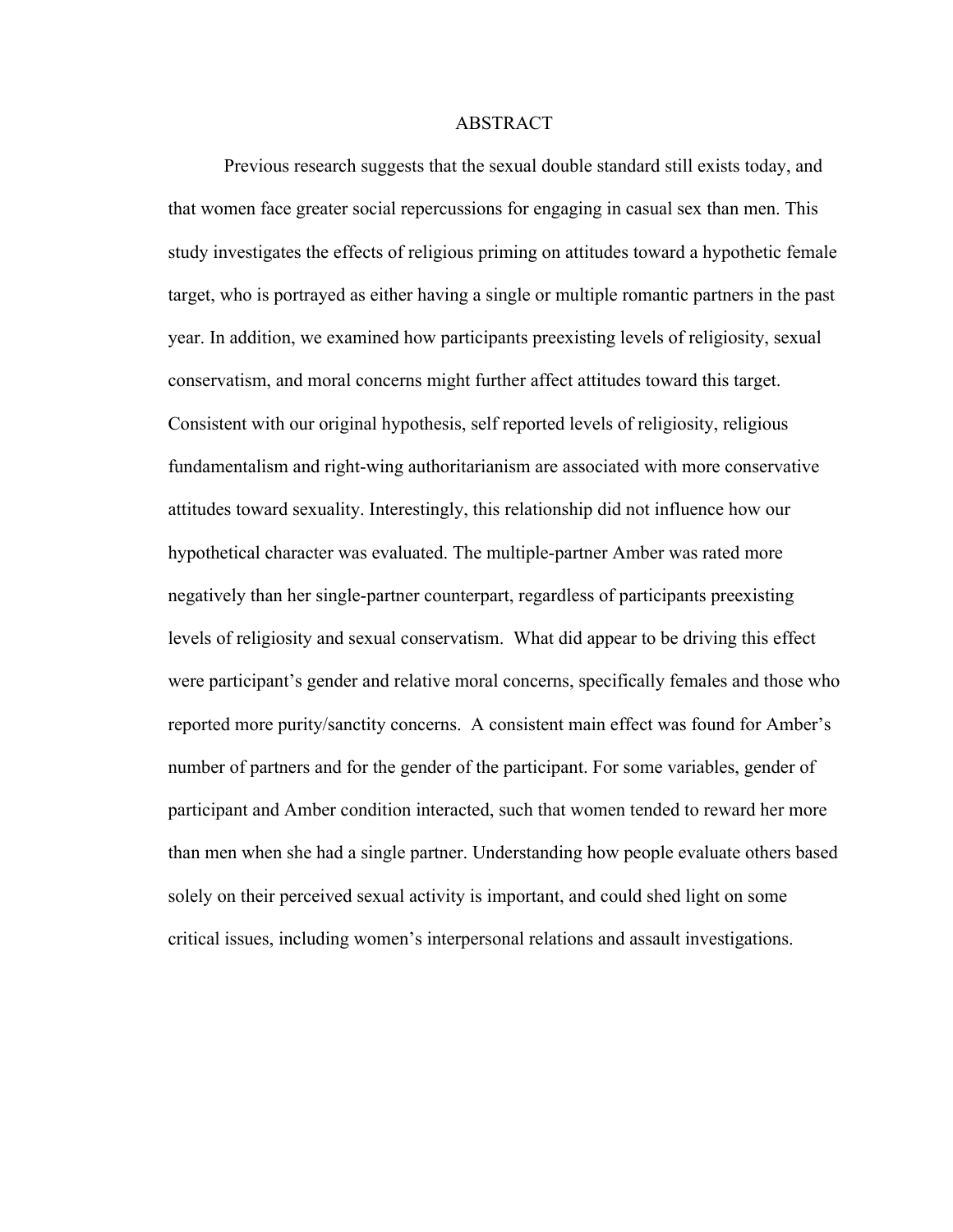# ACKNOWLEDGEMENTS

First and foremost I would like to thank my advisor, Jordan LaBouff, for his help and guidance on this project, but more importantly for his patience, wisdom, and encouragement during the past two years. I would also like to thank my committee for their feedback and support throughout this yearlong endeavor. Lastly, I would like to extend my gratitude to Morgan Kinney, who through this process has become one of my closest friends. I could not imagine having gone through this past year without you.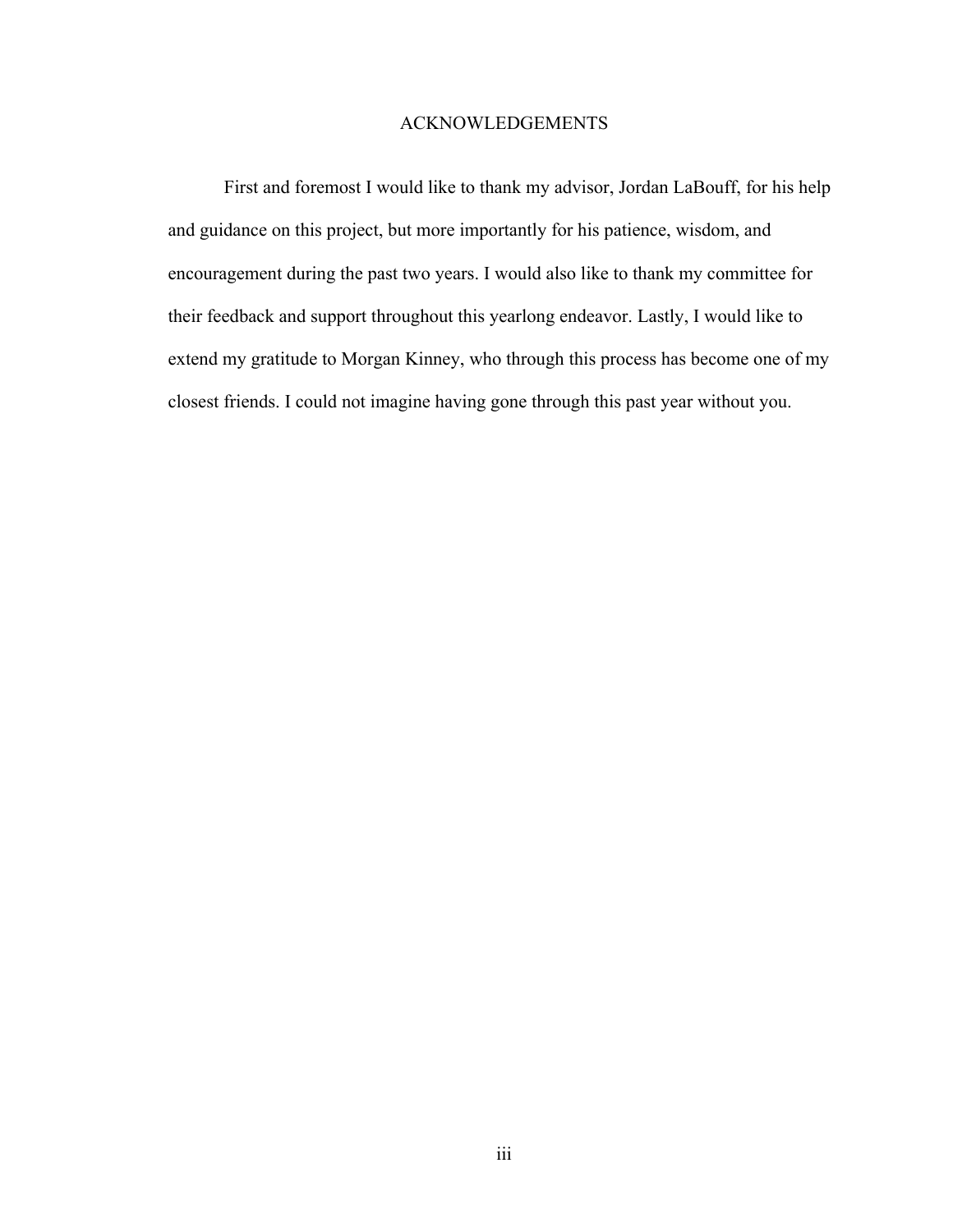# TABLE OF CONTENTS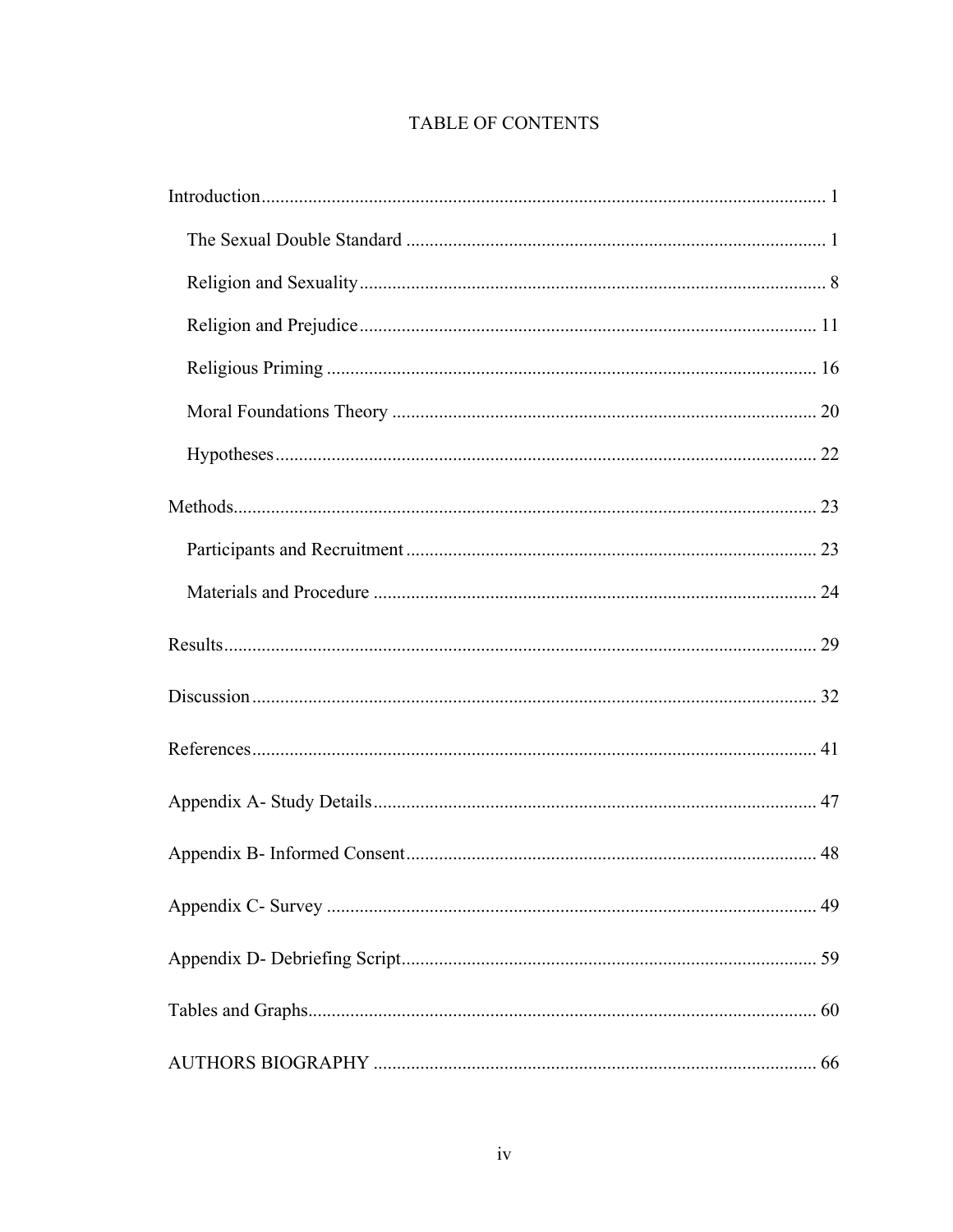# TABLES AND FIGURES

| Table 1  | 60 |
|----------|----|
| Figure 1 | 61 |
| Figure 2 | 62 |
| Figure 3 | 63 |
| Figure 4 | 64 |
| Figure 5 | 65 |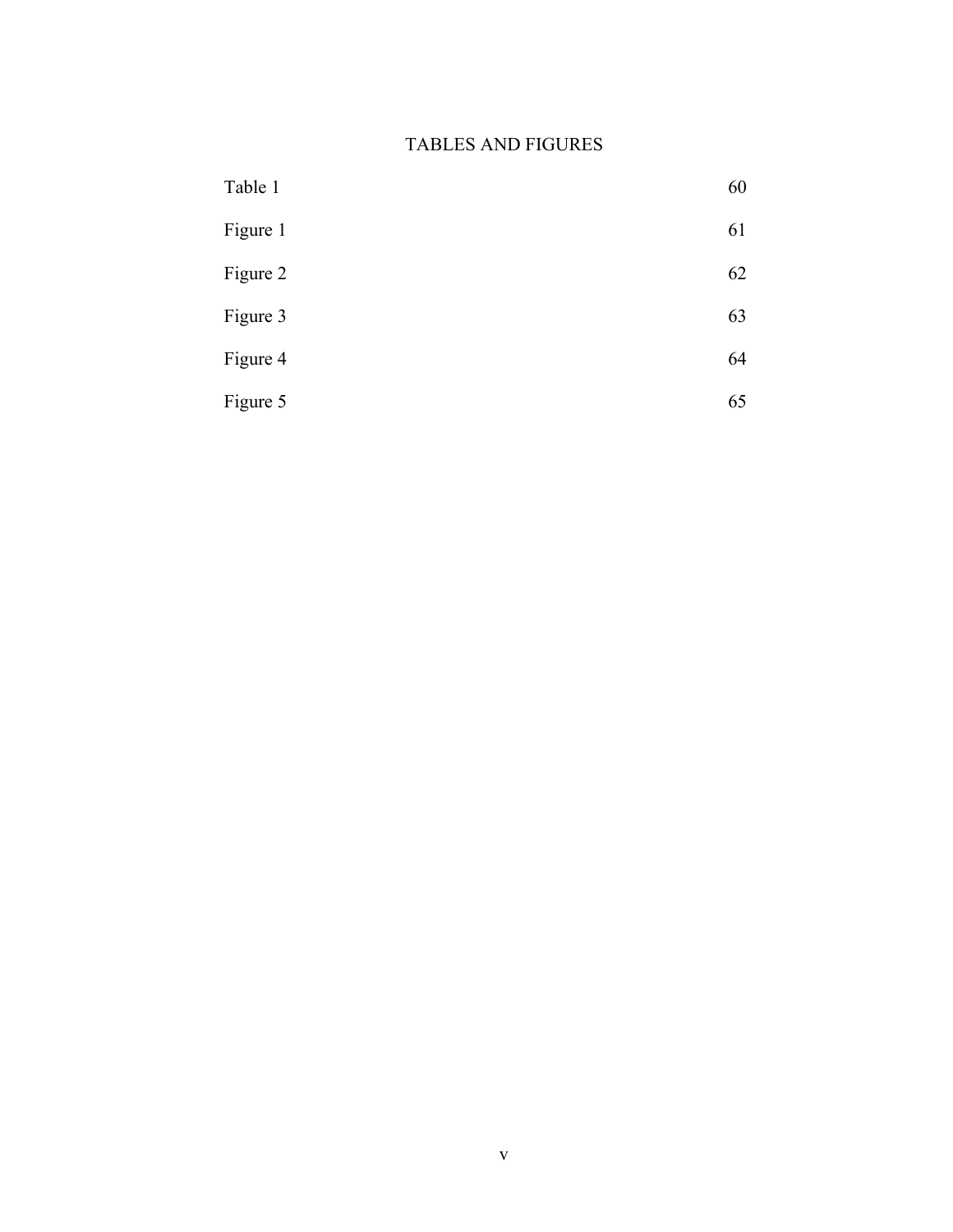#### *Introduction*

When forming impressions of others, many factors are taken into account. For example, we may form an impression based on how someone is dressed, where they work, or by the kind of car they drive. This study aims to investigate how our impression of someone may change depending on the information that is provided. Specifically, we want to see how the experimentally manipulating the disclosure of one's sexual history might alter how others view them. According to the sexual double standard, men have more sexual freedom and face less repercussion than women in regard to casual, noncommittal sex. For that reason, we have decided to look only at women's sexuality to see how participant's impressions may change depending on her sexual history. In addition, we wanted to see if an individual's level of religiosity or their moral concerns would play a role in how they evaluate others in regard to sexuality.

#### **The Sexual Double Standard**

Every morning when young women across America wake up, they are confronted with a choice: How do I want the world to perceive me today? Open a magazine, turn on the T.V., or pop in a movie, and you will see a similar message being conveyed: Be sexy, be skinny, be desirable. The American media reinforces the cultural norm that a woman's value lies in her physical beauty. This is known as objectification, a process that reduces people down to objects, or bodies that exist for the use and pleasure of others (Fredrickson & Roberts, 1997). Self-objectification occurs when people internalize this idea, and ultimately define their sense of worth in relation to how their appearance is perceived. Fredrickson and Roberts (1977) found that self objectification can lead to both increased anxiety about one's physical appearance and body shame, a decreased sense of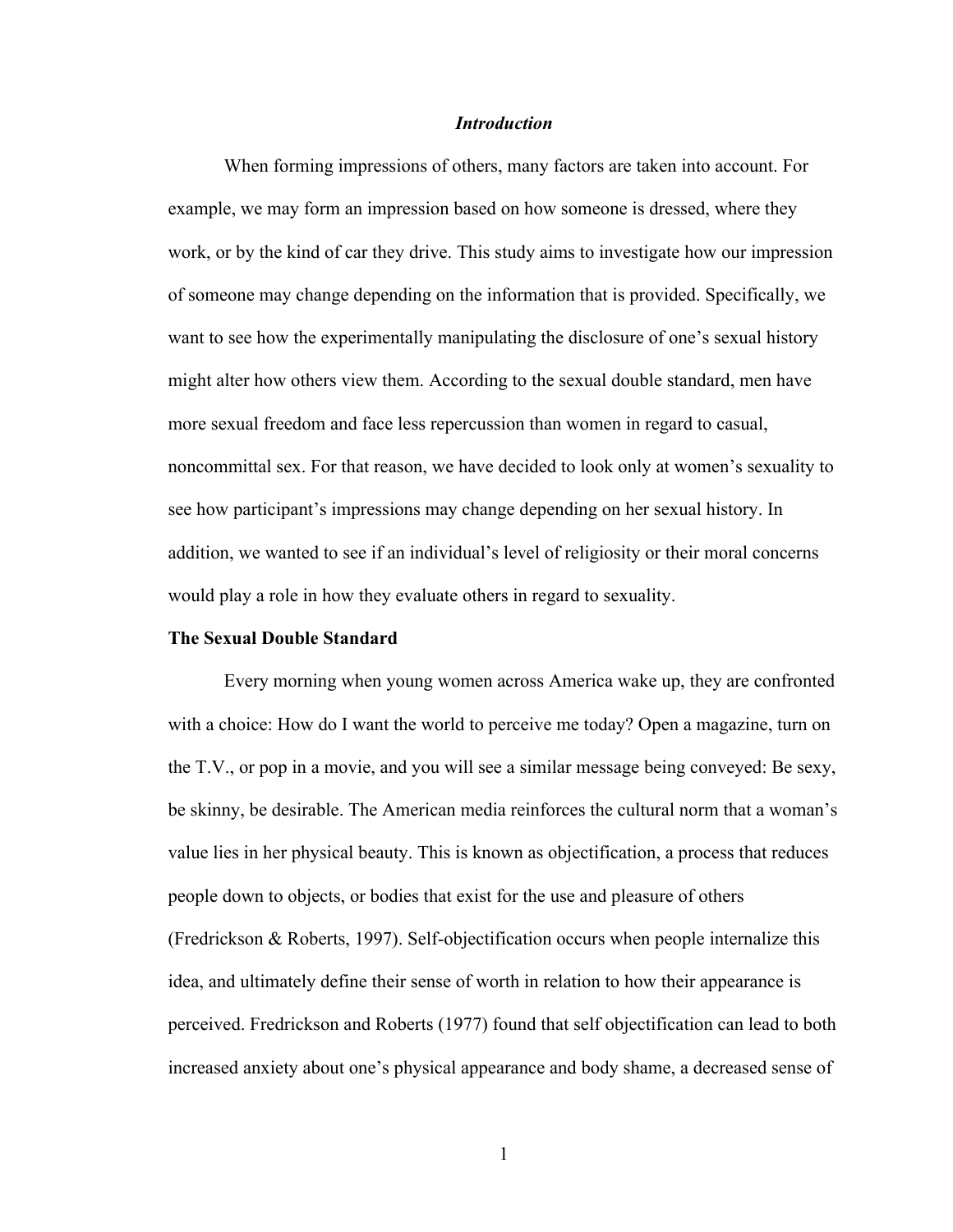awareness for internal body sensations such as hunger, and an increased fear of physical safety, which can lead to disordered eating, depression, and sexual dysfunction.

Yet women are simultaneously encouraged to restrict their sexual activity to the context of a committed, loving relationship (ideally marriage). Embracing one's sexuality and acting upon those bombarding demands to be sexy and desirable can tarnish a woman's reputation. Just recently, the Los Angeles Times published a story detailing the sexual education curriculum in Mississippi. The Oxford school district wanted to send a message to young men and women about what happens once a woman has sex. To demonstrate, teachers passed an unwrapped peppermint patty around the classroom to show how dirty it soon became, using the analogy that women are also not clean or valuable once they've had sex (Semuels, 2014). The competing messages women receive, to be sexy but to not have sex, are confusing, contradictory, and likely to elicit feelings of worthlessness and guilt. From this perspective, how does a woman possibly decide how she wants the world to perceive her? What social repercussions arise when she either does, or does not embrace her sexuality in all its facets? Before we can address such repercussions, we should first turn to the study of sexuality in America.

Before the 1940's, sexuality in America was studied almost exclusively from a medical perspective. Alfred Kinsey, a pioneer in sexuality research, created a lot of controversy when he turned this private aspect of human life into an objective and scientific field of study. At the time, most Americans believed that this was not an area that warranted public discussion and debate. Kinsey, who conducted 8,000 interviews and published two books on the sexual behavior of the human male and female, challenged many of the widely held assumptions at the time. (See Kinsey, 1948 and 1953.) Most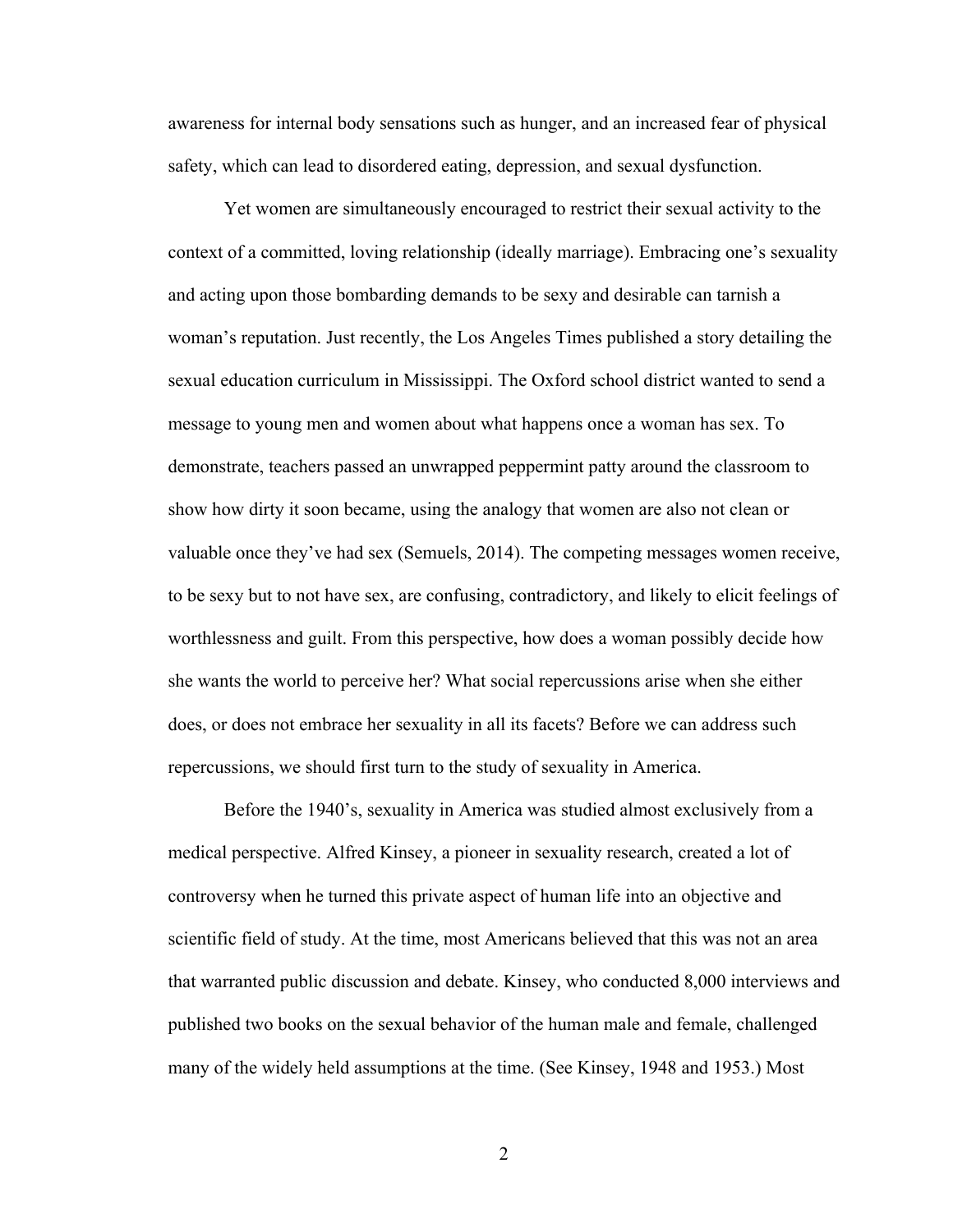notably, he revealed that women were in fact sexual beings, contrary to the pervasive, cultural assumption that they were asexual. By forcing the reexamination of sexual attitudes and beliefs in America, Kinsey opened doors that led to the growing women's movement of the 1960's and 1970's.

Although Kinsey was the first to empirically study sexual behavior, Ira Reiss (1967) was the first to examine the attitudes surrounding sexuality. Specifically, he studied sexual permissiveness in the face of widely held societal standards. Conducting the first large scale study on sexual attitudes in 1967, Reiss surveyed participants on their thoughts regarding abstinence, the gender-based sexual double standard, premarital sexual permissiveness with affection, and premarital sexual permissiveness without affection. According to Reiss, very few people endorsed the "orthodox" view of the double standard, which states that it is only acceptable for men to engage in premarital sexual intercourse. Instead, he found that the conditional double standard was prevalent. The condition in which women are permitted to engage in sexual activity is within the context of a loving, committed relationship, whereas men are permitted to have sex without that condition. In other words, casual sex is acceptable for men but not for women, suggesting that men held greater rights and freedom in premarital sexual intercourse (Crawford & Popp, 2003). Research in the 1970's seemed to provide evidence that young people in America held men and women to a similar sexual standard (Peplau, Rubin & Hill, 1977), and that attitudes toward casual sex were becoming more permissive and egalitarian. Despite these findings, research on the sexual double standard persisted into the 1980's and 1990's, yielding mixed results.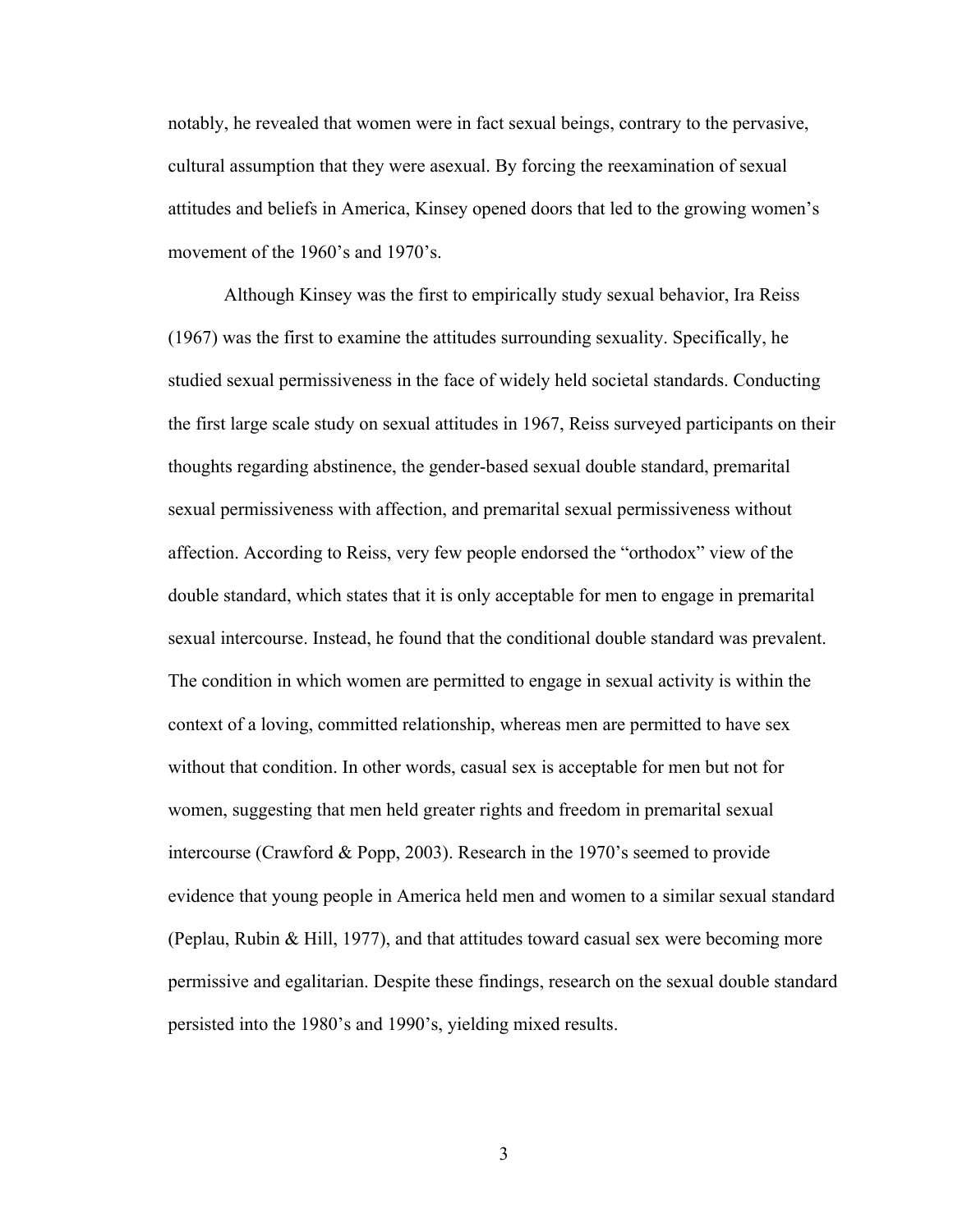Modern research has investigated how knowledge of someone's sexual behavior might influence impressions of that person. Specher, McKinney and Orbuch (1991) showed that knowledge about the current sexual experiences of an individual could affect how that individual is perceived. Specifically, such information could alter a participant's willingness to befriend, date, or potentially marry this individual. Mark and Miller (1986) and Marks and Farley (2005) found that both male and female hypothetical targets received harsher ratings as their sexual permissiveness, or number of sex partners, increased. In 1995, O'Sullivan added to this finding by revealing that more favorable ratings were given to those in a committed relationship, regardless of gender. Similarly, in 1987 Specher, McKinney and Orbuch gave participants a description of a fictional character's first sexual experience, and found that attitudes toward this character decreased as age of onset also decreased. In addition, however, they found that participants reported more negative attitudes towards women, contrary to the prior two studies.

Women have generally been seen as the "gate keepers" of sex, in that they are usually the ones who decide how far sexual encounters will proceed in a relationship (McCormick, 1994). For this reason, societal pressures to restrict sexual activity are generally focused on women. Failing to succumb to such pressures results in blame for the female. Both Bogle (2008) and England and Thomas (2006) found that men have more sexual freedom and gain status when engaging in casual sex. Women, on the other hand, run the risk of ruining their reputation for the same activity. Unlike men, the circumstance acceptable for women to engage in premarital sex requires a committed and romantic relationship, as previously discovered by Reiss.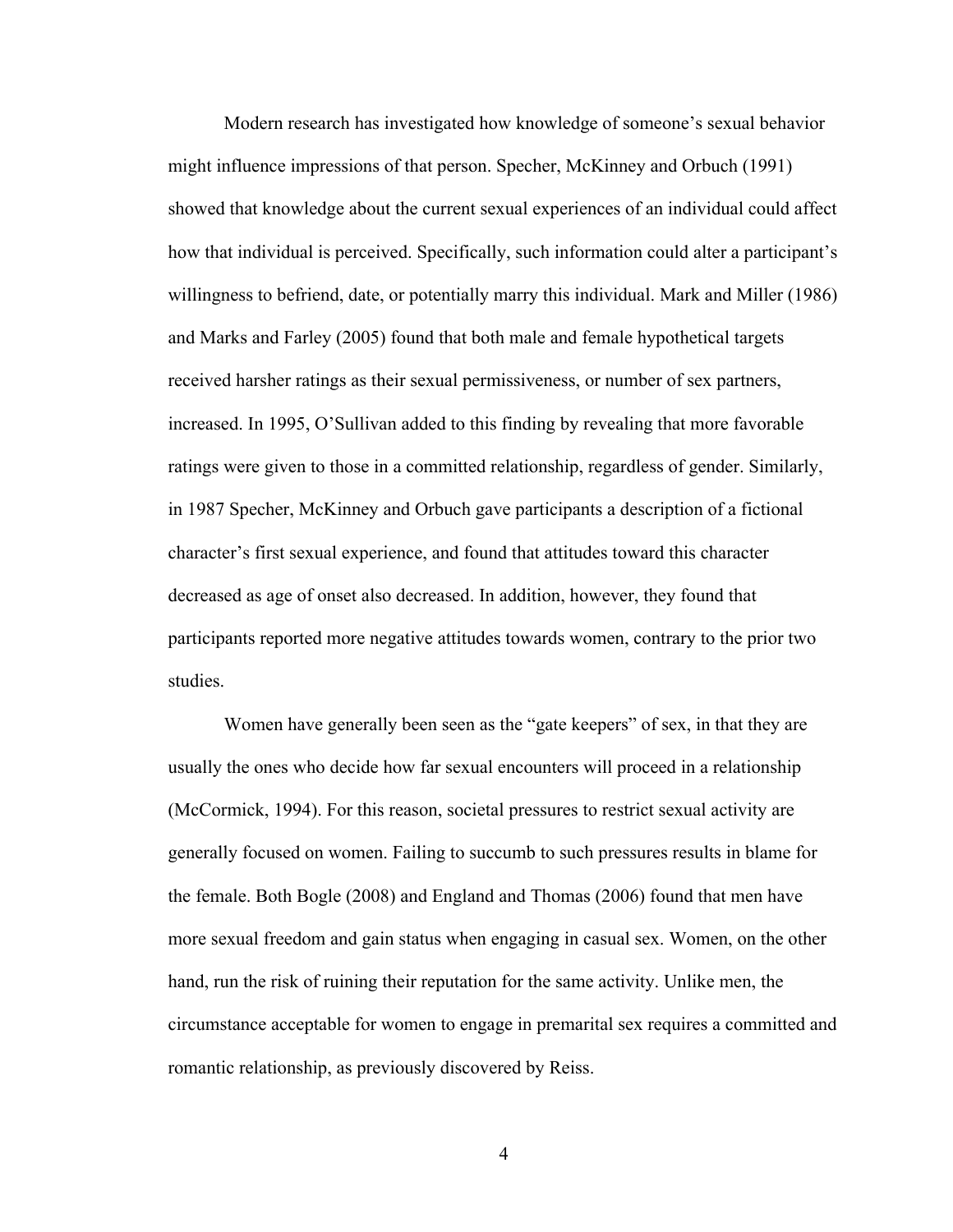The acceptable circumstance for men and women to engage in sex has been made quite clear; we see that men and women are presumably held to different standards, in which women's sexuality is more heavily restricted. How, then, do people perceive a woman who violates society's sexual norms? Reid et al. (2011) conducted an interesting study examining why people may want to follow up a one-night stand with a sexless date. Participants claimed a woman who follows up a one-night stand with a sexless date is attempting to restore her reputation with the man, or with herself. Women reported that post hookup feelings include shame, guilt, embarrassment, remorse or disgust. Fearful of gaining the reputation that she was "loose, easy or dirty" participants viewed the sexless date as an opportunity for the woman to correct any potential negative impressions that were formed. In contrast, men were perceived as going on a sexless follow-up date out of pity for the woman. The sexless date initiated by the man was assumed by participants to mean that he was not interested in continuing the relationship, and this was his way of letting her down easy. Such an act was described as both noble and honorable. This is just one example of how the same sex-related act can be interpreted vastly differently based solely on the gender of an individual.

Milhausen and Harold (1999) expanded further by surveying only women's attitudes and beliefs regarding the sexual double standard. Almost unanimously, women reported that the sexual double standard still exists. More importantly, about half (46%) of the participants said that fellow women, not men, were the harshest judges of a woman's sexual behavior. Often, we assume that the double standard is a product of the patriarchal culture to limit the sexuality of women, but this study suggests otherwise. It seems that women may endorse the double standard to distinguish themselves from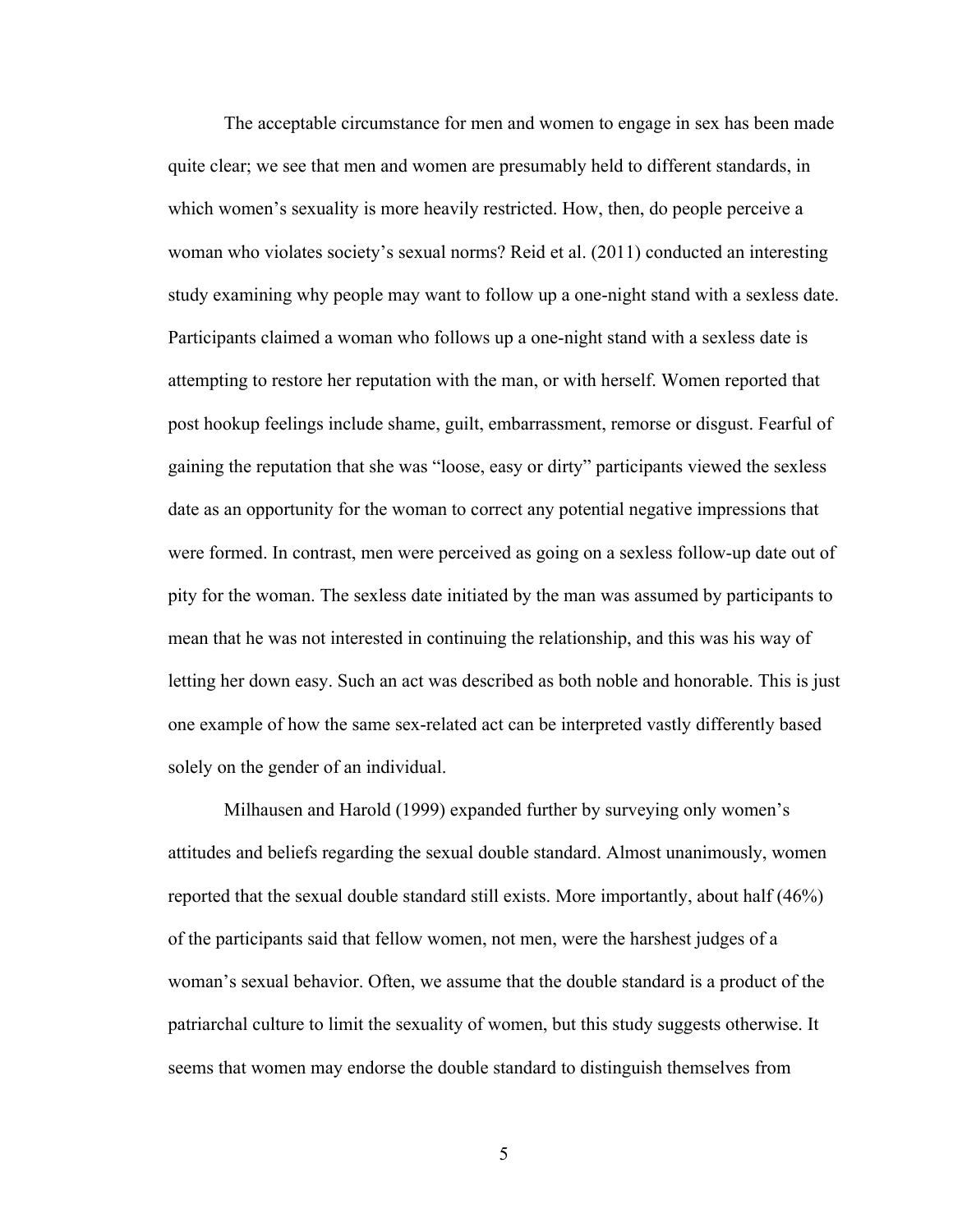"promiscuous women" in order to maintain or possibly elevate their reputation and status among males. To understand how the double standard emerged in society, and how it has been maintained, we must turn to the main theoretical explanations.

One such theory for the development of the double standard in society is the evolutionary perspective. Although this is not the theoretical approach used by most social psychologists, it is important to understand and discuss. This theoretical perspective lies in the reproductive success of an individual, and the likelihood of passing on genes to the next generation. In order for males to maximize this potential, it is in their best genetic interest to have many casual, short-term partners with little parental investment. Due to the unlimited number of sperm a male can produce throughout his life, his evolutionarily success depends on his ability pass those sperm on to as many females as possible, in hopes that a few of those attempts will be successful. Women, on the other hand, produce a very limited number of eggs in comparison, and it is in their best interest to be selective in their mating choices, to have fewer children but to provide much higher levels parental investment. They seek long term, genetically fit partners in order to ensure survival of the offspring (Buss  $\&$  Schmitt, 1993). The modern day translation of this evolutionary strategy results in the approval of multiple sex partners for males, but not females.

The social structure theory and the evolutionary theory can be combined to produce strong social forces that promote the sexual double standard. This theory states that the disparate standards for sexuality are socially constructed in terms of the patriarchal system in society. Differences in gender norms stem from the hierarchy of power and the division of labor in society. Because men hold the majority of the power,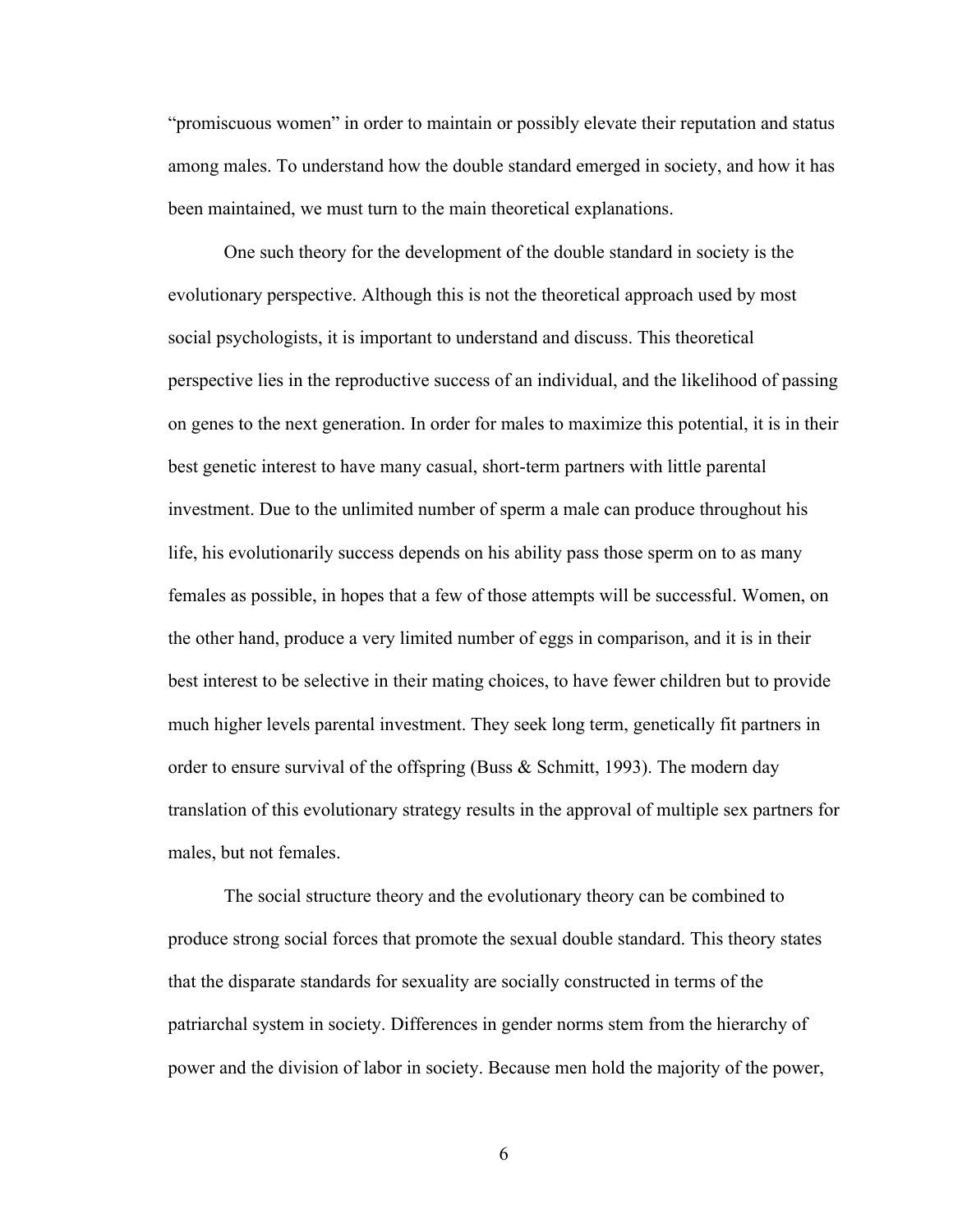they, in turn, get to dictate the standards of society. It is in their best evolutionary interest to simultaneously promote permissive sexual norms for males while restricting it for females, to increase both their reproductive potential and their paternal certainty.

One last theoretical approach is the cognitive social learning theory, which states that these socially sanctioned standards are reinforced throughout life. Women are stigmatized for engaging in casual, short-term sex, whereas men are rewarded for this same behavior. Reinforcement of these standards starts with how parents socialize their children to look, act, and think about their gender. With time, the majority of this gender norm reinforcement comes from peer rejection or approval. Consequently, these standards become internalized and upheld by the individual. But how do parents and peers decide what standards are appropriate to hold themselves and others to? Societal standards that dictate how we think, act, and feel are created and sustained by a number of institutional forces. For instance, the United States government has the power to dictate who we can and cannot legally marry. Many American citizens view same sex couples as degrading the sanctity of marriage. Strong attitudes toward this cultural violation have resulted in the passage of laws that prohibit gay marriage. Although there are no laws that enforce the double standard, or that restrict the sexual activity of an individual, there are other social institutions, like religion, that regulate such behavior.

DeLamater (1981) claims that religion, as a social institution, has a great deal of control over human sexuality. He argues there are three ways in which a social institution like religion is able to sway behavior. First, religion provides people with a certain perspective on life, by presenting them with a set of assumptions and norms. For instance, it is considered normative for a man and a woman to engage in sex only when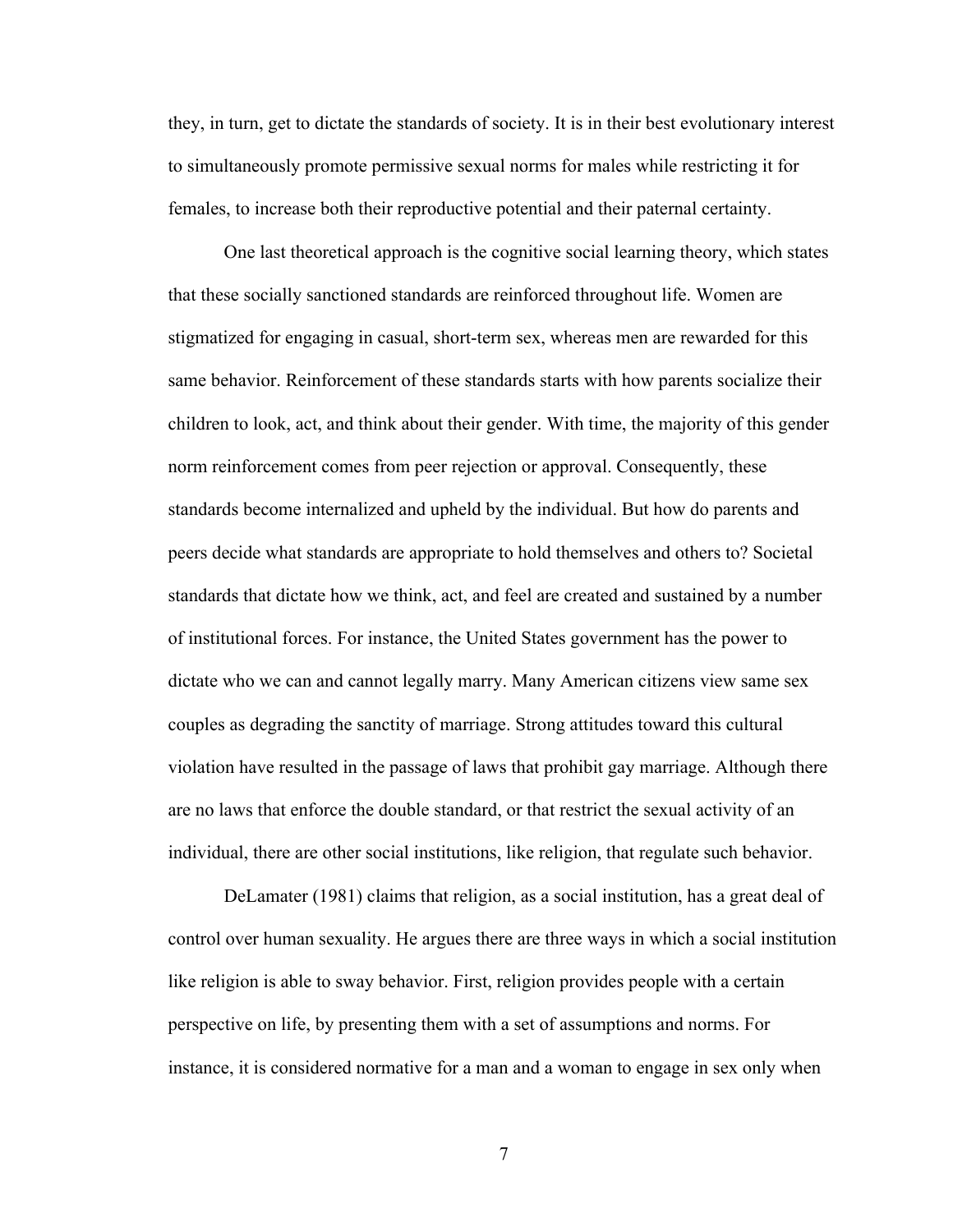they are married. Second, those who are apart of religious institutions tend to use these specific perspectives in informal interactions with others in order to reinforce its importance. In other words, people will praise chastity and encourage abstinence until marriage. Lastly, there are often social repercussions for going against any assumptions or norms, e.g., refusing to associate, or degrading someone who has sex before marriage. The fear of such sanctions leads to a greater conformity pressure.

#### **Religion and Sexuality**

Colossians 3:5: "Put to death, therefore, whatever belongs to your earthly nature: sexual immorality, impurity, lust, evil desires." This quote exemplifies the link between religious doctrines and restriction of human sexuality. One of the very first stories we encounter in the Old Testament is that of Adam and Eve. This classic tale has been interpreted in various ways throughout history. The earliest interpretations made minimal connections to sexuality (Reiss, 1990). The first 400 years of Christianity saw Adam and Eve as symbolizing human choice and freedom. Christ requested his followers exercise free will in order to attain moral goals, one of which was the control of sexual desires. It wasn't until St. Augustine in 386 A.D. that this interpretation began to shift. Augustine insisted that the human will was powerless to sexual desire, and gaining back such control requires the aid of an outside force, namely the church. Eve's eating from the Tree of Knowledge symbolized the release of sexual disobedience within human nature, insinuating that even the most self-disciplined person would eventually succumb to the "original sin" of man. This further suggested that dabbling in such dangerous waters would only lead to more serious sinful behavior.

In addition, St. Augustine insisted that sex should occur only for procreation;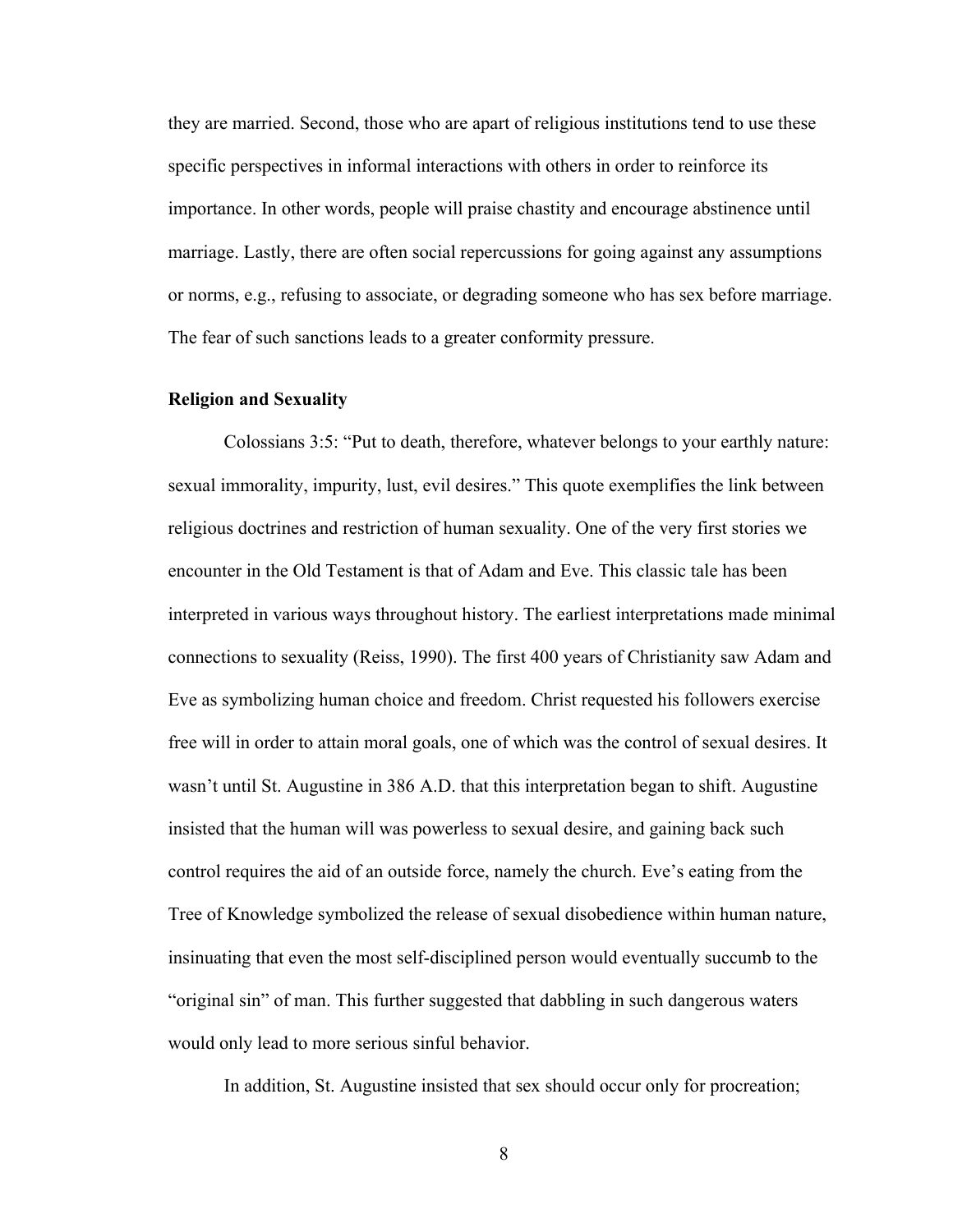anything otherwise was deemed evil. Building off the ideas of St. Augustine, St. Thomas Aquinas also promoted the idea that sex should only take place for purposes of producing children. The notion of restricted sexual activity has prevailed to present day Christianity. Some of the religious taboos associated with sexuality include homosexuality, sodomy, and masturbation, since none involve reproductive potential. In addition, sex during pregnancy, menstruation, and menopause are prohibited for the same reasons (Paige, 1977 as cited DeLamater, 1981). Although many people have challenged and rejected these views, they still have a profound influence over our actions and emotions (Reiss, 1990).

Previous research on this topic has found a positive correlation between religiosity and sexual conservatism. Numerous studies provide evidence that the more religious a person is, or the more active a church member, the more likely that he/she will hold more conservative attitudes about sex (Beckwith & Morrow 1998; Pluhar et al. 1998; Reiss, 1990). Not all religious groups hold the same attitudes toward sex. Judaism is seen as the most tolerant and harbors more permissive sexual attitudes, followed by Catholicism, then Protestantism (Cochran & Beeghley, 1991). The more condemning faith groups tend to view non-marital sexual relations as wrong. People who do engage in sex before marriage are viewed as sinners who should repent their actions through abstinence. Less proscriptive faith groups encourage their members to be more compassionate toward such actors, and some allow individuals to use their own judgment in sexual matters (Cochran & Beeghley, 1991). They are also more likely to allow sex in the context of love, not just marriage or for procreation (Reiss, 1990).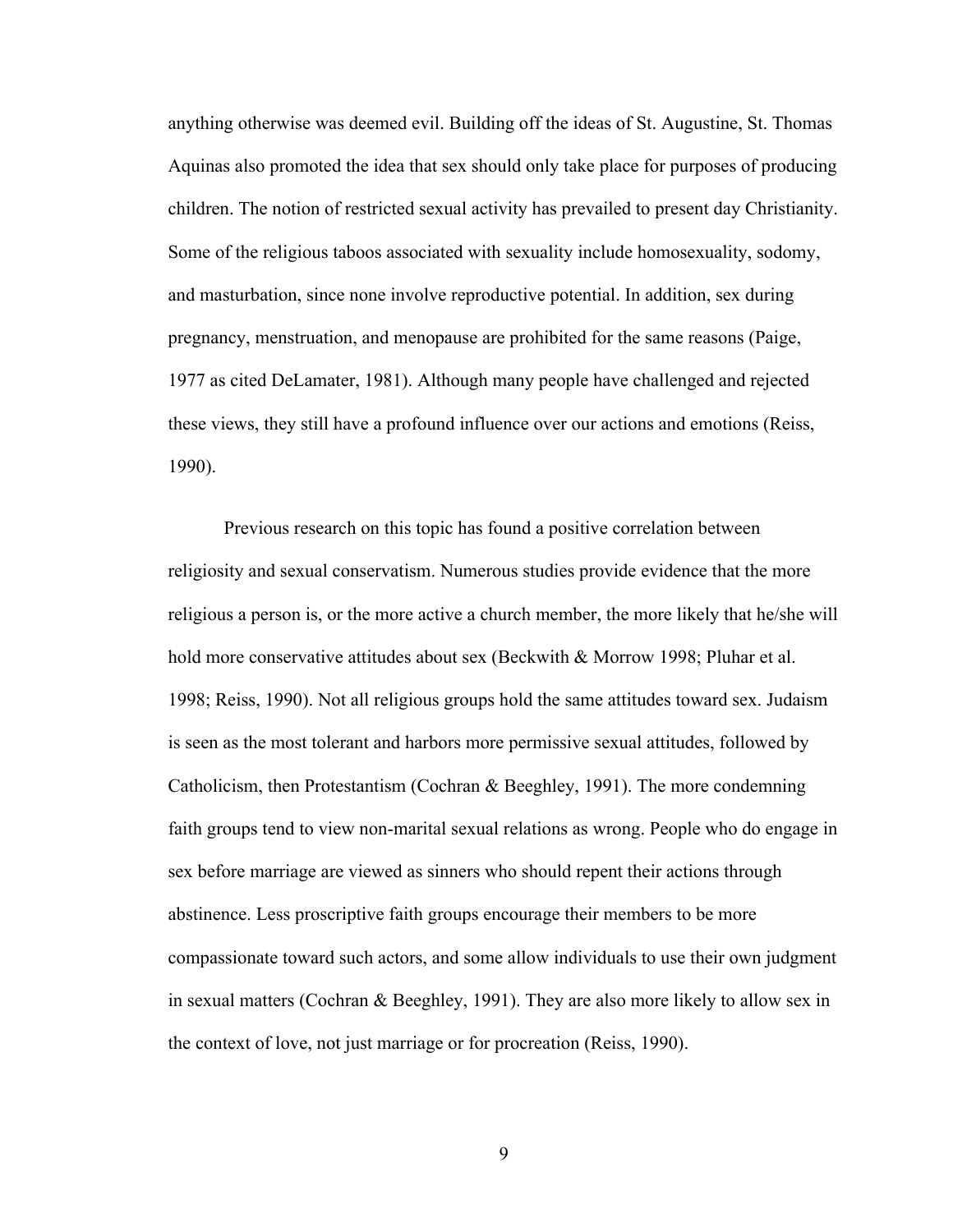Burdette, Ellison, Hill and Glenn (2009) found that Protestant women were less likely to have "hooked up" than women with no religious affiliation, and that finding was mediated by church attendance. Expanding on this finding, Brimeyer and Smith (2012) asked students the definition of hooking up, which was seen as any sexual encounter, not just intercourse. Results from their study showed that college students who attend religious services, as well as Protestants who interpret the Bible more literally, are less likely to "hook up" than Catholics. The amount students tend to hook up and date appears to increase with years in college (Brimeyer  $\&$  Smith, 2012). In addition, they found that hooking up and dating seems to comfortably coexist for college students, suggesting one is not replacing the other in terms of mating strategies. Penhollow, Young, and Bailey (2007) also found that religiosity plays a significant role in who has or has not participated in casual, high-risk sexual behaviors, in that lower levels of religiosity are related to more frequent high-risk sexual encounters. In recent history, the United States has supported the religiously-motivated abstinence-only sex education programs for our school systems, and federal funding for such programs increased from \$60 million in 1998 to \$168 million in 2005 (Republican Study Committee, 2005). Although abstinence is the most effective way to avoid pregnancy and sexually transmitted diseases, very few adolescents maintain abstinence until marriage. Knowing this information, endorsing abstinence-only curriculua is scientifically and morally problematic, as it fails to offer information about pregnancy and STD prevention strategies. Although the government has cut spending for abstinence only programs, it is still taught in many schools today.

The relationship between religion and sexuality can also lead to discriminatory behavior. For example, Mak and Tsang (2008) showed that people who scored higher on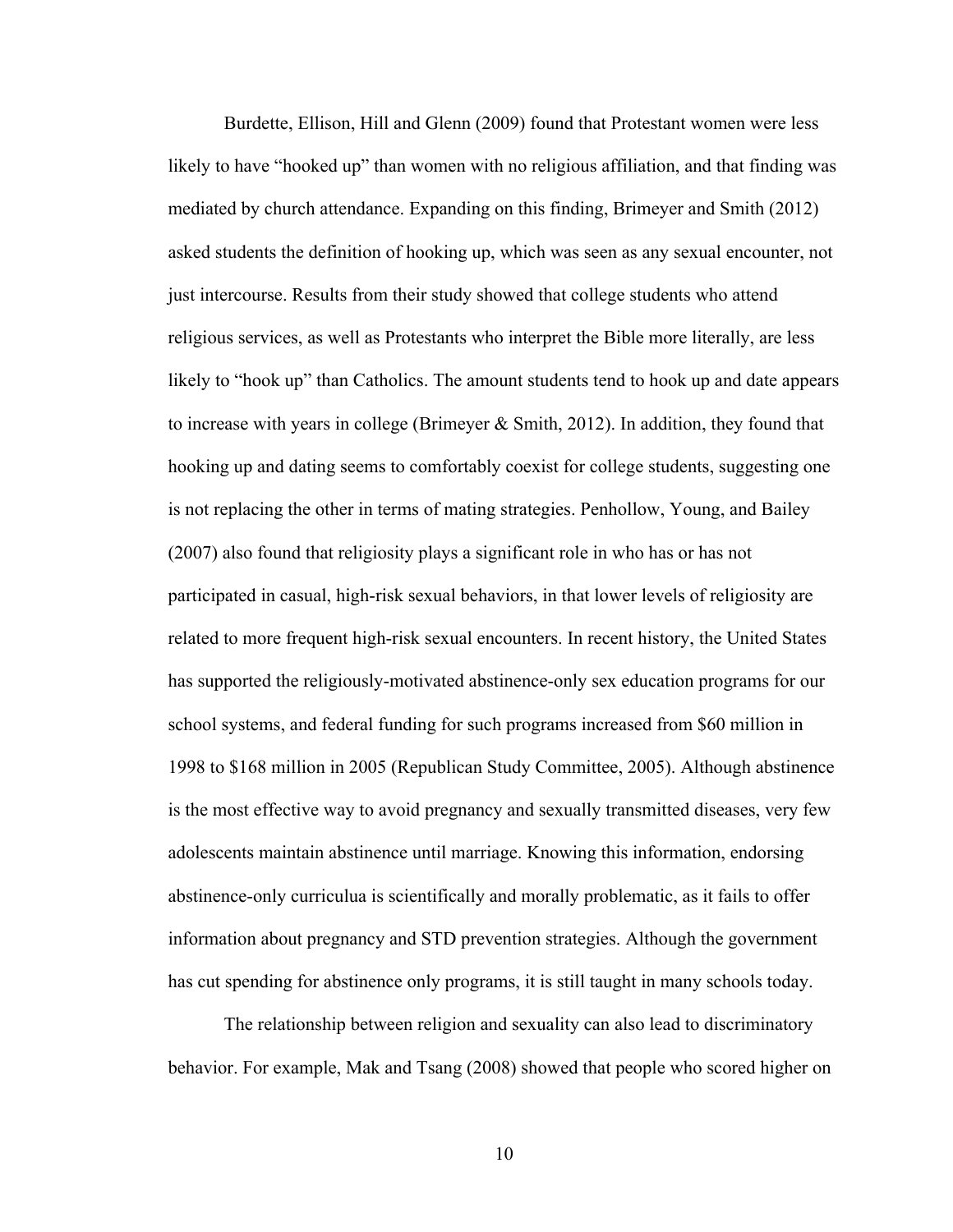religiousness helped targets slightly less when those targets were sexually promiscuous, regardless of the target's sexual orientation. This study demonstrates a link between religion and prejudicial attitudes when sex norms are violated. It also provides another interesting perspective. The discussion surrounding sexual prejudice has almost exclusively revolved around homosexuality. Although same-sex relations defy socially sanctioned norms, Mak and Tsang provide evidence that promiscuity in general can yield prejudicial attitudes. It is critical to understand how religiousness can influence the social censuring of people who violate sexual norms.

#### **Religion and Prejudice**

Religion is a central component of everyday life in the United States. According to Gallup polls in 2013, 87% of Americans believe in God. In 2012, 58% of U.S. citizens claimed that religion was a very important aspect of their lives. If religion is seen as a form of social control, how many people is it actually controlling? If religion influences only those who highly endorse it, then the answer is approximately 58% of our population. As mentioned by DeLamater (1981) earlier, however, one way in which social institutions control behavior is by their members punishing individuals who violate the expectations and norms. These individuals may not even be religious themselves, but they are still held to the same standard, and thus face the same sanctions. Cohen (2009) argues that religion is a dimension of our broader culture that impacts how individuals interact with their social environment. These interactions involve the sharing of information, meaning and values that persist to future generations.

Although I have painted a relatively negative picture of religion as it relates to prejudice, it can positively impact human behavior. For instance, religion has been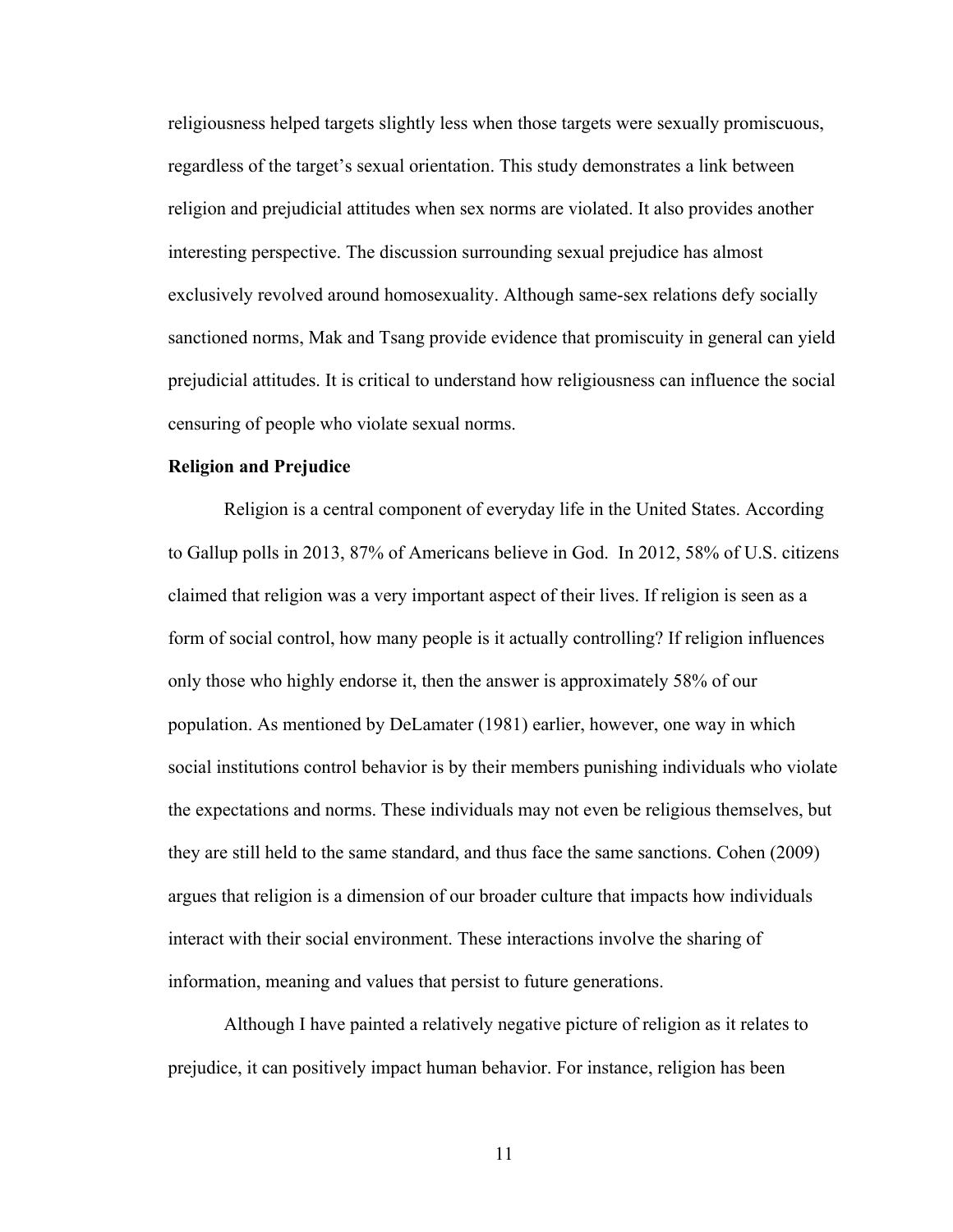central to some of the most powerful social movements in our nation's history, including the Civil Rights Movement of the 1960's. On a personal level, religiousness has been shown to increase both mental (Miller & Kelley, 2005) and physical health (McCullough, Friedman, Enders, & Martin, 2009). In addition, it has been associated with greater levels of optimism (Koenig et al., 2001), coping, and self-esteem (Maynard, Gorsuch, & Bjorck, 2001). Religion can also increase participants' willingness to help others and engage in altruistic behaviors (Norenzayan & Shariff, 2008; Preston, Ritter, & Hernalndez, 2010). It has even been shown to reduce the use of alcohol (Michalak, Trocki, & Bond, 2007). These are just a few of the many ways in which religion can benefit both the individual and the society at large. For the purposes of this study, however, we will be focusing primarily on the more negative outcomes of religious beliefs.

Religion is one of the primary motives behind many acts of terror and violence in the world today. The attack on the World Trade Center by Islamic fundamentalists in 2001 is one of the most catastrophic examples of religious terrorism to date. Consequently, religion has been associated with increased attitudes toward terrorism (Nielsen, 2001) and warfare (Karsh, 2002). On a more interpersonal level, recent works have made a clear link between religion and prejudice (Batson, Schoenrade, & Ventis, 1993; Johnson, Rowatt, & LaBouff, 2010; Johnson et al., 2012; Rowatt, LaBouff, Johnson, Froese, & Tsang, 2009). For example, within Northern American Christianity, church members express more racial prejudice than non-members, and those with traditional, fundamentalist Christian beliefs express more prejudice than those with more progressive beliefs (Altemeyer & Hunsberger, 1992; Batson et al., 1993; Woodberry & Smith, 1998). For the current research, we will focus on the potential relationship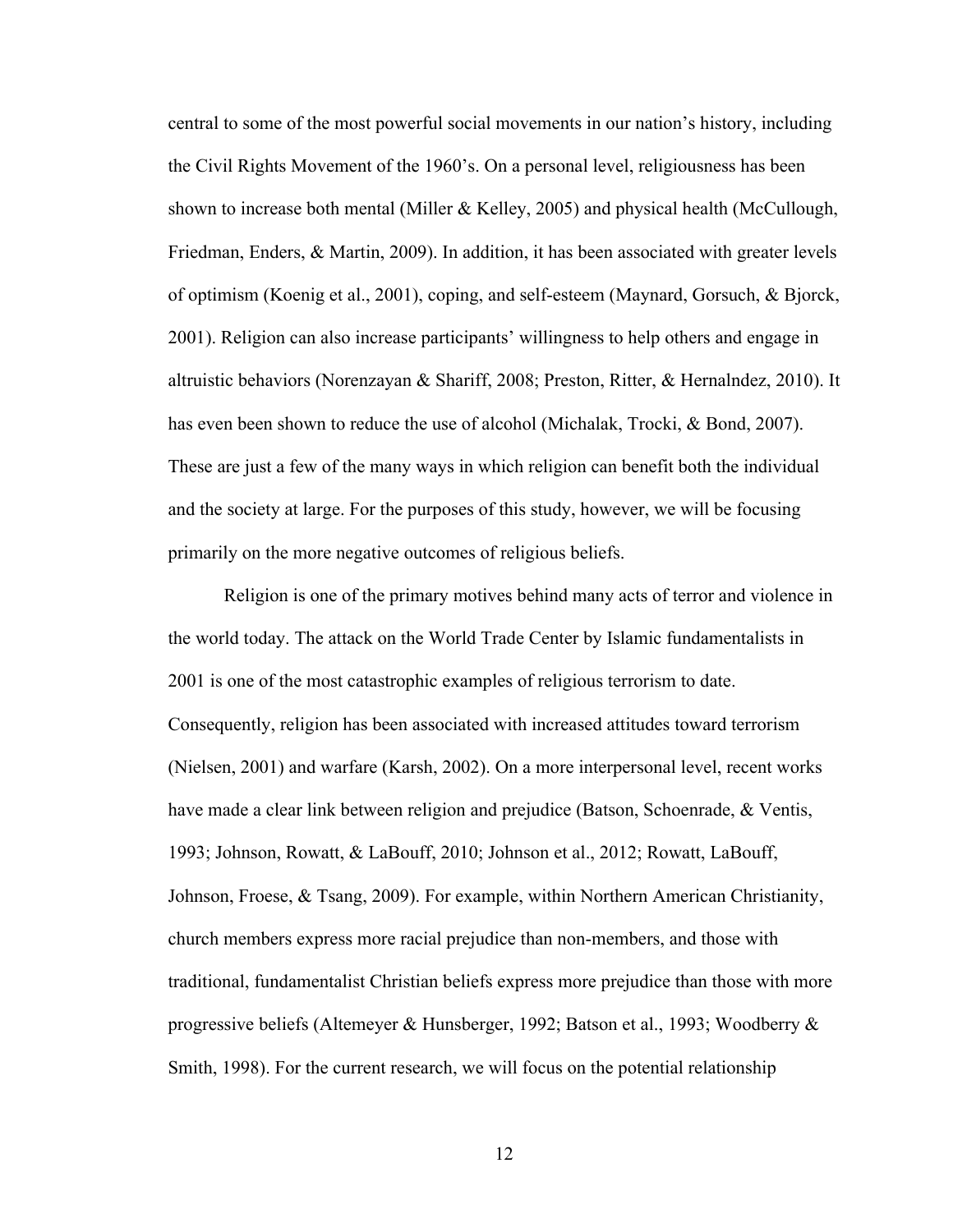between religion and prejudicial attitudes, specifically in regard to sexuality.

Prejudiced attitudes tend to stem from a broader theoretical perspective known as intergroup bias. Hewstone, Rubin and Willis (2002) define intergroup bias as the "systematic tendency to evaluate one's own membership group or its members more favorably than a non-membership group or its members." Individuals can express such biases through their actions (discrimination), attitudes (prejudice) or cognitive appraisals (stereotypes). In terms of religion, people may harbor negative feelings toward individuals who identify with a different faith group. They may be less likely to associate with an individual who does not share the same group membership. Even individuals who are considered to be in the same group may face prejudice and discrimination if they violate the expected norms. This phenomenon is commonly called the black sheep effect, in which likable group members are upgraded for positively representing the group as a whole, and deviant members are degraded for threatening the group's reputation. Specifically, highly socialized and established group members most strongly represent the group, and thus receive the most punishment for violating norms and expectations when compared to a new group member, and even an out-group member. Failing to uphold, or disregarding group standards altogether can pave the way for increased deviant behavior in group members who were previously fearful of overstepping such boundaries, and can diminish the group's image as a whole (Pinto et al., 2010). New group members and out-group members, on the other hand, are not expected to know or endorse the expectations, thus evading intense backlash by the group. Although a woman may be a religious individual, she may face negative consequences via other religious individuals (and become the black sheep) if she disregards religious teachings and values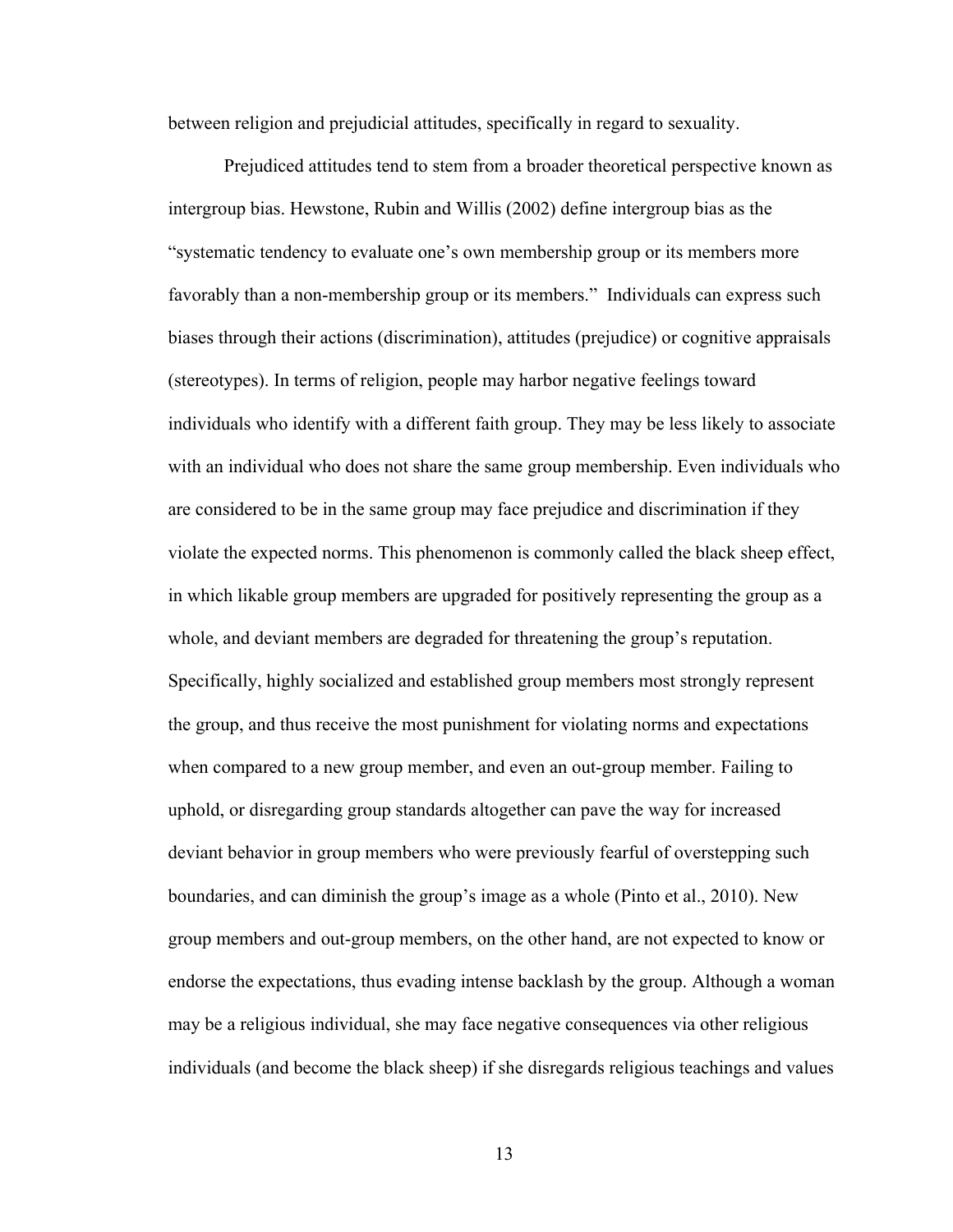by engaging in premarital sex with multiple partners.

Since we know religion can have both positive and negative influences on interpersonal attitudes, what predicts who will endorse prejudice and who will endorse compassion? Early research on the relationship between religion and prejudice was studied in the context of individuals' motivation for religious engagement. With extrinsic religiosity, people use their religion for external benefits, such as social support, status, solace, or security. To achieve this, they readily alter their religious experience to fit these primary needs. In other words, extrinsically motivated individuals are *using* their religion; where as the intrinsically motivated are *living* their religion (Allport, 1967). Intrinsic religiosity is much more personal in nature, and religion is highly incorporated into the individual's daily life. Religion itself is ultimately the primary motive. Other needs, for social support or status, are much less significant. In turn, intrinsically religious people tend to identify more closely with the core religious values, such as compassion and forgiveness, and the rigid endorsement of these values leads to more tolerance (Kirkpatrick & Hood, 1990). Allport found, when studying this continuum, that participants high in extrinsic religious beliefs tended to be more intolerant and hold more prejudicial attitudes than individuals with high intrinsic beliefs (Allport, 1967). Extrinsically motivated people will feel more obligated to defend the group, thus being more sensitive to out-group threats, because the group is their primary focus, not the religious beliefs.

The investigation of religiousness has evolved since Allport's early work. Research has moved away from looking at this extrinsic-intrinsic continuum to a more modern theory focusing on the different facets of religiousness. Recent conceptions of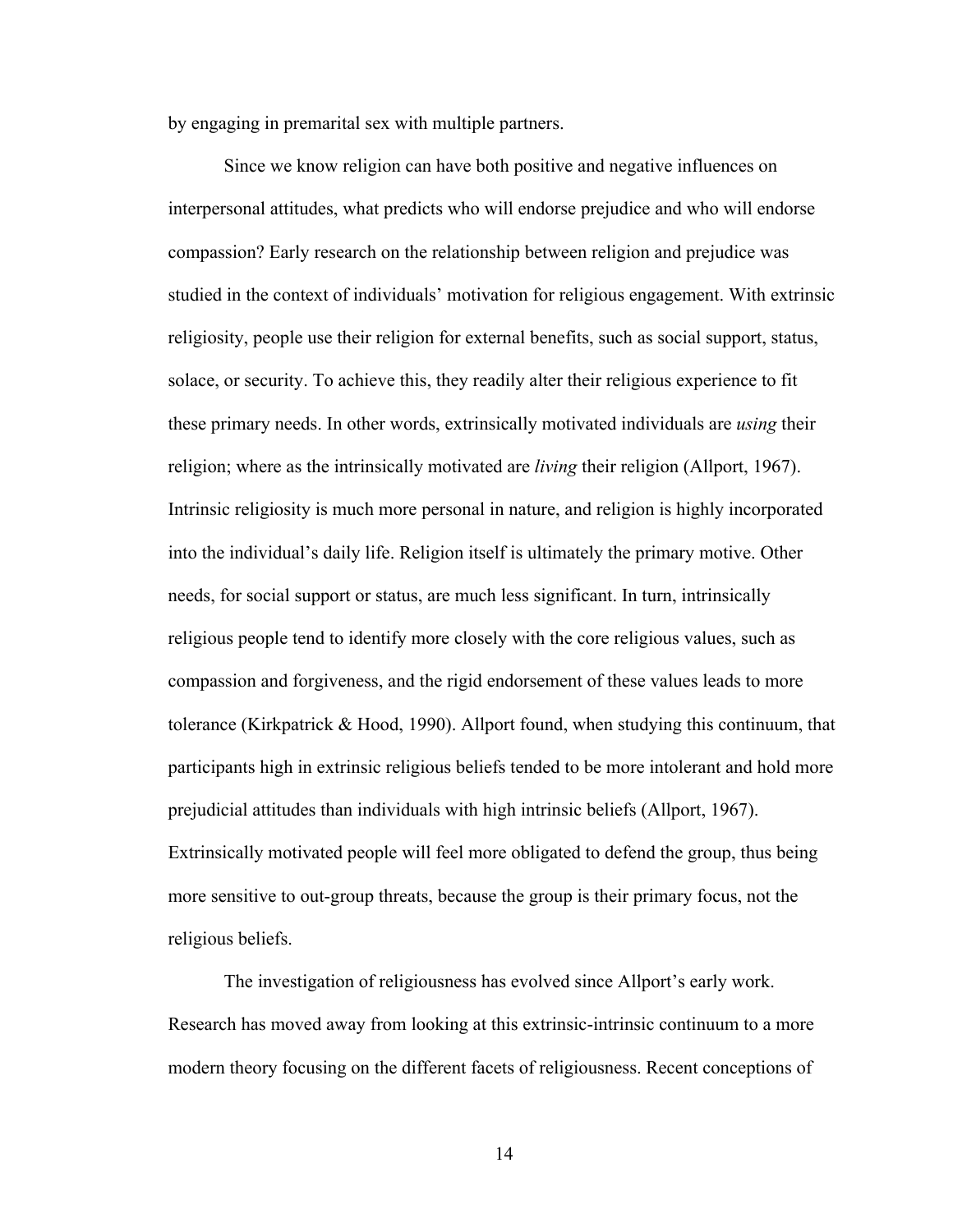religion and prejudice center on the idea that some individuals harbor more inflexible beliefs than others. This narrow mindset may increase adherence to cultural norms or intergroup bias due to failure to look past one's own rigid ideologies. Some of these rigid ideologies associated with intergroup bias include religious fundamentalism, and right wing authoritarianism.

Altemeyer and Hunsberger (1992) defined religious fundamentalism as: "The belief that there is one set of religious teachings that clearly contains the fundamental, basic, intrinsic, essential, inerrant truth about humanity and deity; that this essential truth is fundamentally opposed by forces of evil which must be vigorously fought; that this truth must be followed today according to the fundamental, unchangeable practices of the past; and that those who believe and follow these fundamental teachings have a special relationship with the deity" (Altemeyer & Hunsberger, 1992). Right wing authoritarians, on the other hand, readily submit to the established authority in society. This is a personality trait that can be broken up into three distinct sub-categories, which include submission to authorities, aggression in the name of these authorities, and conventionalism. It is important not to confuse these personality characteristics with political ideologies held by the individual (Altemeyer, 2006). Right wing authoritarians carry their religion from childhood to adulthood, and they report having very little doubt in their religiosity throughout life. Religion is seen as a contributing factor to their increased submission to authority, as well as their hostility toward "outsiders" or "sinners." They tend to enforce stricter rules about what they consider to be proper behavior, thus endorsing more prejudice and double standard ways of thinking toward people who don't act accordingly, or fall outside of their in-group. For example,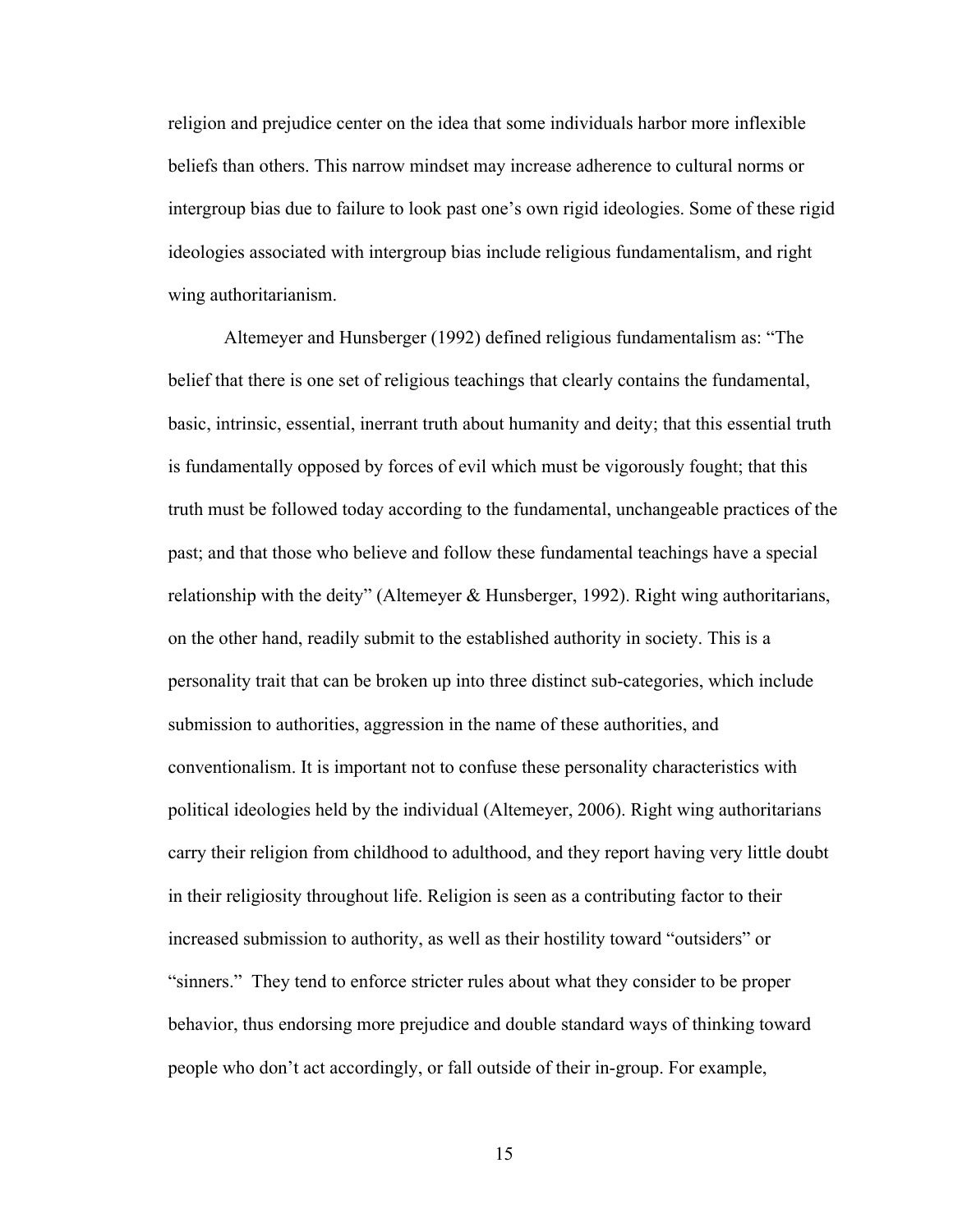participants high in RWA are more likely to punish a left-wing than a right-wing government for abusing their powers (Altemeyer, 1988).

Johnson, LaBouff, and colleagues (2012) have shown evidence that these different styles explain prejudice towards a variety of groups. Namely, right-wing authoritarianism (RWA; Altemeyer & Hunsberger, 1992) shows a relationship between religion and prejudice towards racial and ethnic groups, while religious fundamentalism (RF; Altemeyer & Hunsberger, 1992) shows a relationship between religion and prejudice towards religious value-violating groups such as lesbians, gay men, and Muslims. Although both exhibit prejudicial attitudes, they tend to target different groups. Right-wing authoritarian concerns revolve around physical threats, and combating individuals who pose them. Fundamentalists, on the other hand, are concerned primarily with moral and value threats. Although sexually promiscuous individuals may not pose a physical threat, right-wing authoritarians still harbor double standard ways of thinking, and are highly punitive toward sinners. If we portray a promiscuous woman (i.e., the deviant "black sheep") in comparison to a chaste woman, it is likely that attitudes will be more warm toward the latter. Because of this, we have decided to include this facet of thinking into our study, to further investigate its effect on people's attitudes. More importantly, however, we believe fundamentalists will recognize the value threat that a promiscuous woman represents, as her sexual activity runs contrary to their rigid beliefs.

# **Religious Priming**

It is clear that religion is a complex, multifaceted component of everyday life that can have a significant impact on how people think, act, and feel about themselves and others. Much of the work discussed thus far has been correlational in nature, finding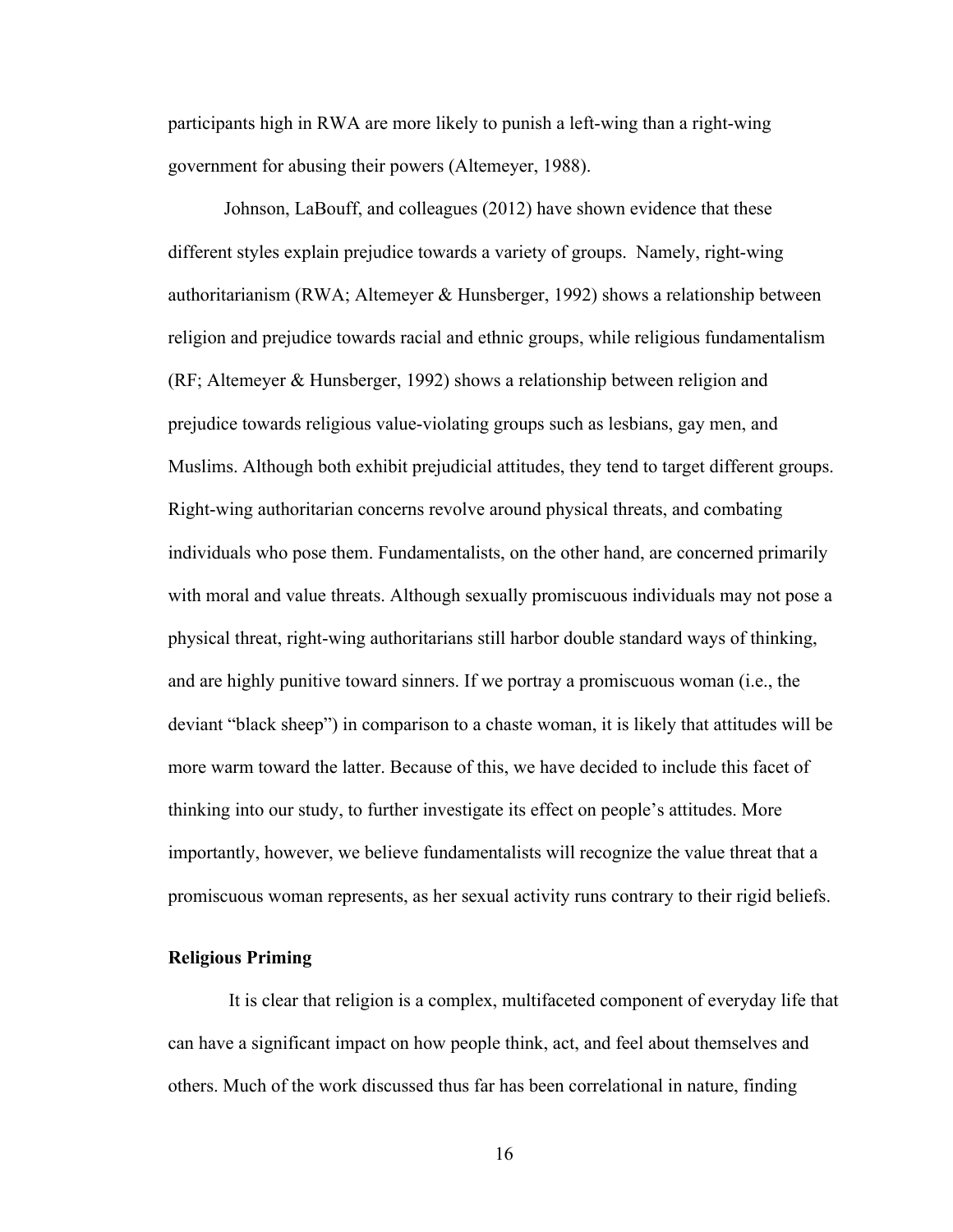relationships exist but failing to provide causal evidence. In order to show that religion is a potential root cause of an individual's attitudes or behaviors, researchers must experimentally manipulate religion. This has been attempted primarily through priming research. Priming is broadly defined as "the temporary activation of an individual's mental representation by the environment and the effect of this activation on various psychological phenomena" (Bargh & Chartrand, 2000, p. 256). This activation often occurs outside of conscious thought in an attempt to measure how responses shift due the spontaneous activation of a specific construct, thus increasing the accessibility and salience of that construct in people's minds. By evoking the cultural representation of religion, we will attempt to temporarily shift participants' worldview to coincide with religious ideologies, which may encourage stricter adherence to sexual norms.

Priming methods in the laboratory are usually presented in one of two ways. Supraliminal priming has the potential for conscious awareness, because presentation of the stimuli used to activate a target construct is more overt. For example, a common method of supraliminal priming is the scrambled sentence task (SST) in which participants are given five words and asked to form a sentence using four of them. In these tasks, 60-80% of the prompts contain words and phrases designed to subtly activate religiousness. For example, to prime religion, sentences like "The cake was *divine*" or "He *crossed* the road" would be used to elicit a more religious mindset (Bargh, Chen & Burrows, 1996). The other commonly used method is subliminal priming, where presentation of the stimuli is consciously undetectable. The Lexical Decision Task is used to prime specific concepts like religion below conscious awareness. Participants are quickly flashed a string of letters and asked to decide whether what they saw was a word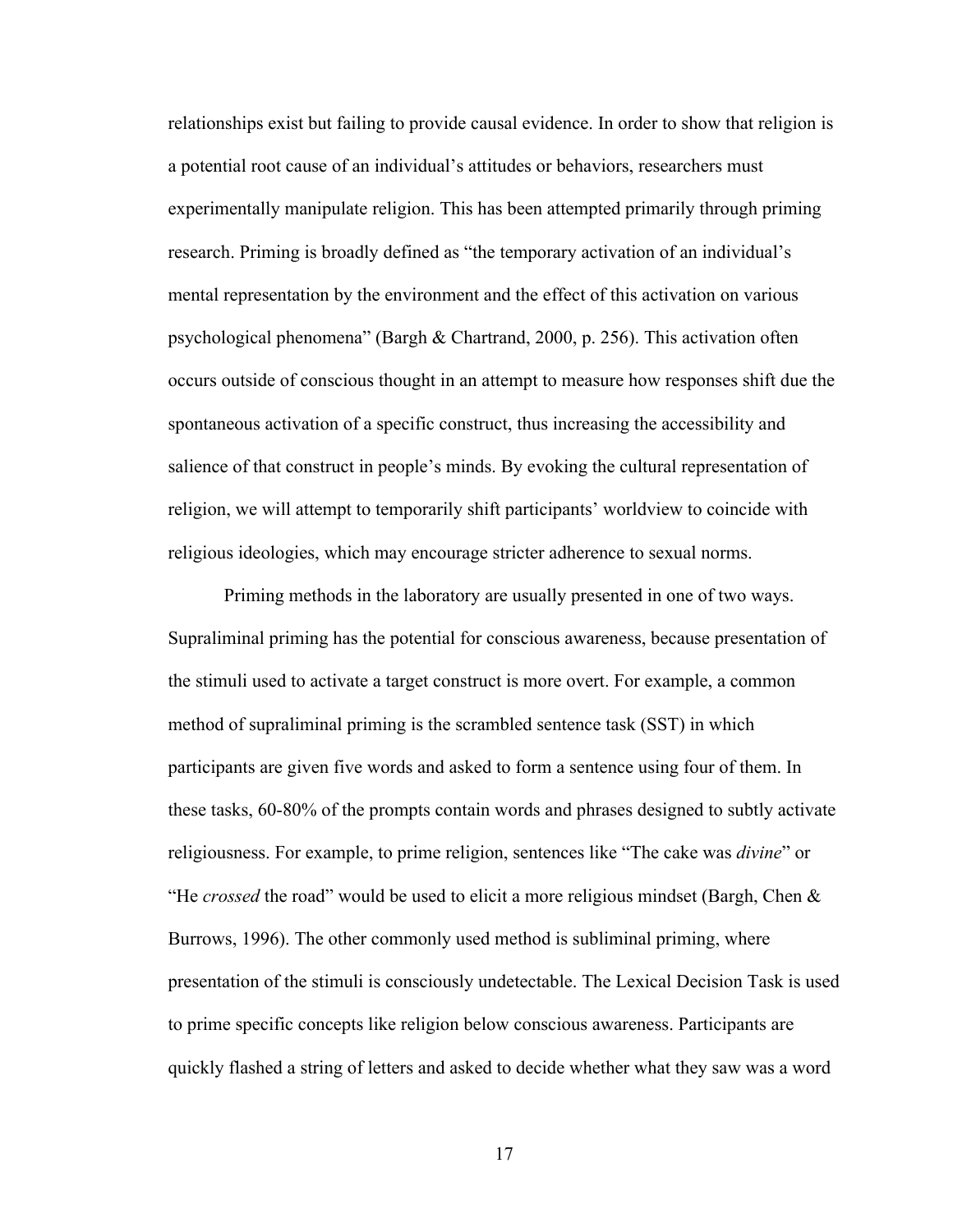(like table) or a non-word (like hidvum). Before the string of letters appears on the screen, the prime stimulus is presented for 35ms; a flicker containing nearly undetectable content. Some words used to prime Christian religion are Bible, sermon, church, heaven and so on (Johnson et al., 2010).

Priming social categories has been shown to lead to increases in behaviors and attitudes associated with a number of concepts, even if individuals do not belong to the social group (cf. Bargh et al., 1996; Cesario, Plaks, & Higgins, 2006; Kawakami, Dovidio, & Dijksterhuis, 2003; Johnson et al., 2010). For example, when primed with "elderly" concepts (vs. neutral concepts), individuals walked more slowly down a hall. When subliminally primed with African American faces (vs. Caucasian faces), individuals responded with more hostility (a stereotypical behavior of African Americans) toward the provocation of an experimenter (Bargh et al., 1996). The change in hostility seen in response to the African American prime occurred regardless of preexisting racist attitudes, indicating that the priming of social categories is effective on any individual, as long as the individual is aware of the goals, attitudes, and behaviors associated with the primed category (Cesario et al., 2006). It should be noted that priming activates cultural stereotypes, not the reality of such social categories. Although there is a negative stereotype surrounding African Americans and aggression, and racial priming activates that stereotype, this does not suggest that all African Americans are aggressive.

Religion is also a social category, and its activation can produce various outcomes. When religious concepts are made salient via priming methodology, an increase in both racial and value-violating prejudice has been shown (i.e., toward homosexuality, other religions, etc.; Johnson, Rowatt, & LaBouff, 2010; Preston &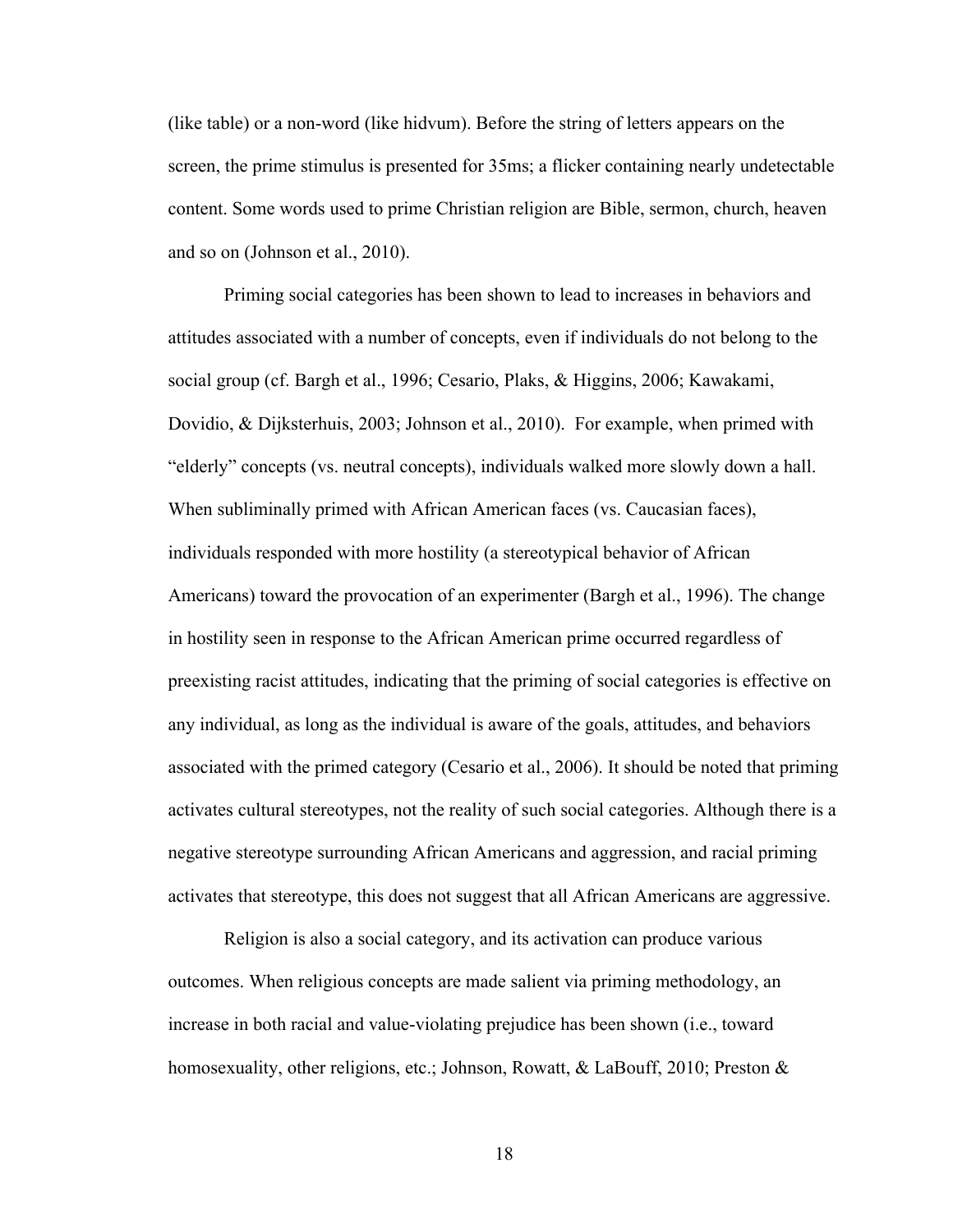Ritter, 2011). The effect of the priming can occur regardless of the participants' preexisting beliefs regarding the prime. (i.e., preexisting level of religiosity; cf. Randolph-Seng & Nielsen, 2007). More recent research by Azim Shariff provides conflicting evidence to this notion in regard to religious priming. A meta-analysis shows that religious primes are more effective, and results are much more consistent, when participants have higher levels or religiosity, versus little to none at all (Shariff, Piazza, & Kramer, in press).

Priming religion can also result in more helping (Pichon, Boccato, & Saroglou, 2007) and other prosocial behavior (Shariff & Norenzyan, 2007). These contradictory findings are likely due to the fact that there are different ways to represent the construct of religion in people's minds, producing different outcomes. Namely, priming concepts of the divine (i.e., God) has been shown to produce more out-group cooperation, whereas priming words related to the social organization of religion (i.e., Religion) resulted in more cooperation among in-group members (Preston & Ritter, 2011). Interestingly, new research presented at the 2014 Society of Personality and Social Psychology conference suggested that religiousness is associated with prosocial behavior toward in-group members, but negativity toward out-group members (Rowatt et al., 2014).

If priming has been shown to increase negative attitudes toward value violating members of society, and to decrease cooperation with out-groups, then activating organized religion should elicit negative attitudes toward someone whose sexual activity falls outside of these culturally accepted norms.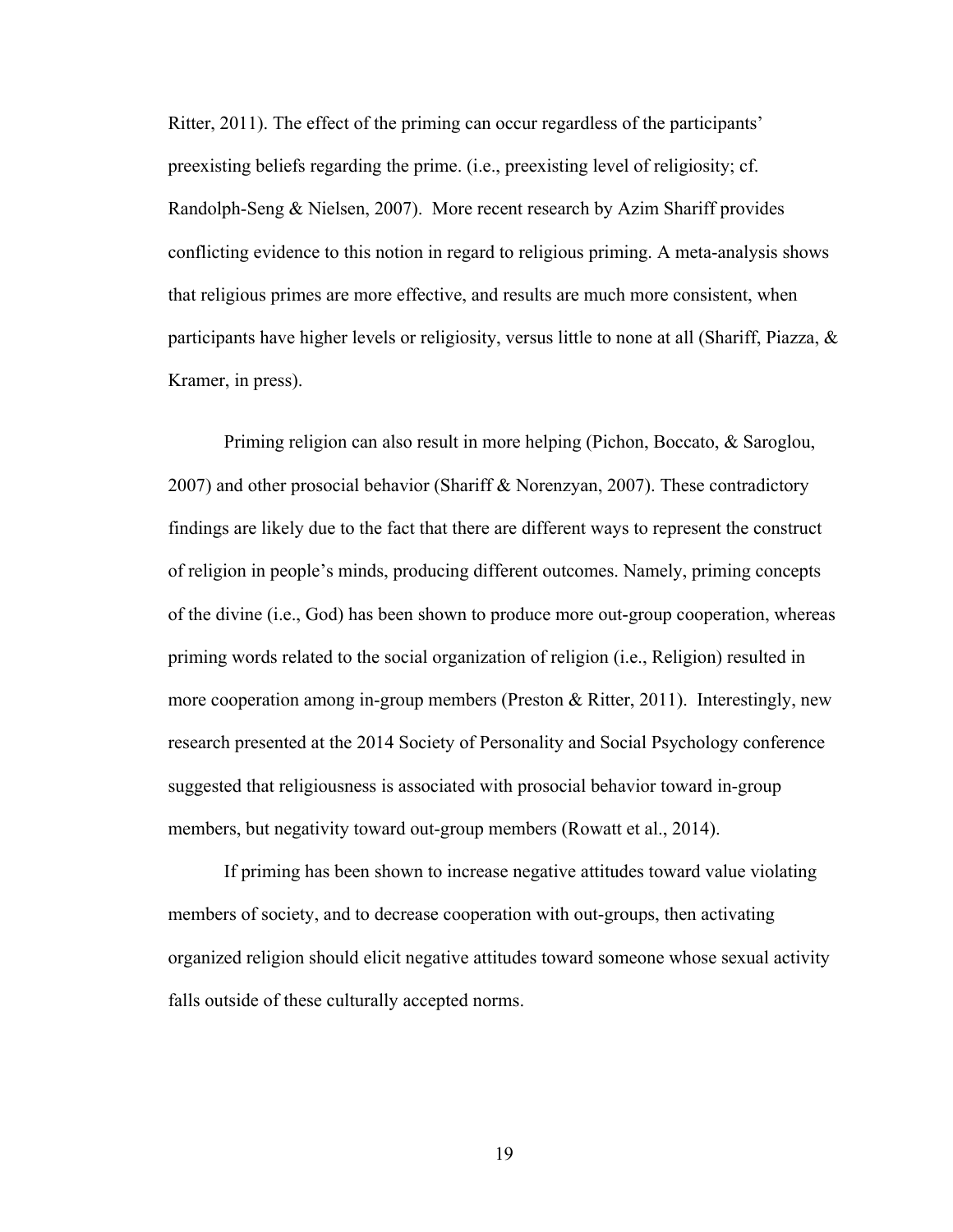#### **Moral Foundations Theory**

Although morality exists in the religious world, religion does not have to exist in the moral world. Religion plays an important role in how people construct their moral values, but it is not the only determinant. Investigating morality itself may shed some light on how people will respond to someone who violates cultural sexual norms outside of religious constraints. Morality in general can be defined as the principles concerning the distinction between right and wrong and good and bad behavior. Across cultures, we see a wide variety of moral codes, yet underlying all of them are similar and recurrent themes. The moral foundations theory, developed by Jonathan Haidt and Craig Joseph (2004) is an attempt to categorize those common themes. Their theory proposes the idea of "intuitive ethics," or the idea that humans possess an innate, universal psychological system of morals. This system is used by cultures around the world to construct their rules and regulations for society, which often vary in terms of expression and importance. Relative importance, or endorsement of certain moral foundations, may help predict intergroup attitudes and behaviors.

This theory consists of five different foundations. The first is fairness/reciprocity, which highlights the importance of reciprocal altruism, and people high in this foundation will value honestly, equality and justice. In-group/loyalty revolves around patriotism, and the willingness of individuals to make sacrifices for the wellbeing of the group. People high in in-group loyalty will value things like commitment to the group, and trustworthiness. Authority/respect is the common display of dominance and submission. Dominance can be both protective for the group, in terms of protection and organization, but also oppressive. People high in this foundation will value strong central authority and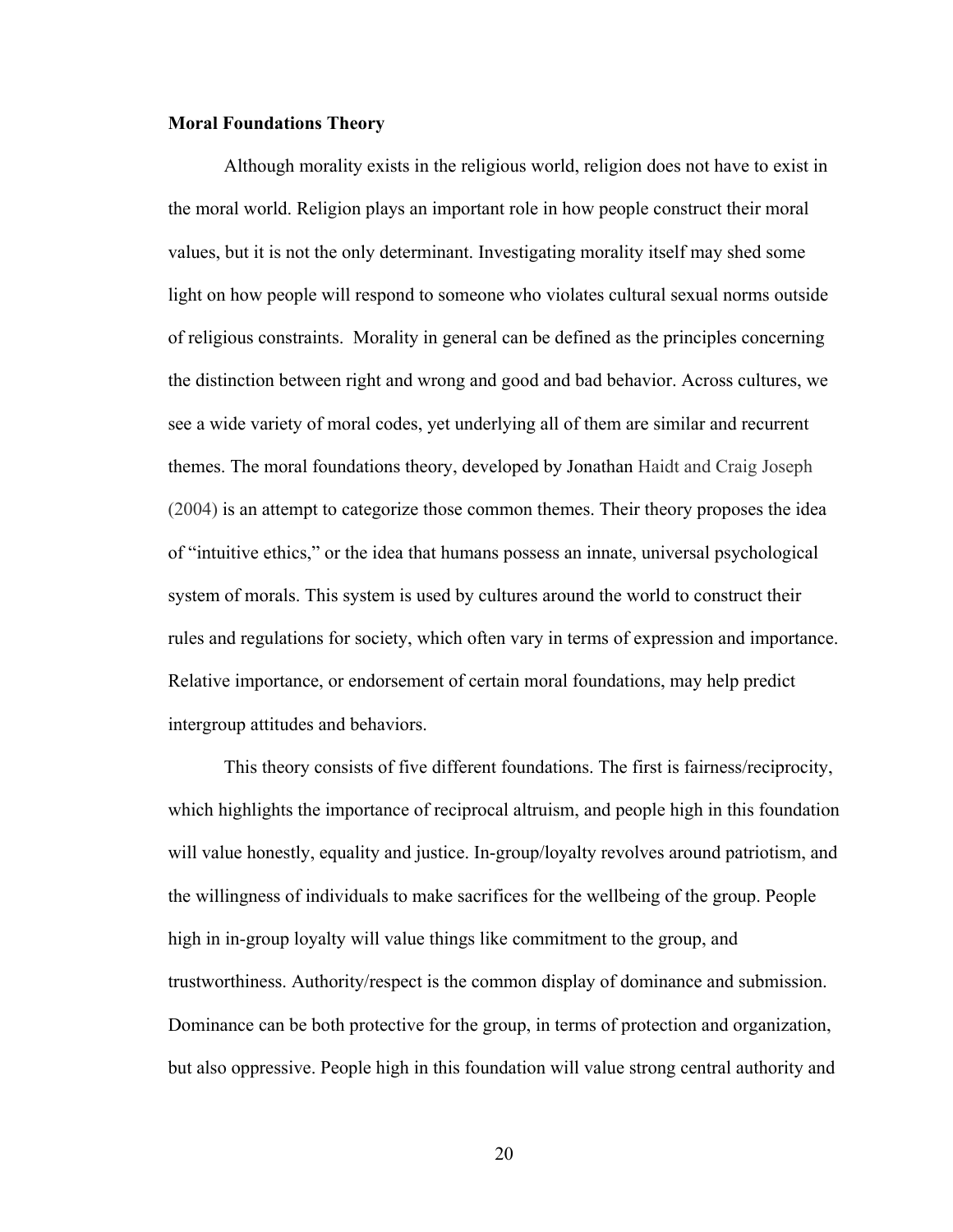obedience to that authority. Harm/care relates to the desire to care for vulnerable offspring. This becomes vital to the evolutionary success of any species. It requires kindness and nurturance, and people who endorse this foundation will value such qualities. Purity/sanctity, the final foundation, seems to be the most applicable to the investigation of individual attitudes toward sexuality.

Haidt and Joseph (2007) found that unlike the previous foundations, which have been social in nature, purity/sanctity is instead a nutritive concern. Our species has long been exposed to threat of bacteria and parasites, which can be spread by physical contact. This developed into a cognitive and emotional adaption for disgust. For example, humans have a natural aversion to fecal matter, which is known to carry disease. It seems that the purity/sanctity concerns tap into moral values that are related to disease avoidance.

We have seen this concept expand to contamination concerns outside of disease as this moral foundation is also relevant to sexual behavior. A study by Leeuwen and Park (2013) found that pathogen disgust was not a predictor of purity, but sexual disgust was. In other words, modern purity concerns are driven less by the idea of disease contraction and more by the moral values associated with sexual behavior. This promotes the endorsement of restricting sexuality down to mere necessity for survival, which in turn generates virtues such as chastity and vices such as lust. Most people universally endorse moral decisions based on fairness/reciprocity and harm/care as very important, but loyalty, authority, and sanctity vary drastically from person to person. For this reason, we suspect that participants with high purity/sanctity concerns will evaluate someone violating social sexuality norms much more negatively when compared to participants with low purity sanctity concerns.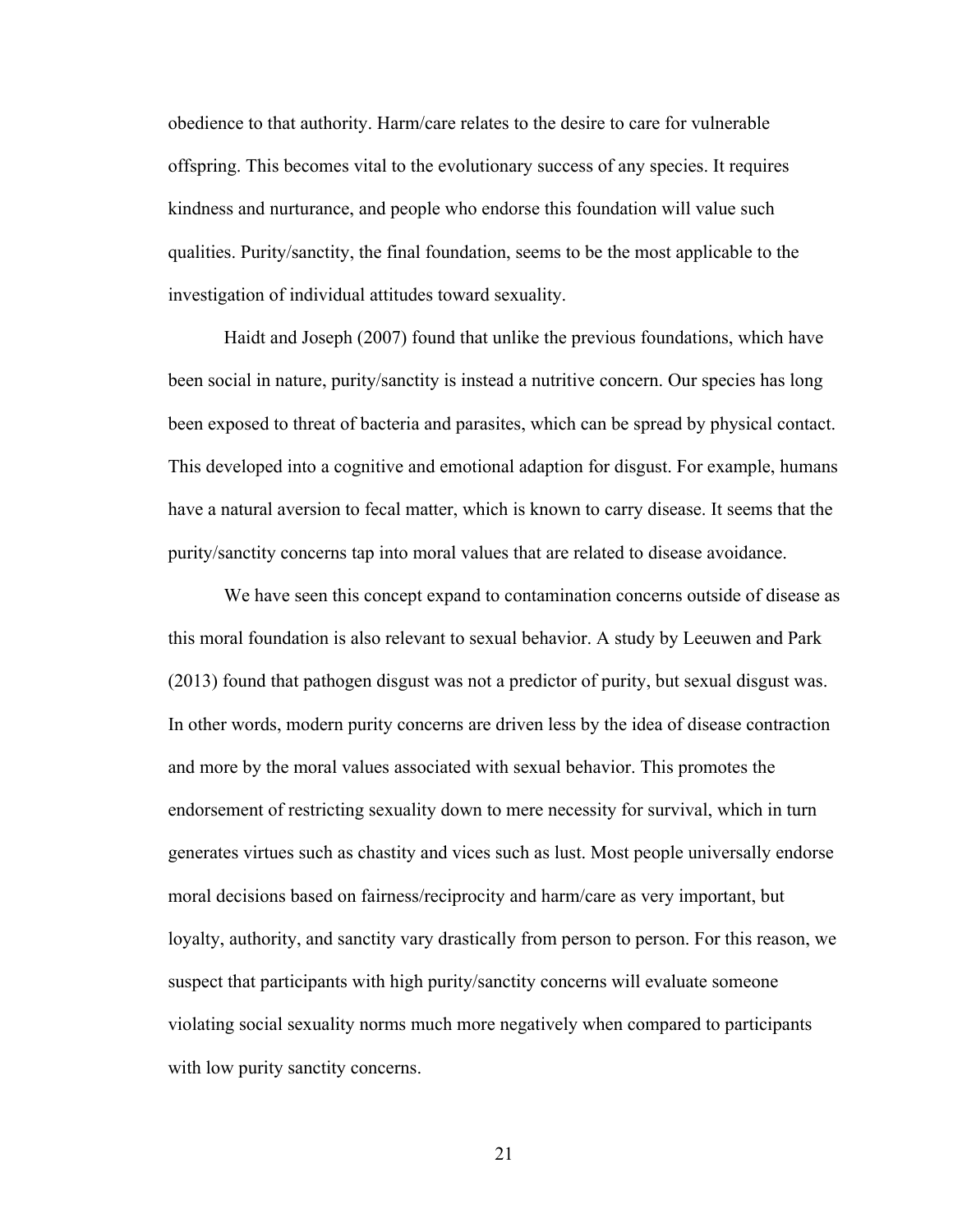Shen and LaBouff (2014) suggest that because religion aids in the creation of moral communities, religiosity will be highly associated with individuals' moral foundations, specifically the group-focused domains (in-group/loyalty, authority/respect and purity/sanctity). They found that general religiousness, and fundamentalisms are highly associated with these group-focused moral concerns, but not the other two moral domains (harm/care and fairness/reciprocity). In addition, they found that right-wing authoritarianism mediates the relationship between general religiousness and the groupfocused moral concerns. These data show the association between religiousness and certain moral values. We want to investigate this notion further, and determine whether general religiousness, specific facets of religion, moral principles, or some combination of the three predict social censuring of someone who violates important social values.

#### **Hypotheses**

In this study, we investigated how different religious facets, the activation of religious concepts, and moral foundations are associated with more negative attitudes toward an individual who is subtly presented as violating social and moral standards related to sexual activity. To portray this individual, we adapted the impression formation task developed by Solomon Ash (1946, see Williams & Bargh, 2008) to portray a woman who either violates, or conforms to, the sexual norms of society. By subtly manipulating relationship history, we assessed the extent to which revealing such information can alter participants' evaluations across a number of different personal qualities. In all, we investigated the following hypotheses:

1. Participants, regardless of their level of religiosity, would more closely conform to Christian beliefs and judge a sexually value-violating woman more harshly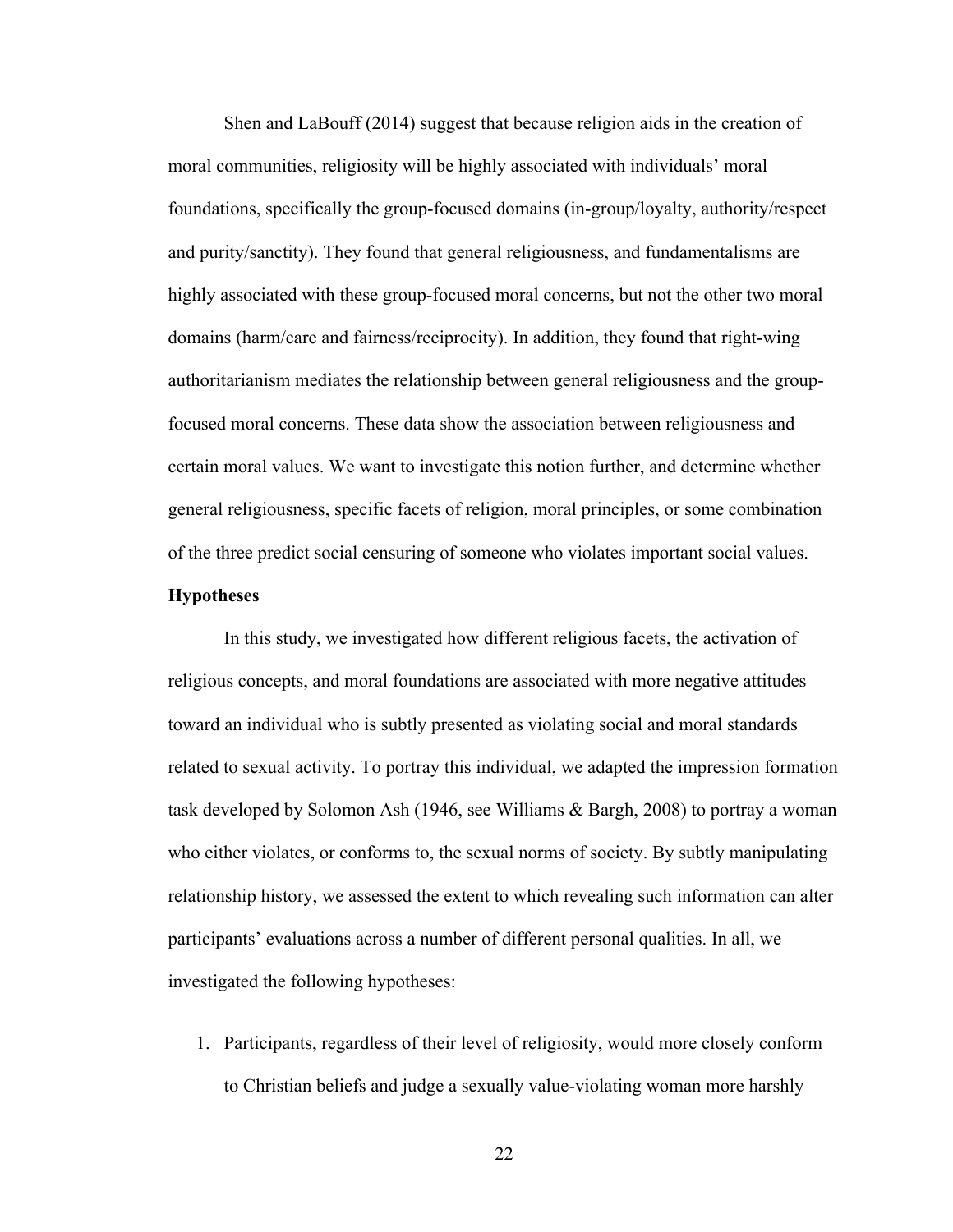than her value-conforming counterpart if presented with an unconscious religious prime.

- 2. As self-reported religiousness, right wing authoritarianism, and religious fundamentalism increased, so would participants' sexual conservatism.
- 3. As participants' self-reported levels of religious fundamentalism and right wing authoritarianism increased, so would their negative rating of the value-violating female.
- 4. Participants high in the purity/sanctity subsection of the moral foundations questionnaire would rate the value-violating version of the hypothetical woman more negatively than the value-conforming version.

## *Methods*

#### **Participants and Recruitment**

A total of 196 participants (42% male, mean age 19.73) were recruited from the University of Maine psychology participant pool. More than 90% of the sample identified as Caucasian, heterosexual and non-married. About half of the participants (49.23%) said they believed in God, while 22.05% did not, and the remaining participants (27.7%) were uncertain. More than half of our sample identified as Christian, with a relatively even split between Catholics (28.7%) and Protestants (26.7%), followed by no religious affiliation (36.4%). Politically, our sample was slightly liberal ( $M = 4.08$ , SD = 1.18; 1=extremely conservative, 7= extremely liberal).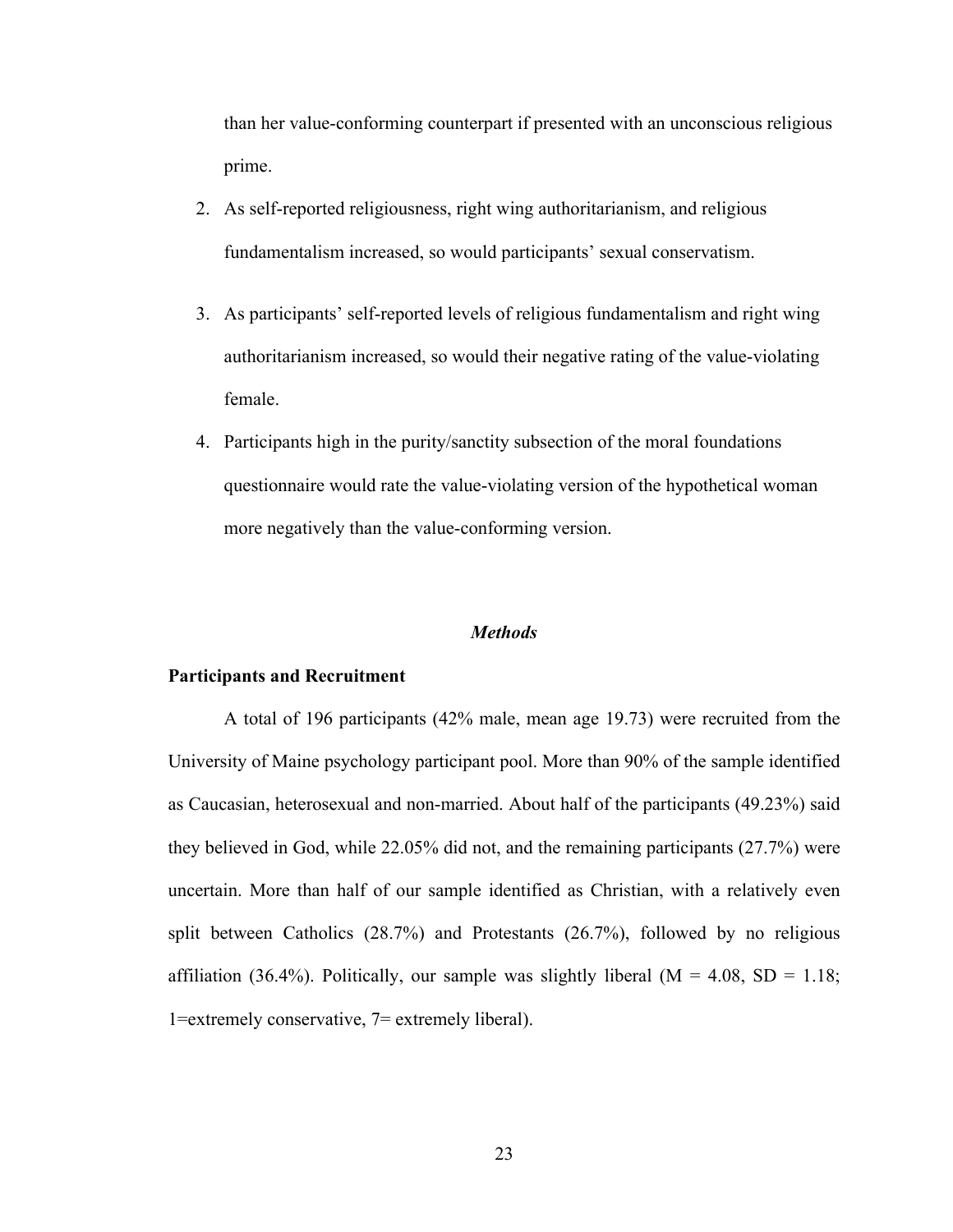# **Materials and Procedure**

Participants volunteered to complete the study using Sona-Systems<sup>1</sup>, the online database used by the University of Maine to recruit participants from the psychology subject pool. Upon their decision to participate, participants were automatically directed to a page displaying an external link to the study, coupled with a brief description. This description informed participants about what they would be asked to do, and that they must complete the survey in one sitting. In order to receive full credit through Sonasystems, participants had to reach the end page of the survey, which debriefed them about the nature of the research. In addition, we notified participants that they must be operating from a windows-based computer in order to access the initial word game task (Please see Appendix A).

Clicking the survey link would redirect participants to the study powered by Qualtrics, a web-based survey software used by the University of Maine. Participants were provided first with the informed consent. (Please see Appendix B.) They could not proceed to the experiment unless they agreed to participate. The following page displayed a link to what participants believed to be an online word game. This word game was actually the Lexical Decision Task (LDT), our method for priming religion. Participants were instructed that a string of letters would appear on the screen, and that they must decide whether the letter string was a word (e.g., shirt, butter, switch) or a nonword (e.g., tureb, gribe, bift), and to press a "word" key (in this case the A key) or a "nonword" key (5) to indicate their lexical decision (see Wittenbrink, Judd, & Park, 1997). Their time and accuracy in this task was recorded. Before making their lexical decision, participants

<sup>1</sup> Sona-systems website: (https://umaine.sona-systems.com/default.aspx)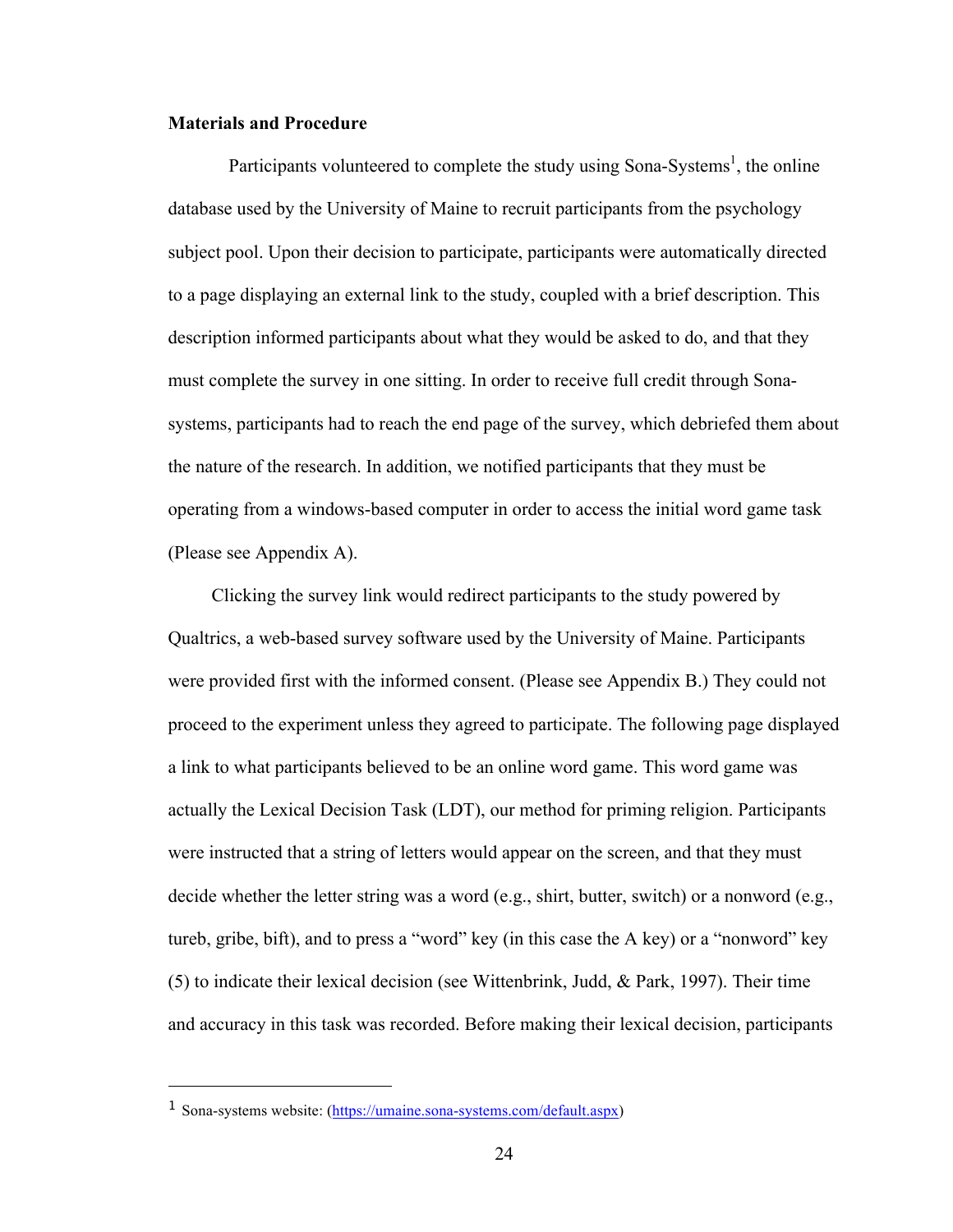were subliminally primed (or flashed) with either religious or neutral words at the nearly undetectable speed of 35 milliseconds.

Participants completed five blocks with 16 trials each (i.e., 80 trials). In each trial, participants saw a fixation point  $(+)$  first for 1 second, followed by a premask which consisted of a string of X's (i.e.  $XXXXXXXXX$ ) for 70 ms. The prime was presented directly after the premask for 35 ms, followed by a postmask (XXXXXXXXXX) for another 70 ms (see Dijksterhuis, Preston, Wegner, & Aarts, 2008). Immediately after the masks and prime, participants focused on a blank screen for 395 ms at which point a string of letters appeared. At this point, participants quickly decided if that letter string was a word or nonword, indicating their lexical decision.

Participants were randomly assigned to either the religious or neutral prime condition. The following words were used to prime Christian religious concepts: Bible, faith, Christ, church, gospel, heaven, Jesus, Messiah, prayer, and sermon (Wenger, 2003). Words such as shirt, butter, switch, hammer (Pichon et al., 2007) were used for the neutral prime condition. The end page of the LDT provided a completion code. Participants had to submit this code into the survey in order to continue on with the next portion of the experiment. This ensured completion of the prime task, and allowed us to identify which prime condition they received.

The next portion of the study was the online survey. Participants were first given an impression formation task, and asked to rate a hypothetical person. Adapted from the classic impression formation studies of Solomon Asch (1946, see Williams & Bargh, 2008), participants were given a brief description of "Amber" who was described as either having one or multiple partners in the past year. The single partner version read as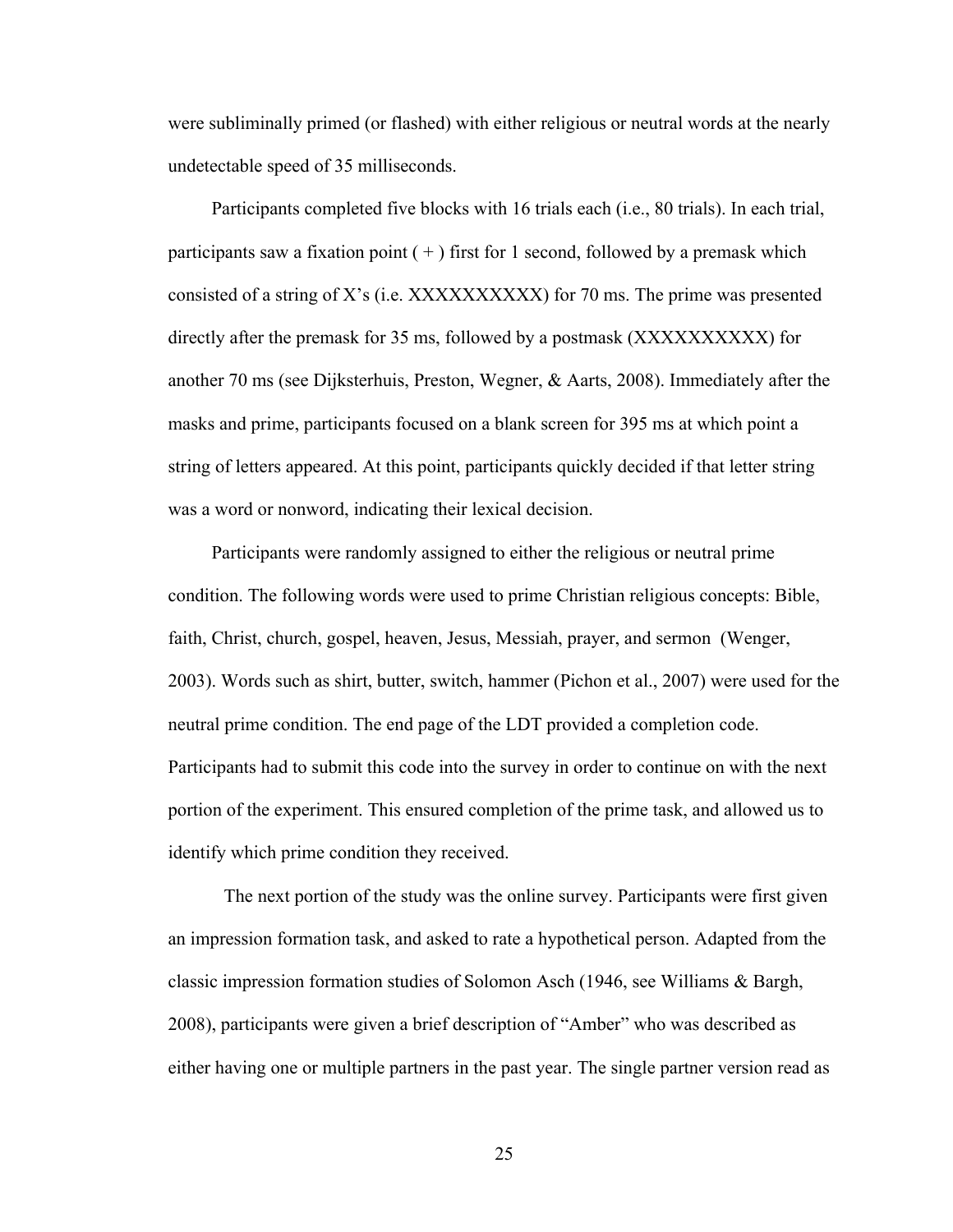follows: "Meet Amber. Amber is a senior at the University of Maine. She lives off campus in an apartment with her friends and has been steadily dating her boyfriend now for the past year. Amber is described by her friends as intelligent, skillful, industrious, determined, practical, and cautious." The description of the multiple partner Amber is identical, aside from the sentence pertaining to her relationship status. Instead of steadily dating her boyfriend for the past year, it says she "has been in intimate relationships with several different guys during the past year." We intentionally disclosed Amber's sexual activity in a rather subtle manner. The information we provided about Amber is often available to acquaintances. For instance, we often know through disclosure or from peers, whether someone has been in a relationship with one or several partners recently. This subtle disclosure was intended to increases ecological validity, while also making sure the purpose of the study was not too overt.

After reading this, participants were given a thermometer item to indicate how warm (100%) or cold (0%) they felt toward Amber. We then asked participants to rate Amber on a variety of personal characteristics, including generosity, popularity, and religiosity. This was a 15-item measure, given in a 7-point Likert type scale. Lastly, a measure of intergroup closeness was provided to investigate the degree to which participants were willing to associate with Amber. On a 5-point rating scale, participants stated whether they would agree or disagree to be at the same university as Amber, or to be friends with her, etc., while each item increased in closeness. This is a short, 7-item scale. (Please see Appendix C for all measures.)

*Sexuality.* We then provided participants with three measures of sexuality. The Sexual Opinion Survey (SOS; Fisher, et al., 1988) is a 13-item measure scored on a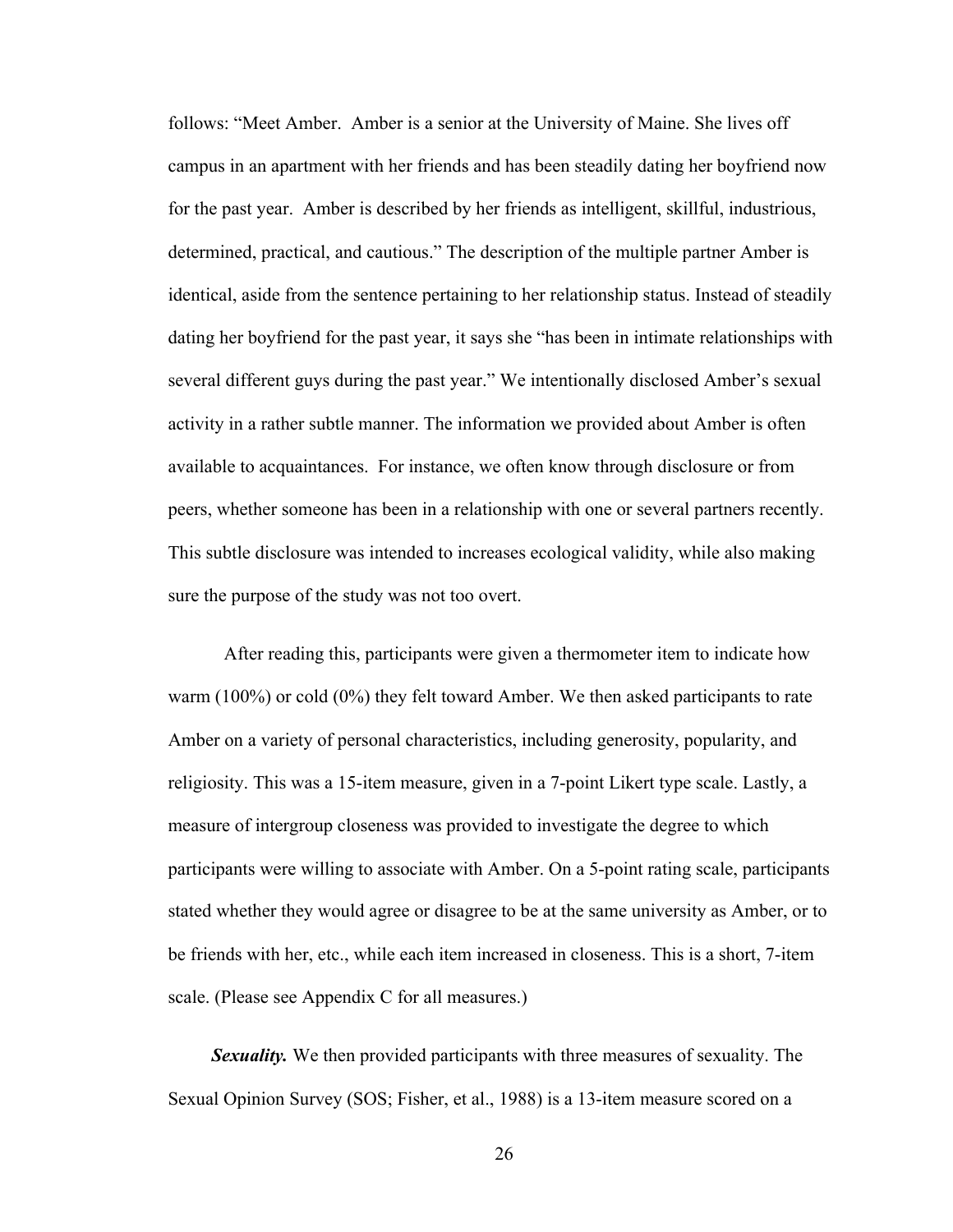single dimension of erotophilia/erotophobia – with those on the erotophobic end of the distribution reporting less comfort with sexuality. Erotophobia items include statements like "Erotica (sexually explicit books, movies, etc.) is obviously filthy and people should not try to describe it as anything else." where as erotophilia items state "Masturbation can be an exciting experience." Participants were asked to indicate to what extent they agree or disagree with statement such as these on a 7-point rating scale.

Next, they completed the Brief Sexual Attitudes Scale (Hendrick, Hendrick, & Reich 2006), a 10-item measure using a more modern construction of erotic attitudes in an attempt to check the validity of the somewhat dated Fisher et al. (1988) SOS. It includes statements such as "It is not necessary to be committed to a person to have sex with him/her" and is presented in a 5-point Likert scale. Lastly, the Attitude Toward Sexuality scale (Fisher, et al., 1988) was presented as another, more modern measure of sexual attitudes. It deals with three major factors regarding sexuality; legality/morality, alternative modes of sexual expression, and individual rights. It has received positive feedback for its more simplistic vocabulary and less embarrassing items, especially for adolescents (Fisher & Hall, 1988).

*Religiousness/Spirituality.* We used a single item measure to assess belief in God, asking simply if the participants believed in God (yes, no, uncertain). Next, we asked them to report their primary religious affiliation, and they were given several options to chose from, including no religion, Catholic, Protestant, Orthodox, Jewish, Muslim, Hindu, Buddhist or other (giving participants a text box to fill in their answer). Next, we asked whether they were interested in religion, how important their religion was to them, to what extent they consider themselves to be a religious person, and to what extent they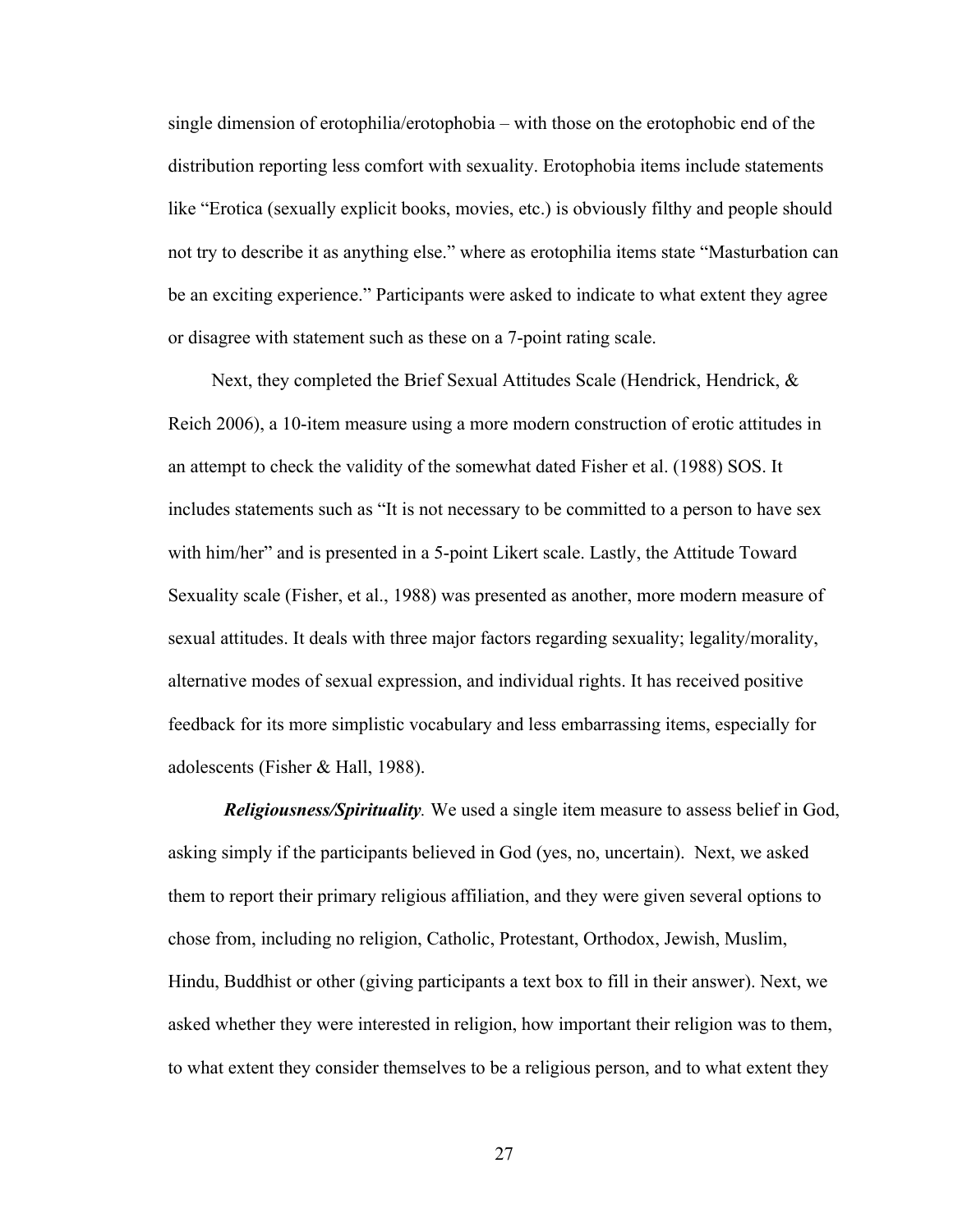consider themselves to be a spiritual person. Answers ranged from a 1 (*not at all*) to a 7 (*very much*).

*Religious Rigidity.* Further, we measured participants' level of Right-Wing Authoritarianism (RWA) using Smith and Winter's (2002) 10-item measure. This is used to assess willingness to submit to authorities, use aggression in the name of such authorities, and endorse conventionalism. Statements like "What our country really needs is a strong, determined leader who will crush evil, and take us back to our true path" are given on a 9-point rating scale. In addition we included the Religious Fundamentalism scale (RF; Altemeyer & Hunsberger, 2004). This scale has been found to have very strong correlations with Right-Wing Authoritarianism, but unlike measures of general religiousness, it assesses the rigidity of participants' religious beliefs. The items ask to what extent they agree with statements such as "There is a particular set of religious teachings in this world that are so true, you can't go any "deeper" because they are the basic, bedrock message that God has given humanity" across a 9-point scale. (Altemeyer & Hunsberger, 2004).

*Moral Foundations.* The Moral Foundation Scale was used to assess participants' moral thinking. Several researchers theorize a relationship between moral foundations, moral judgments, and religious activation (e.g., Graham, Haidt & Nosek, 2008) but no empirical data have been collected to examine this relationship. The scale is broken down into five subsections, or moral domains, which include harm/care, fairness/reciprocity, ingroup/loyalty, authority/respect and purity/sanctity. Harm/care is measured by asking participants whether they agree or disagree with statements such as "One of the worst things a person could do is hurt a defenseless animal." The Fairness/reciprocity domain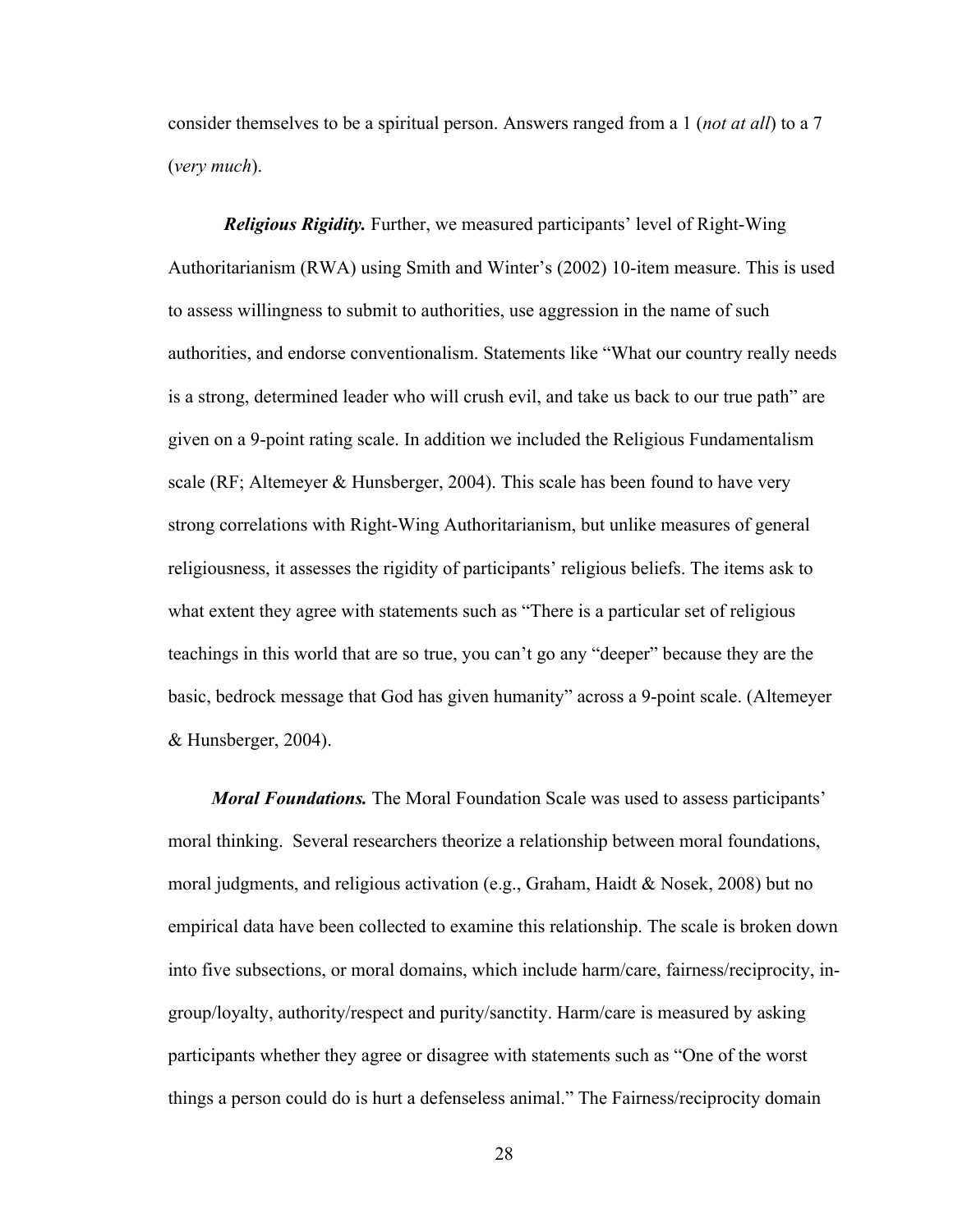contains statements like "Justice is the most important requirement for a society." Ingroup/loyalty is measured using statements such as "People should be loyal to their family members, even when they have done something wrong." An example of authority/respect includes "Respect for authority is something all children need to learn." The final domain assessed concerns for purity/sanctity by using statements such as "People should not do things that are disgusting, even if no one is harmed." Participants were asked to indicate whether they agree or disagree with such statements. These indications were made on a 7-point scale.

*Demographics.* The last section of the survey asked participants to provide some demographic information. We asked for their relationship status, gender, and their age (in years). They were then asked how many sexual partners they have had throughout their life, the racial/ethnic group they most closely identify with, as well as their sexual orientation. The last item asked for their political affiliation, ranging from very strongly conservative to very strongly liberal on a 7-point scale. After completing the survey, participants were debriefed (please see Appendix D for debriefing script).

# *Results*

Overall, participants expressed relatively warm attitudes towards Amber (*M* = 8.19, *SD* = 1.73) regardless of her perceived sexual activity. Further, participants expressed slightly higher levels of erotophobia ( $M = 48.58$ ,  $SD = 19.84$ ; 0 = erotophobic, 126 = erotophilic), and sexual conservatism  $(M = 3.21, SD = .83)$  but were more liberal concerning political issues regarding sexuality, including birth control and abortion ( $M =$ 48.93,  $SD = 9.03$ ; 13 = conservative,  $65$  = liberal) Participants reported low levels of fundamentalism  $(M = 3.73, SD = 1.83)$  and were around the midpoint for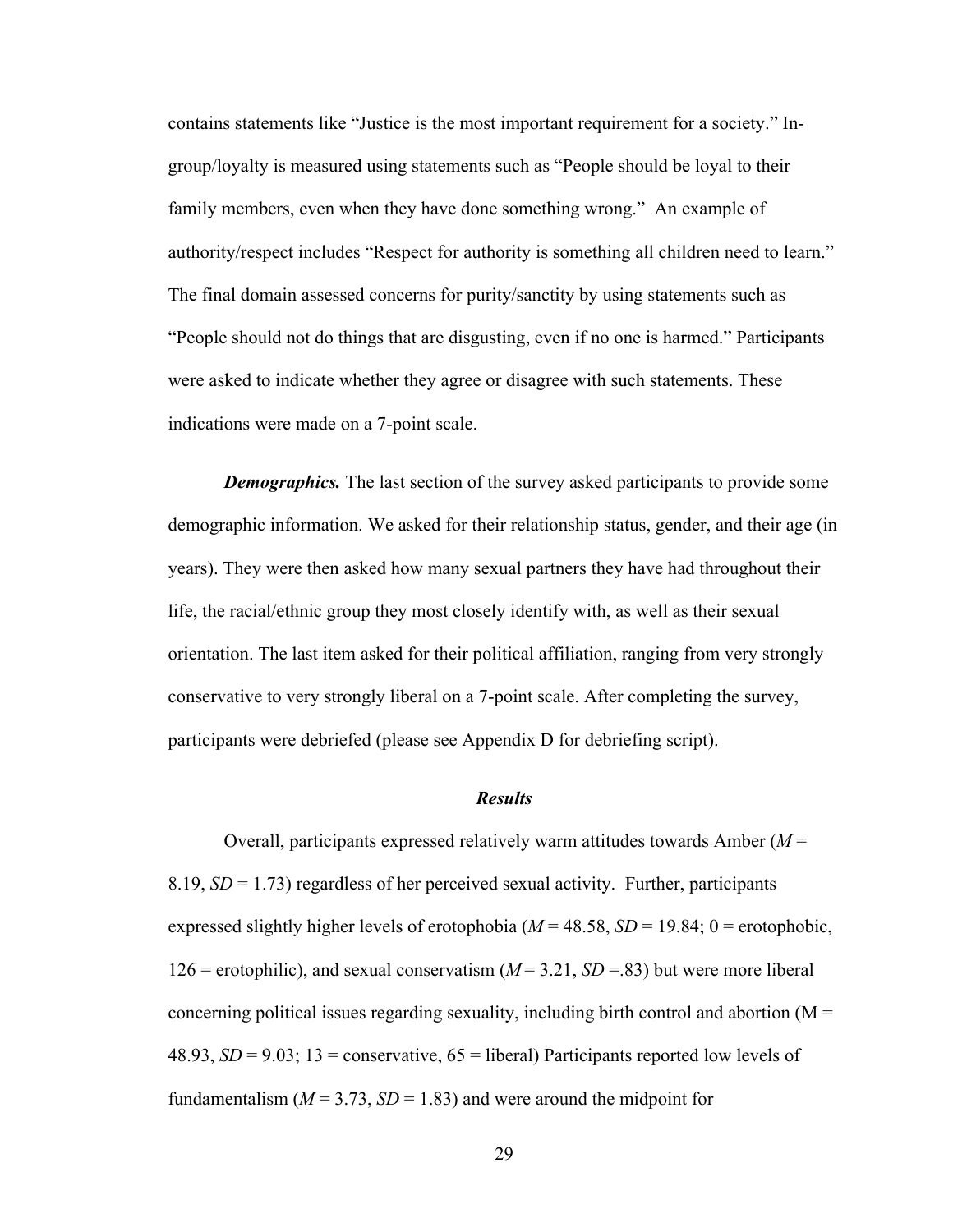authoritarianism (*M*=4.35, *SD*= 1.52). Please see Table 1 for correlations, descriptives, and scale reliabilities.

Many of the observed associations were consistent with our hypotheses. First, the three measures of sexuality were highly correlated, suggesting that they were measuring the same family of constructs. Second, self-reported religiosity, fundamentalism and authoritarianism were all highly inter-correlated. In addition, higher levels of religiosity, fundamentalism, authoritarianism, and purity/sanctity were associated with more conservative sexual attitudes and erotophobia (*rs* from .15 to .64, all *ps* < .05; See Table 1). Contrary to our predictions, we found that none of the sexuality or religious/morality items were significantly correlated with impressions of multiple partner Amber. Only the participants' self-reported number of sexual partners was positively associated with ratings of the multiple partner Amber.

We first examined mean differences in impressions of Amber based on her relationship history. T-tests revealed that participants were colder toward the multiple partner Amber ( $M = 7.83$ ,  $SD = 1.68$ ) than the single partner Amber ( $M = 8.57$ ,  $SD =$ 1.72),  $t(192) = 3.04$ ,  $p = 0.003$ . The multiple partner version was also rated significantly more negatively on almost all personal characteristics provided. For example, she was less happy, loyal, intelligent, and reliable (see Figure 1).

In addition, participants wanted more social distance from the multiple partner Amber. Although they recognized that they are likely to attend the same university as Amber,  $t(194)$ = .68  $p=$  .50, they were uninterested in more elective relationships with her, such as getting to know her better, *t*(193)= 2.80 *p=*.006, or having her as a friend *t*(193)= 2.33, *p*=.021 (see Figure 2).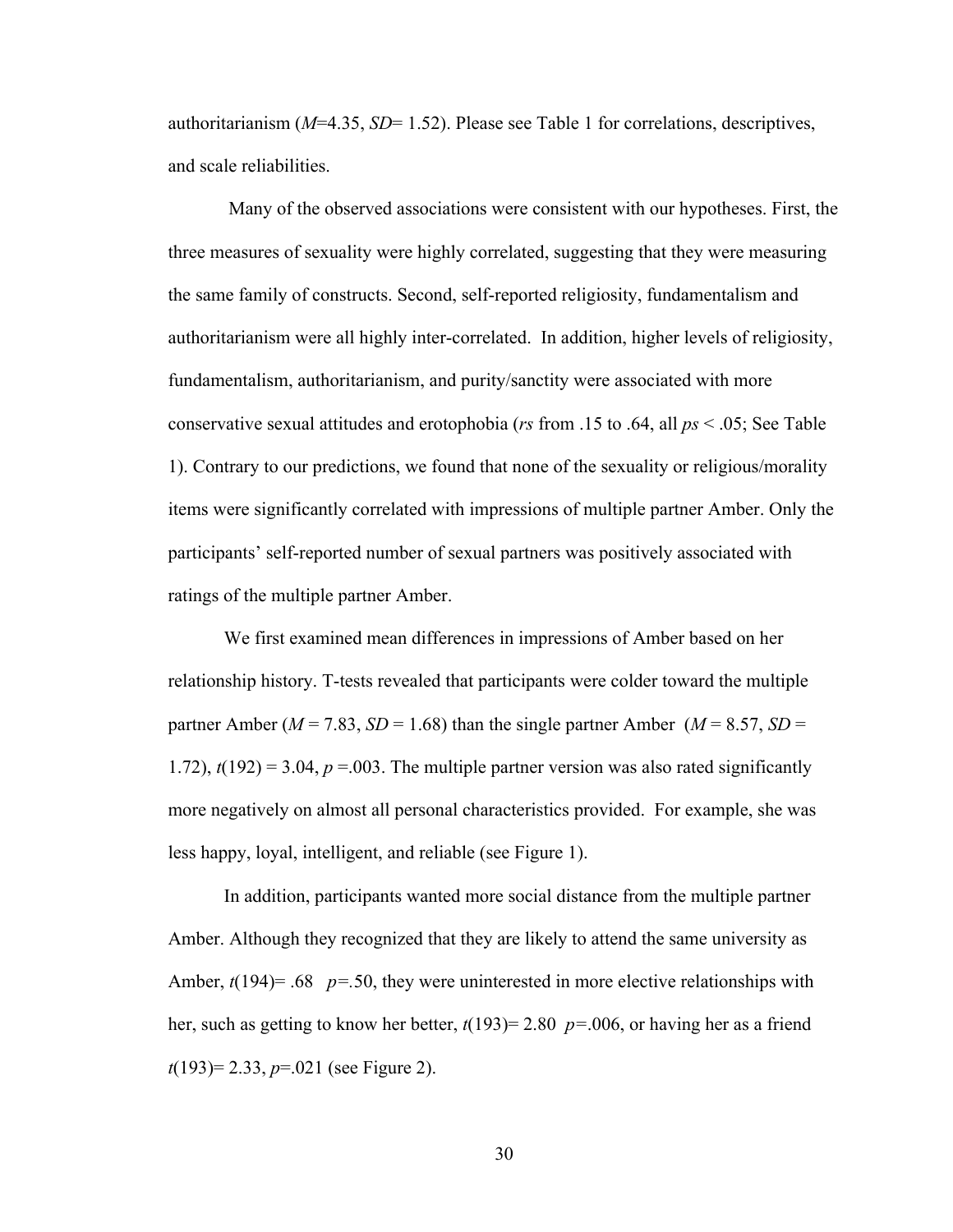T-tests were also used to examine the effect of the prime. We found that negative impressions of the multiple partner Amber still persisted even though the Christian prime did not have a significant effect on participants' evaluations  $(M = 8.27, SD = 1.73)$  when compared to the control prime  $(M=7.96, SD=1.75) t(192) = -1.07 p = n.s.$  In addition, there was no interaction between the prime and the version of Amber  $F(1,190) = .327$ *p*=n.s.

A hierarchical regression revealed that purity/sanctity moderated the relationship between version of Amber and impression formed. In the first step, version of Amber was entered alone and was a significant predictor of impressions (std  $\beta$  = -.208,  $p$  = .005). In the second step, purity/sanctity was entered and was not a significant predictor of impressions of Amber (std  $\beta$  = .040,  $p$  = .507). Lastly, when entering these two variables together, we found that the interaction between them was significant (std  $\beta$  = -.146, *p* = .046), such that participants who received the multiple partner version of Amber, and who reported higher purity sanctity scores, were more negative in their evaluation of Amber (see Figure 3).

We next wanted to examine if participant gender was a moderator in the evaluation of Amber. A 2 x 2 (Amber version vs. Gender) analysis of variance revealed a main effect for version of Amber  $F(1,190) = 6.38$   $p = .012$ , where females (*M*=7.81, *SD*=1.76) and males (*M*=7.84, *SD*=1.60) in the multiple partner condition rated Amber the same, females in the single partner version were much more rewarding of her perceived chastity (*M*=8.93, *SD*=1.63) than males (*M*=7.97, *SD*=1.79) (see Figure 4).

We investigated this finding further to see how gender affected ratings of a specific quality of Amber. We chose to look at intelligence because both descriptions of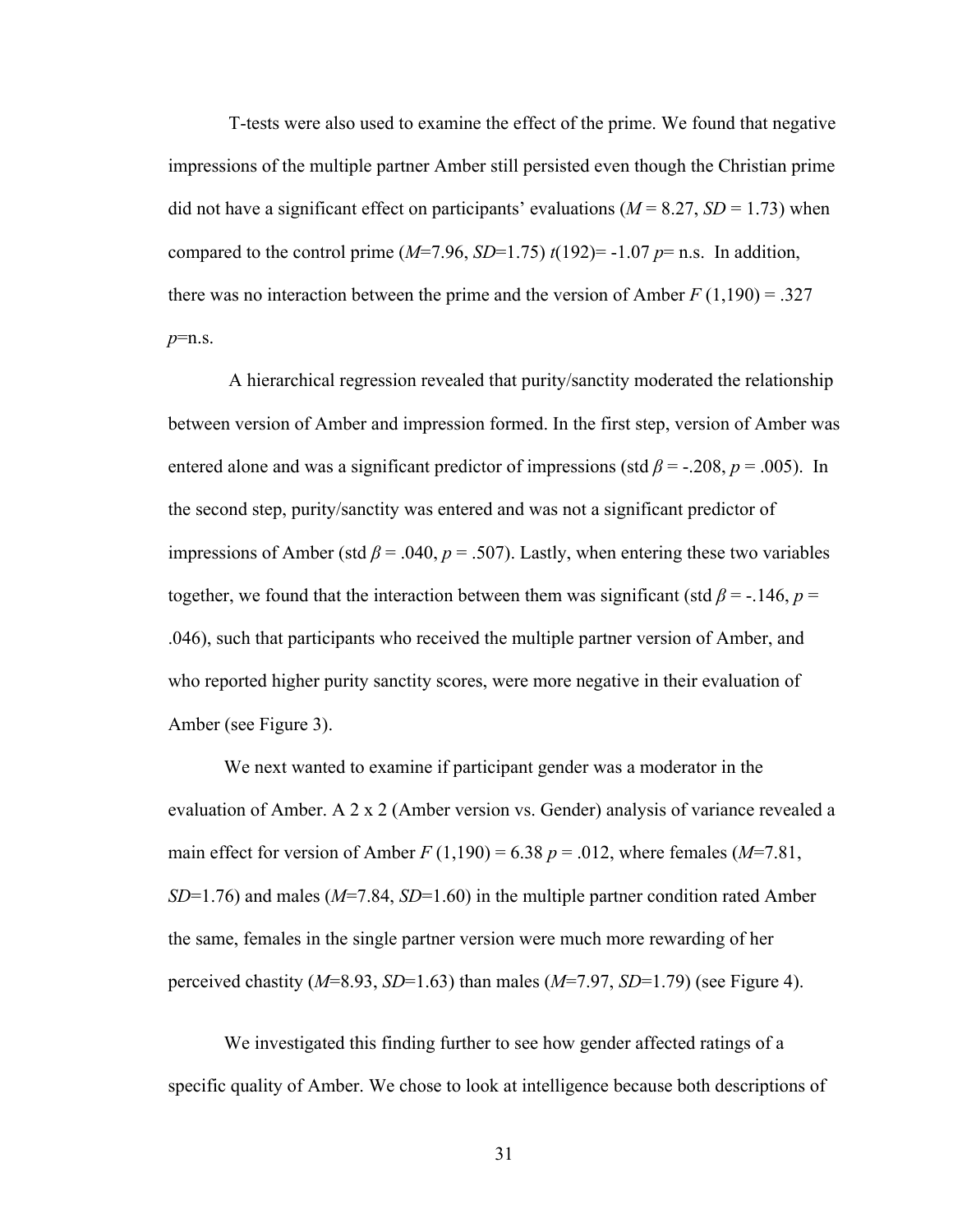Amber explicitly stated that her friends described her as intelligent. A 2x2 (Amber version x Gender) analysis of variance revealed a main effect for version of Amber *F*   $(1,190) = 4,59$  *p* = .033, and for gender *F*  $(1,190) = 4.0$  *p* = .047, but these who variables did not significantly interact. This shows that the participants, regardless of gender, rated the multiple partner Amber as less intelligent, and that males overall rated Amber as less intelligent than females (see Figure 5).

## *Discussion*

Consistent with our original hypothesis, self-reported levels of religiosity, religious fundamentalism, and right-wing authoritarianism are associated with more conservative attitudes toward sexuality. That is to say, that there is a positive relationship between religiosity and conservative sexual attitudes. Surprisingly, this relationship did not influence how our hypothetical character was evaluated. The multiple-partner Amber was rated more negatively than her single-partner counterpart, regardless of participants' preexisting levels of religiosity and sexual conservatism. In other words, participants who held liberal sexual attitudes, and were more erotophilic, still rated the multiple partner version of Amber more harshly than the single partner version. In addition, participants' own number of sex partners did not influence ratings of Amber. Someone who had reported having numerous sexual partners themselves would still penalize Amber for her perceived promiscuity. This suggests that participants hold these conservative attitudes toward sex, and endorse them when evaluating others, but do not necessarily hold themselves to the same standards. This finding is consistent with work on moral hypocrisy, which can be defined as "publicly upholding moral norms, especially for others to follow, but personally violating them in private" (Monin & Merritt, 2010). This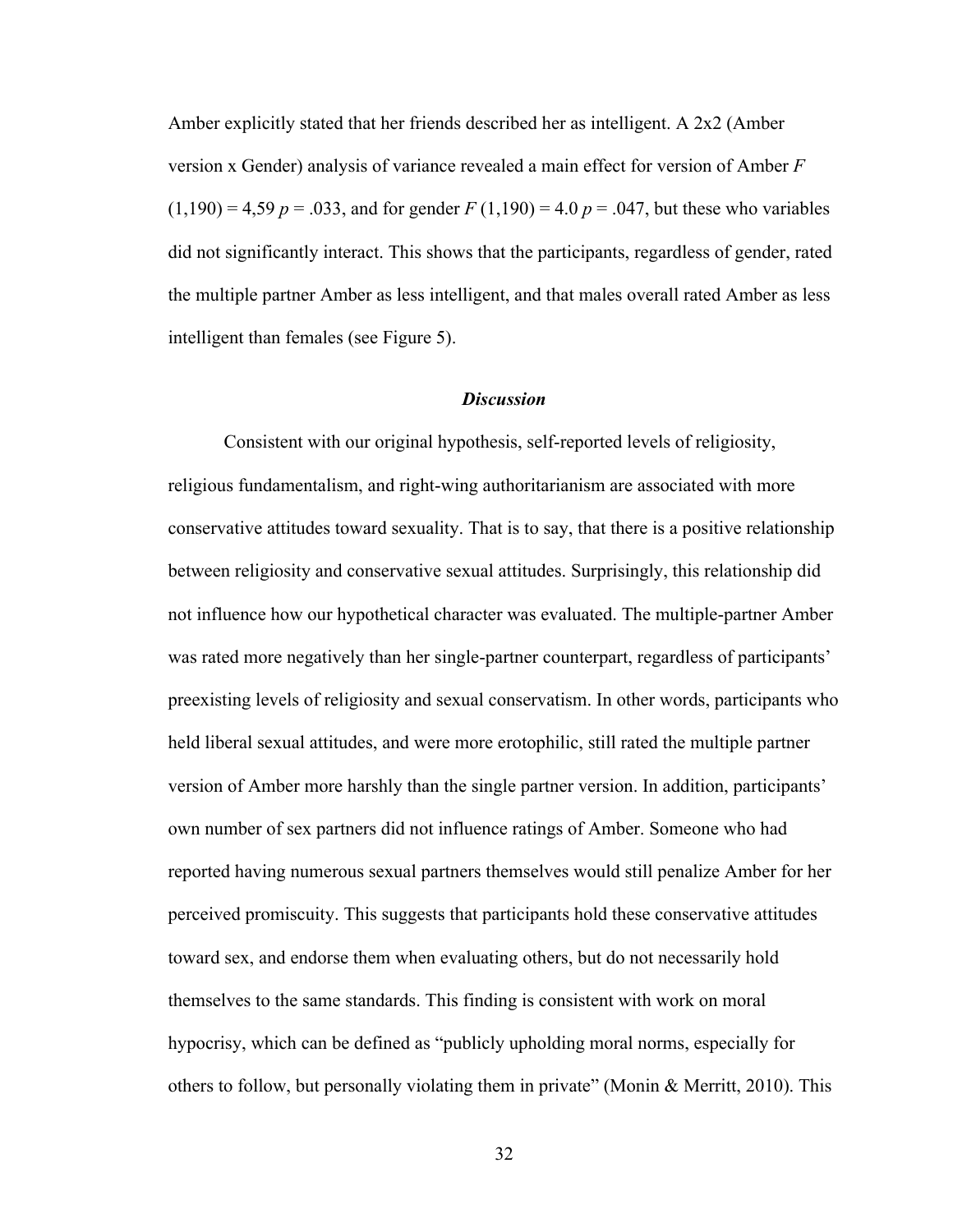was a surprising, but important discovery that we had not previously thought of, and it brings us one step closer to understanding why participants may have been more harsh toward Amber when she had multiple partners.

This is quite contrary to what we expected to find. Literature on the relationship between sexual norm violation and different facets of religion seem to suggest that rigid religious ideologies drive negative attitudes and sanctions toward such violators. We expected to see a negative correlation between religiosity, namely fundamentalism, and ratings of Amber. Fundamentalism has been associated with prejudice toward value violating groups such as homosexuals and Muslims (Altemeyer & Hunsberger, 1992). Mak and Tsang (2008) found that participants helped sexually promiscuous individuals slightly less, regardless of their sexual orientation. One can draw the conclusion that sexual promiscuity is not only a value violation, but also may lead to more prejudiced attitudes than an individual's sexual orientation. We, in turn, predicted that increased levels of fundamentalism would lead to more prejudiced attitudes toward an individual with multiple partners. Instead, there was no significant relationship between the two. It is possible that this relationship was not detected because we had very few fundamentalists in our sample. Future studies may want to specifically recruit fundamentalists to see if that predicted relationship does in fact exist.

Right-wing authoritarians, more than fundamentalists, harbor increased prejudiced attitudes toward individuals who pose a security threat, versus a value violating threat. Evolutionarily speaking, women who engage in casual sex with multiple partners could represent a security threat to males, who have a high degree of paternal uncertainty (Buss & Schmitt, 1993). Males do not want to spend their time and resources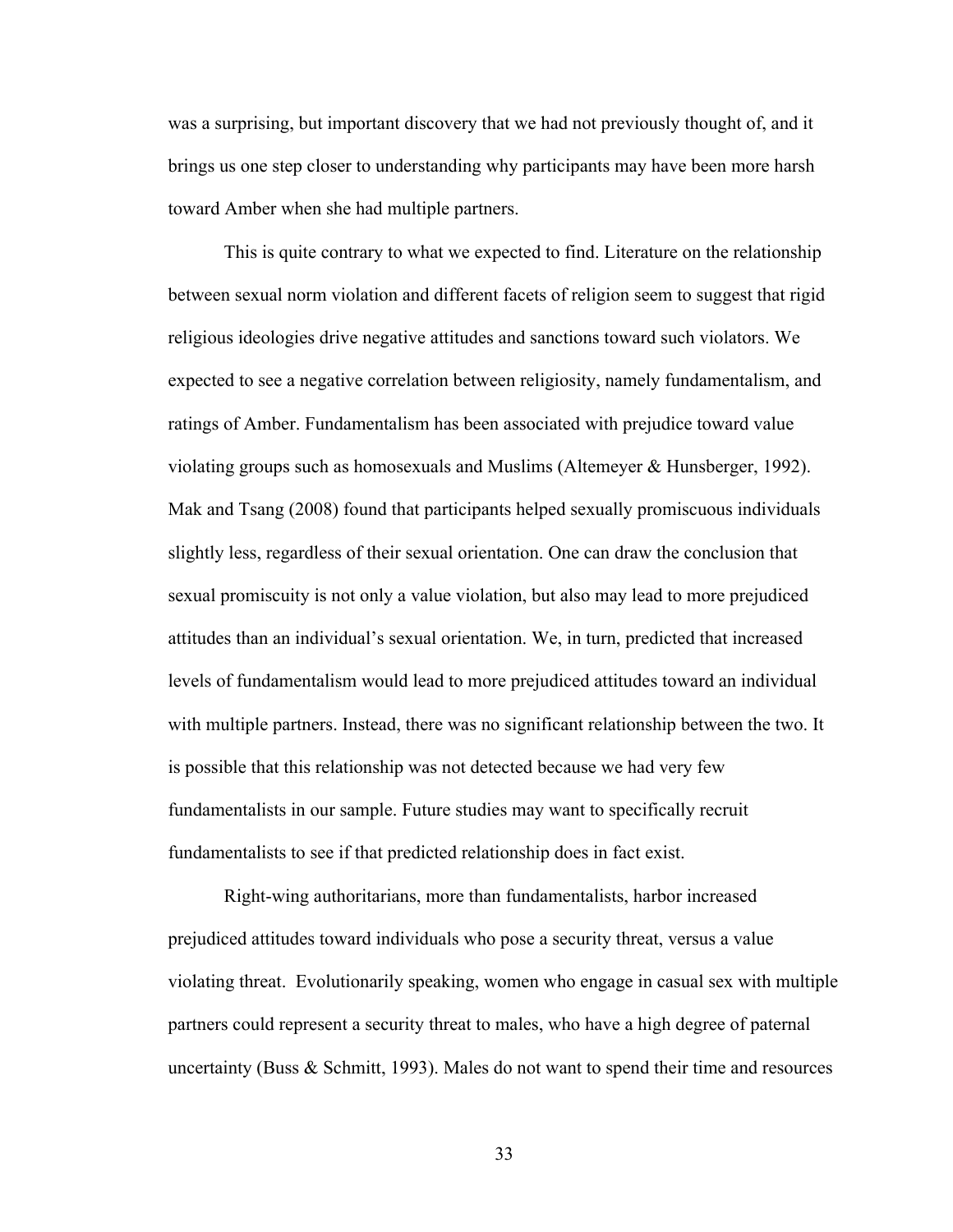caring for and raising a child that does not share any of their genes. The only solution to this dilemma is to be absolutely certain that the male's partner has been sexually faithful. As a result, restricting women's sexuality becomes increasingly important to men's security, leading them to learn to hold prejudicial attitudes toward females who threaten that security by sleeping with multiple partners. This theory suggests to us that possibly males, high in authoritarianism, would rate our hypothetical Amber more harshly. Contrary to our hypothesis, males were not any colder toward Amber on the thermometer scale then females. Furthermore, RWA, as well as religious fundamentalism, did not have an effect on how participants rated the value-violating Amber.

Our lack of evidence for this relationship suggests that there may be a more powerful motivator behind these critical evaluations. Information on Amber's perceived sexual activity alone elicited an impression powerful enough to overshadow preexisting levels of religiosity and sexual conservatism. The mere violation of gender sex norms was enough to evoke a more critical interpretation of Amber. It may be that these religiously consistent cognitive styles are not driving the effect, because participants are instead relying more heavily on their specific moral concerns, and our results support this idea.

What did appear to be driving the negative evaluation of the multiple partner Amber was endorsement of purity/sanctity concerns. Participants high in purity/sanctity concerns rated the single partner Amber much more positively than participants with lower scores in the same category. Ratings of the multiple partner version Amber were relatively similar across both high and low purity/sanctity scores. In other words, they were rewarding her moral behavior instead of punishing her immoral behavior.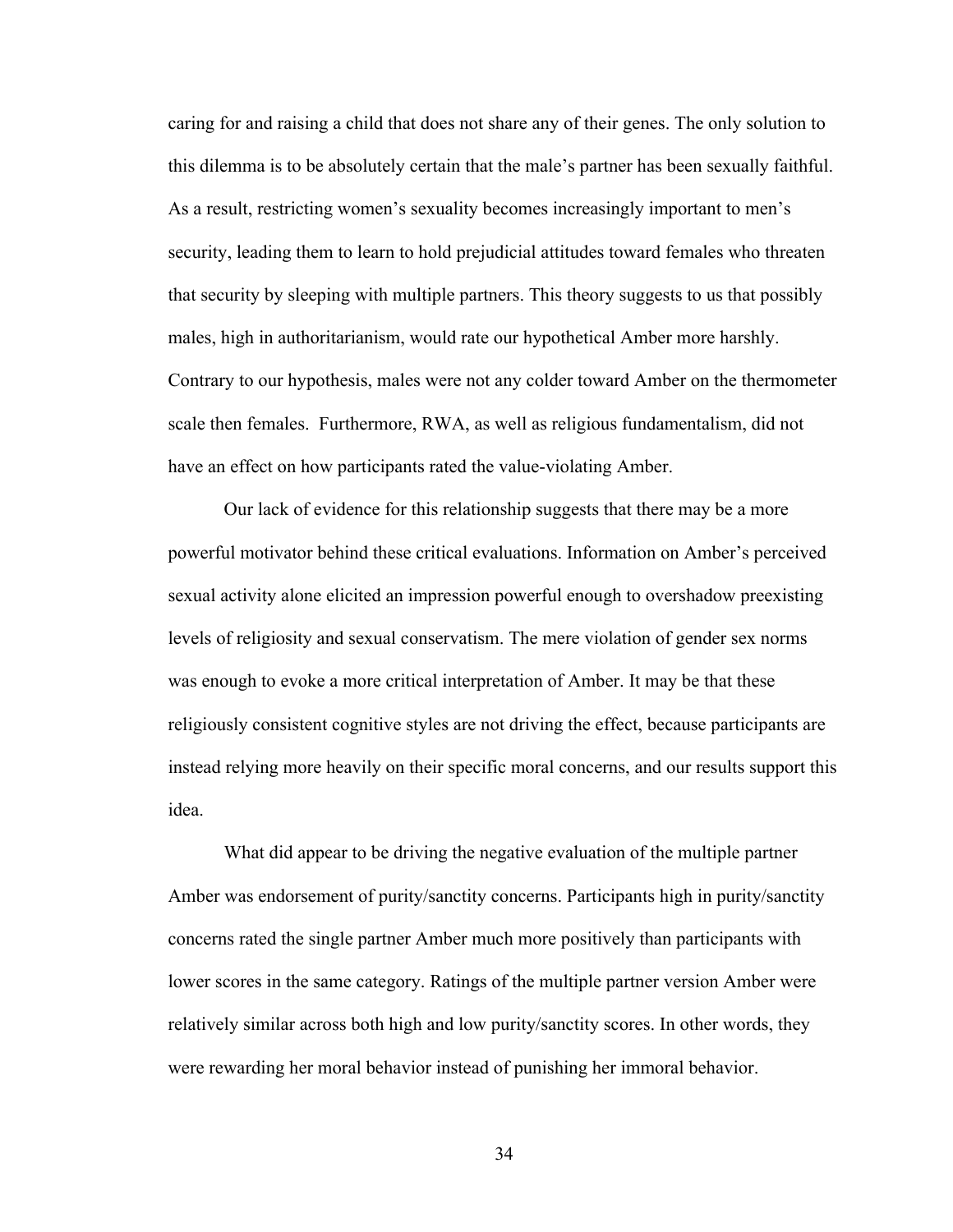The moral concern for purity is based on the notion of disgust. Casual sex is seen as diminishing one's purity, and is culturally associated with the transmission of disease. Women, being seen as the "gate keepers of sex" are expected to maintain this sense of purity and refrain from such activities (i.e., casual sex with multiple partners). It is only fitting that individuals who have high purity/sanctity concerns would reward a woman who appears to be acting in accordance with their own values. What is interesting, however, is that this foundation had such high overlap with traditional religious beliefs, yet we did not see religion playing a significant role in the rating of Amber. Maybe these moral concerns are innate within us regardless of our religious affiliation, but our religious communities reinforce virtues such as purity and sexual chastity, thereby strengthening this specific moral domain.

In addition to moral concern, gender moderated the relationship between Amber's sexual history and the impression formed. In terms of warmth toward Amber, there was a significant interaction between the version of Amber and the gender of the participant. Although males and females equally disliked the multiple partner Amber, women rated her much more positively when she had only one partner, whereas males rated the single partner only slightly more positively than the multiple partner version. Often times, because we live in a patriarchal system, we assume that men dictate and uphold the sexual double standard for their evolutionary advantage, but our results show otherwise. Consistent with Milhausen and Harold (1999) we found that women were harsher to judge other women in terms of their sexual activity. Evolutionarily speaking, this makes sense. A woman who is trying to win over a potential mate may want to increase her own status by degrading a fellow woman who potentially threatens her ability to win him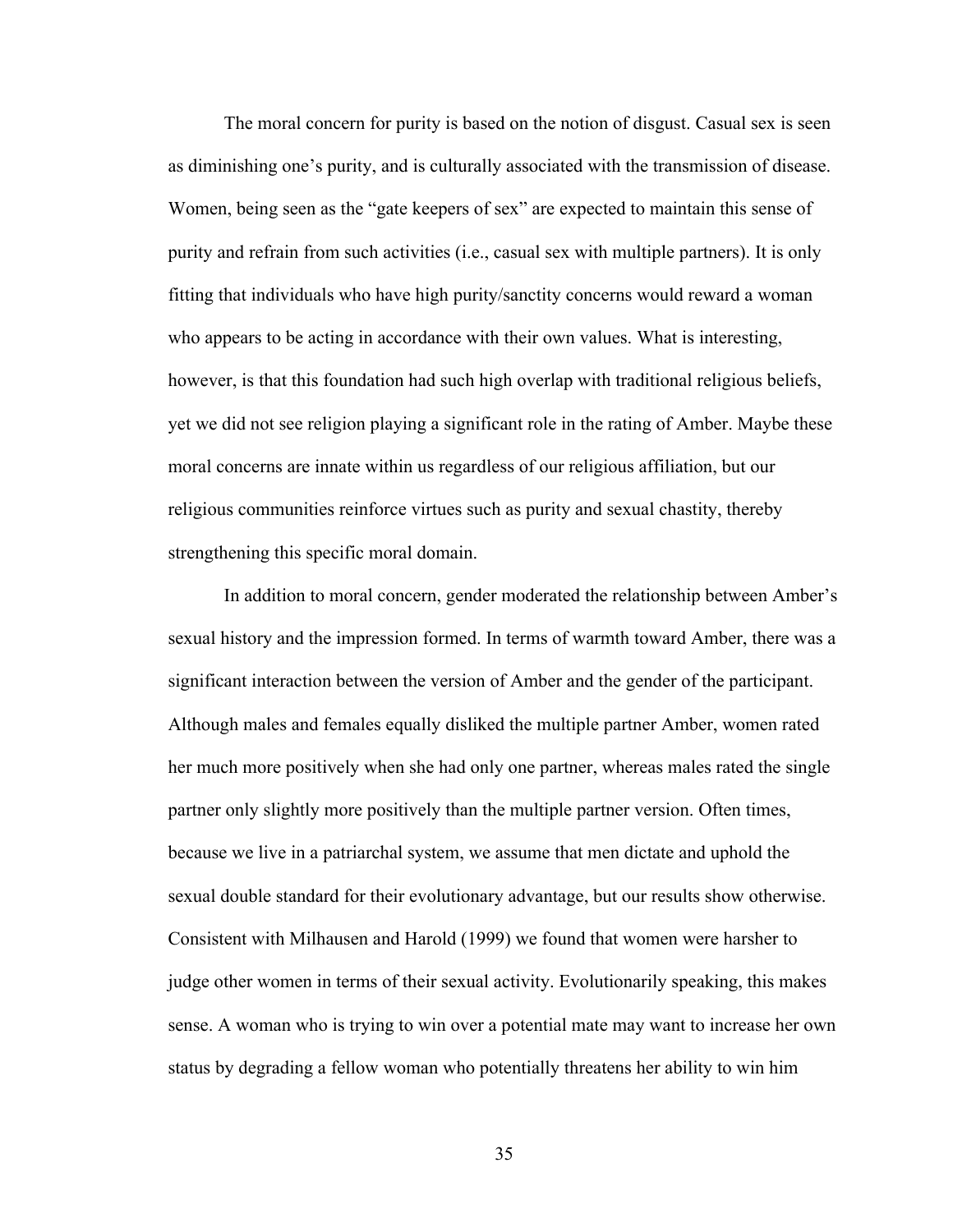over. Thus, she may try to convince this potential mate that his paternal uncertainty would increase if he settled down with a "promiscuous" woman like the one portrayed in our study, in order to promote her own cause.

Originally, we thought we would see the "black sheep" phenomena occurring, but after interpreting the data, it seems that a sort of "golden sheep effect" is taking place instead. Women are not necessarily punishing the multiple partner Amber, for they are still giving her a relatively positive ratings. We cannot thus conclude that women are intentionally punishing the "bad" in-group member as we had predicted. Instead, they seem to be putting the single partner Amber up on a pedestal and idealized her for adhering to socio-sexual norms. We did not find men rewarding Amber in this same condition, however, and it could be that men no longer see themselves as having a chance with the Amber that we described as having a boyfriend, thus do not rate her any more positively.

As you can see, we found a similar sort of result for moral foundations as we did for gender. However, it was primarily women, not men, who had high purity sanctity concerns. This makes it difficult to distinguish whether it is actually participants' gender (females), or moral concerns (purity/sanctity), that is driving the effect.

The finding regarding perceptions of Amber's intelligence was also interesting. Even though we explicitly told participants in both versions that Amber was thought by her friends to be intelligent, both males and females rated her as being less intelligent when she was described as having multiple partners. In addition, men found Amber overall less intelligent than women. Men are stereotypically viewed as being more intelligent than women, and men seem to endorse this stereotype.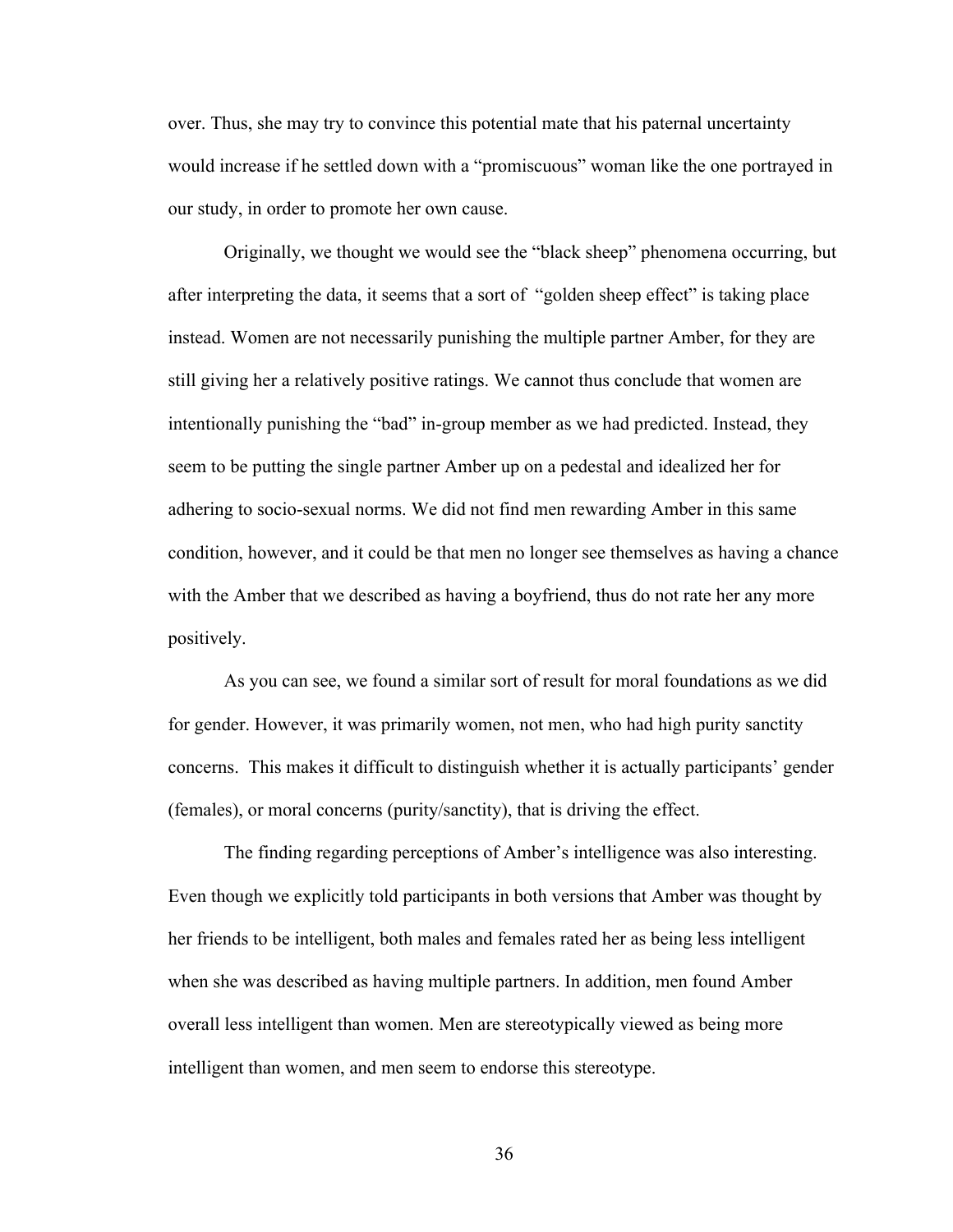Although the prime produced a null effect on participants' ratings of Amber, this finding still has important implications. First, there is the possibility that activated religiousness simply does not influence these kinds of evaluations of sexual behavior. In addition, some research indicates that priming is not as reliable as previously thought. Religious priming has been shown to work well for participants who already have moderate to high levels of religiosity, and results are less consistent as these levels decrease (Shariff, 2014). Another possible limitation is the fact we conducted the study online. Although this approach allowed us to recruit a large sample size, the online nature limited our ability to control the participants' environment. If participants did not give their undivided attention to the LDT, or if they failed to complete the survey directly after finishing the prime, then the prime likely did not produce increased salience of religious concepts. In order to better examine the effect of the prime, we would need to conduct the experiment in a laboratory setting to see if increased environmental control makes a difference. Substantial evidence exists to suggest that priming effects are difficult to replicate, and this cannot be ignored or disregarded by researchers. It is important to look critically at priming methodology, and call into question its reliability as we continue onward in this field of research.

*Limitations***.** Although our research provided compelling evidence for how impressions of others may change based on minimal information regarding one's sexual behavior, this study had important limitations. We had a very young sample; the mean age was only 19 years old. It is likely that this young generation of college students will hold more liberal attitudes. To provide further generalizability, future researchers would want to test a more nationally representative sample.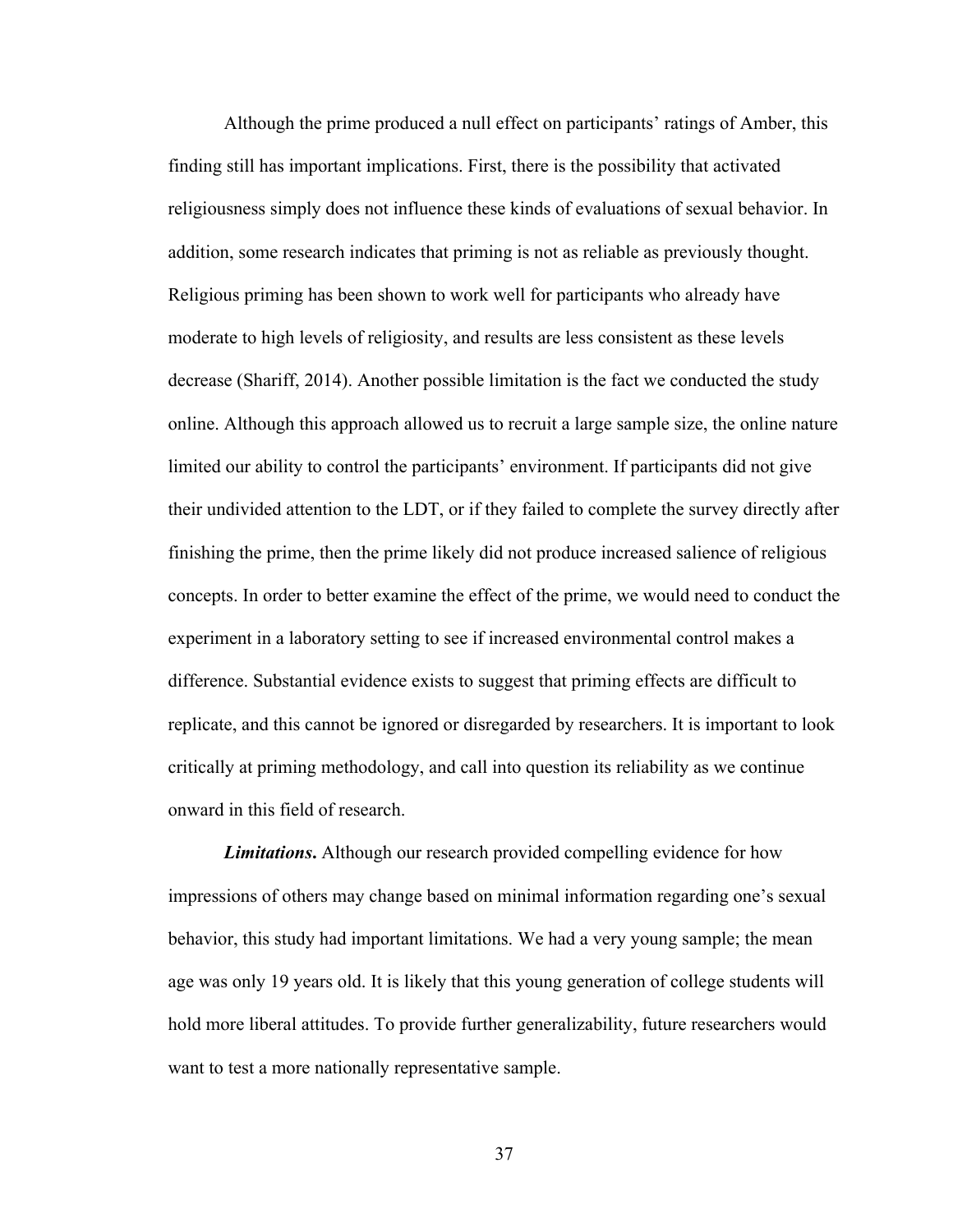We also had disproportionate cell sizes. Although our experimental condition (Christian prime) had 147 participants, our control condition (neutral prime) was slim, containing only 49 participants. This may make a statistical difference difficult to detect, because the unequal cell sizes violate the assumptions of the statistical tests used to analyze the data. It is important for future research to even out these two cell sizes in order to accurately portray the effect of the prime.

As mentioned previously, we also lost a great deal of control by conducting the survey online instead of in the lab. A few of our participants experienced difficulty accessing the initial word game, which could have been avoided in a more controlled environment. We were also unable to monitor participants' environment while engaging in the priming task, and any sort of distractions would have interrupted the potential effects. Recruiting participants into the lab would help to ensure that the prime is being delivered properly, and would ensure participants continued on with the survey immediately after. We would have also been able to quickly and efficiently answer any questions and fix any problems.

*Future Directions and Concluding Remarks***.** In the future, researchers should investigate whether the same evaluations are made if the hypothetical character is a male. Prior studies suggest that men experience more sexual freedom and gain status when they engage in casual sex with multiple partners. Women, on the other hand, run the risk of ruining their reputation among others, especially other women, if they engage in the same activity. Our study indicates that when we reveal ambiguous information about a woman's relationship history, it can diminish her reputation. It would be interesting to see, when given with the same sort of information, if a man's reputation would instead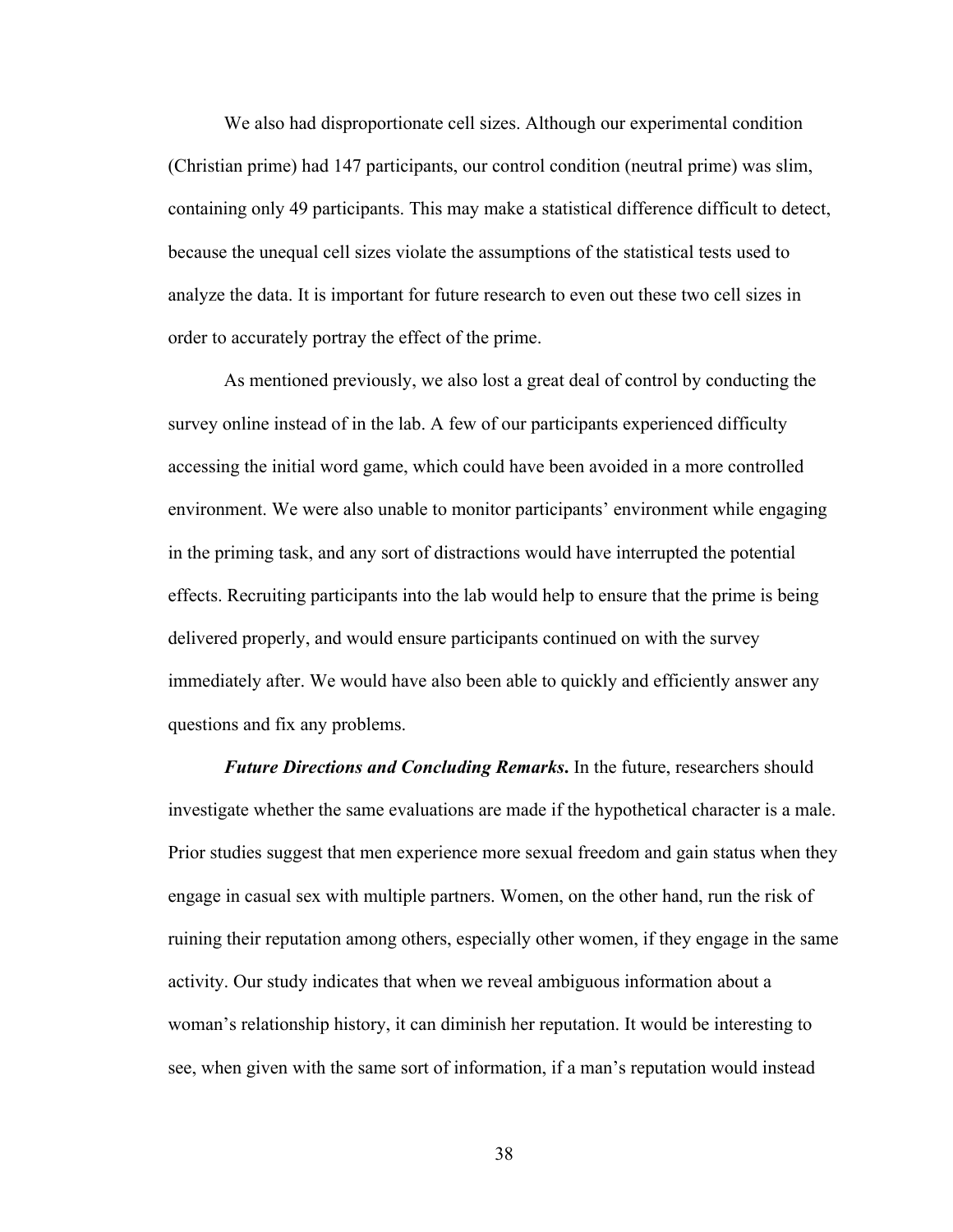elevate, which would indicate that the sexual double standard still influences the attitudes people hold. Society may blame women more than men because of this preconceived notion that women are the sexual gatekeepers. Controlling sexual behavior thus becomes the woman's responsibility due to her ability to dictate how far sexual encounters will proceed. The evolutionary perspective may help us to understand why women derive this responsibility. Men are portrayed as being programmed to want casual sex with multiple partners in order to increase their reproductive potential. Men are allowed to "sow their wild oats" while women should focus their time and energy on finding a man who is both evolutionarily fit and willing to sacrifice his reproductive potential in order to raise the offspring. These evolutionary social norms are maintained in modern society when people reward behaviors congruent with this idea and punish those who violate it. I would predict that, because a man is not violating this norm, he would not be judged harshly, but instead rewarded for trying to increase his reproductive potential.

Finally, understanding how people evaluate others based solely on their perceived sexual activity could shed light on some critical issues. For example, knowing that a woman's sexual history can alter how people feel toward her is crucial when dealing with assault investigations. Being aware of this fact, we can work toward ensuring that a woman's sexual history will not alter how sexual assault cases are dealt with. Interpersonal relationships between women may also be improved if we can begin to understand why we are so critical of one another. We need to be aware of our ability to quickly formulate impressions based on limited information, and fight the urge to negatively evaluate someone before we truly get to know them.

Ultimately, our culture needs to reshape its view of women's sexuality. Maybe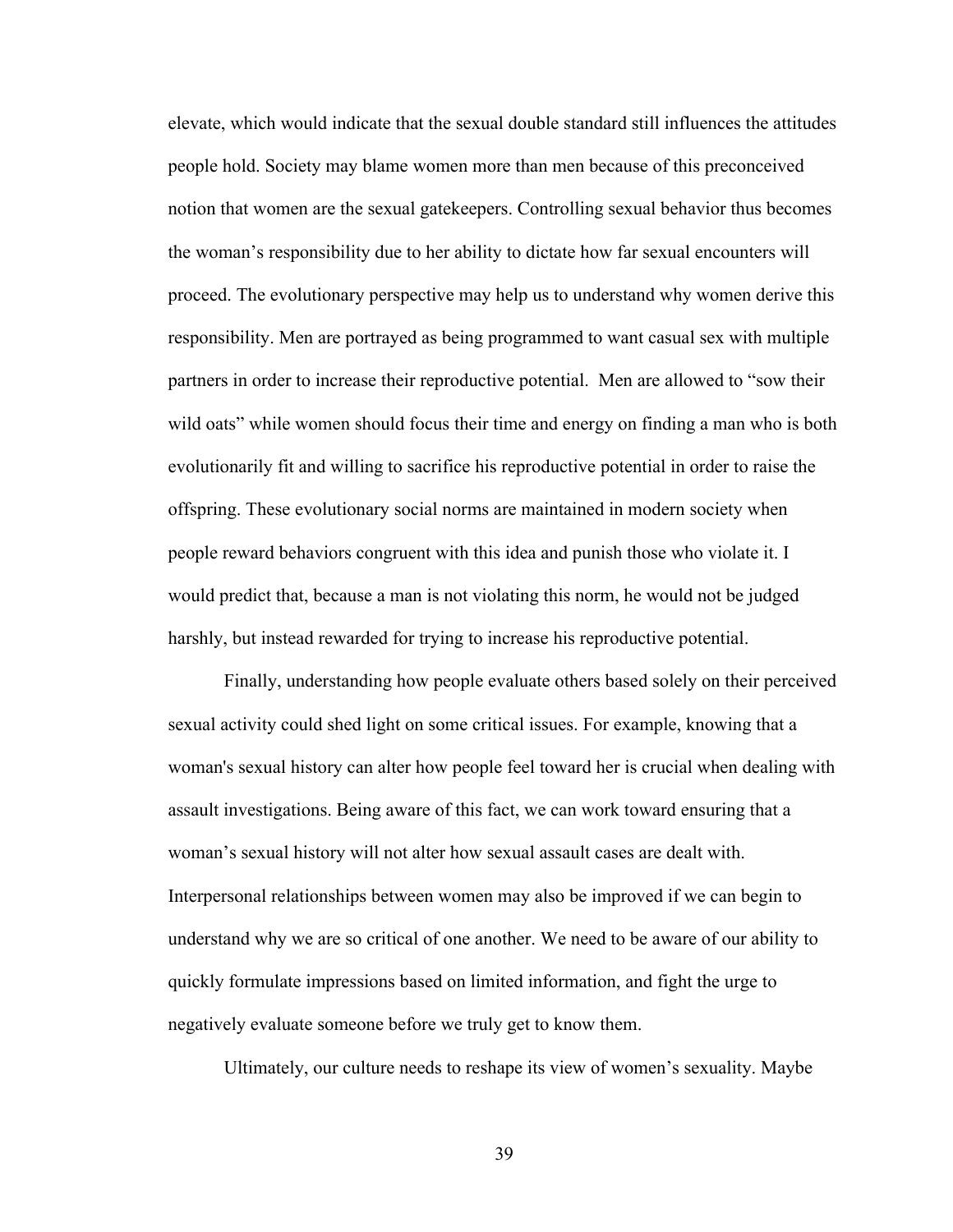instead of viewing women as sex objects, we should portray their value regardless of their physical appearance. Perhaps instead of passing around a peppermint patty as a part of our sex education curriculum, we should pass around a condom. If society tells women to be sexy, and fails to properly educate them, then this same society cannot in turn blame them for their so-called moral "flaws." In order to overcome these conflicting standards, we need to reevaluate the messages we are sending to our young generation of developing women, and establish a culture of equality and respect.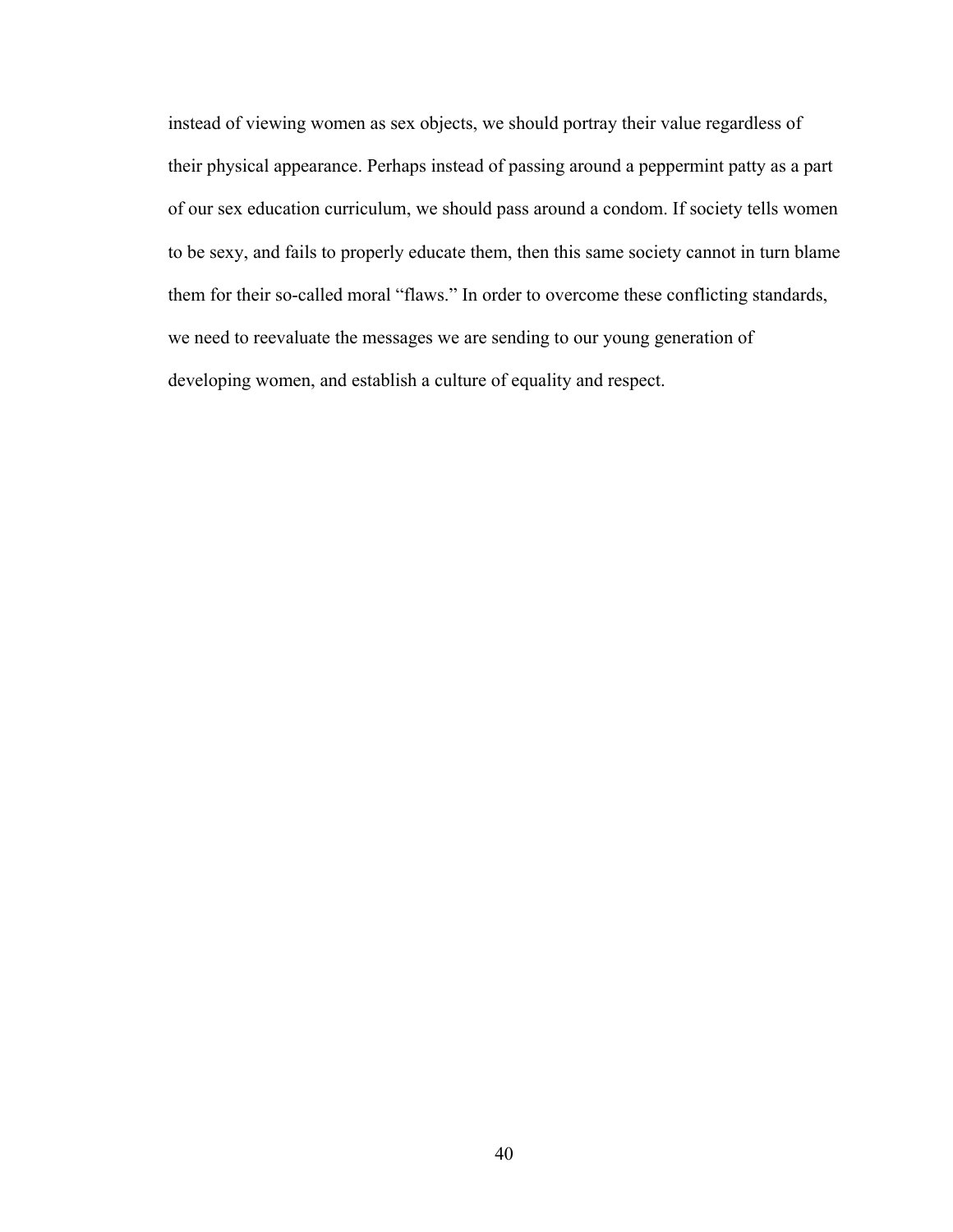## *References*

Allport, G. W., & Ross, J. M. (1967). Personal religious orientation and prejudice. *Journal of Personality and Social Psychology*, *5*(4), 432–43. Retrieved from http://www.ncbi.nlm.nih.gov/pubmed/6051769

Altemeyer, Bob (2006). *The Authoritarians*. Winnipeg: University of Manitoba.

- Altemeyer, B. (1988). *Enemies of freedom: Understanding right-wing authoritarianism*. Jossey-Bass Publishers.
- Altemeyer, B., & Hunsberger, B. (1992). Authoritarianism, religious fundamentalism, quest, and prejudice. *The International Journal for the Psychology of Religion*, 113– 133.
- Altemeyer, B., & Hunsberger, B. (2004). A Revised Religious Fundamentalism Scale: The short and sweet of it. *The International Journal for the Psychology of Religion*, 47–54.
- Asch, S. E. (1946). Forming impressions of personality. *Journal of Abnormal Psychology*, *41*, 258–90. Retrieved from http://www.ncbi.nlm.nih.gov/pubmed/20995551
- Batson, C. D., Schoenrade, P., & Ventis, W. L. (1993). *Religion and the individual: A social-psychological perspective.* New York: Oxford University Press.
- Bargh, J. A., & Chartrand, T. L. (2000). The mind in the middle: A practical guide to priming and automaticity research. In H. T. Reis & C. M. Judd (Eds.), *Handbook of research methods in social and personality psychology* (pp. 253-285). New York: Cambridge University Press.
- Bargh, J. A, Chen, M., & Burrows, L. (1996). Automaticity of social behavior: Direct effects of trait construct and stereotype-activation on action. *Journal of Personality and Social Psychology*, *71*(2), 230–44. Retrieved from http://www.ncbi.nlm.nih.gov/pubmed/8765481
- Beckwith, H. D., & Morrow, J. A. (1998). Sexual attitudes of college students: The impact of religiosity and spirituality. *College Student Journal,* 357–367.
- Bogle, K. (2008). *Hooking Up: Sex, Dating and Relationships*. New York: NYU Press.
- Brimeyer, T. M., & Smith, W. L. (2012). Religion, Race, Social Class, and Gender Differences in Dating and Hooking Up among College Students. *Sociological Spectrum*, *32*(5), 462–473.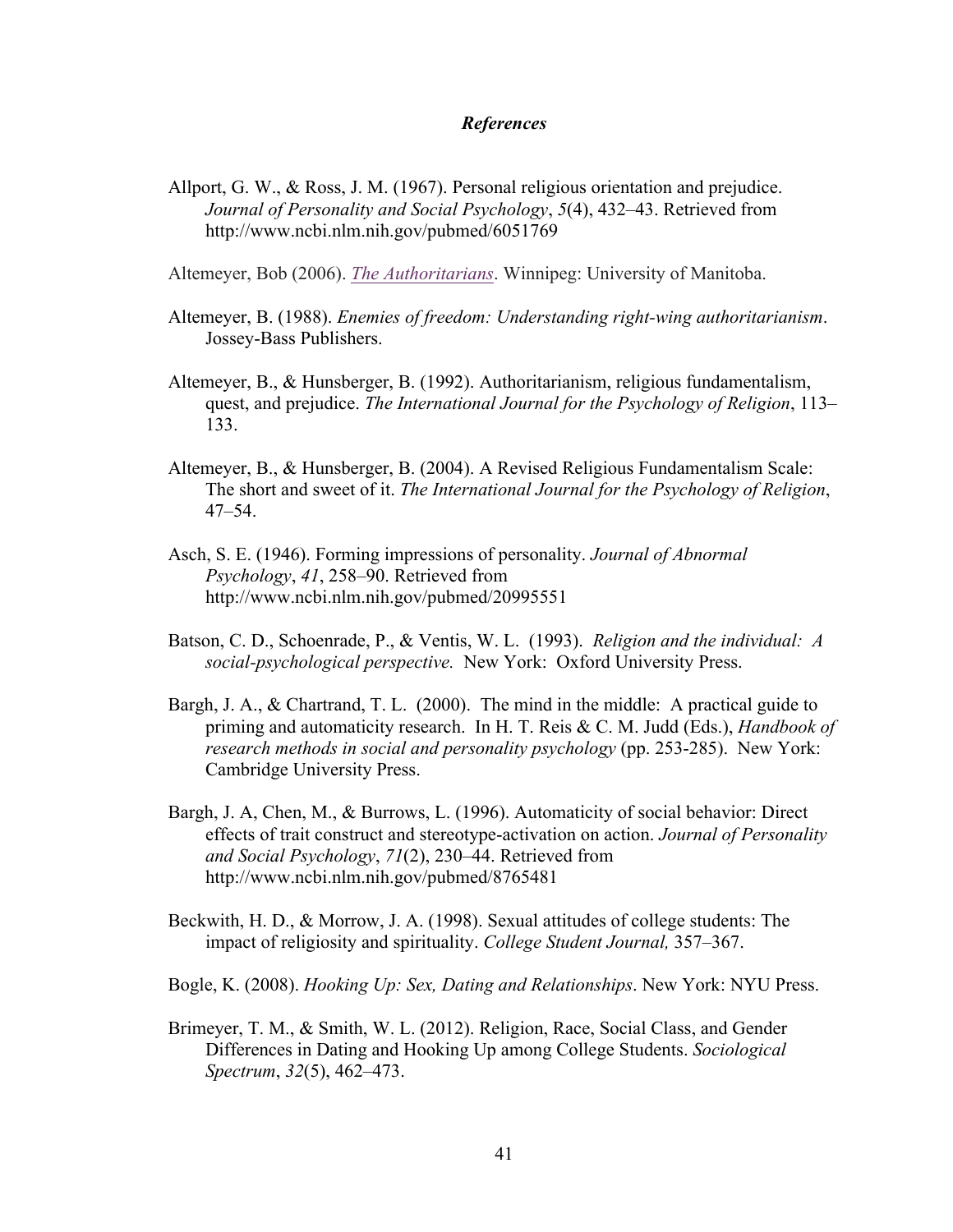- Burdette, A. M., Ellison, C. G., Hill, T. D., & Glenn, N. D. (2009). "Hooking up" at college: Does religion make a difference? *Journal for the Scientific Study of Religion*, *48*(3), 535–551.
- Buss, D. M., & Schmitt, D. P. (1993). Sexual Strategies Theory: An evolutionary perspective on human mating. *Psychological Review*, *100*(2), 204-232.
- Cesario, J., Plaks, J. E., & Higgins, E. T. (2006). Automatic social behavior as motivated preparation to interact. *Journal of personality and social psychology*, *90*(6), 893– 910.
- Cochran, J., & Beeghley, L. (1991). The Influence of Religion on Attitudes toward Nonmarital Sexuality: A preliminary Assessment of Reference Group Theory. *Journal for the Scientific Study of Religion*, 45–62.
- Cohen AB. (2009). Many forms of culture. *American Psychological Association.64*, 194– 204.
- Crawford, M., & Popp, D. (2003). Sexual double standards: A review and methodological critique of two decades of research. *Journal of sex research*, *40*, 13– 26.
- Delamater, J. (1981). The social control of sexuality. *Annual review of sociology*, *7*(1981), 263–90.
- Dijksterhuis, A., Preston, J., Wegner, D. M., & Aarts, H. (2008). Effects of subliminal priming of self and God on self-attribution of authorship for events. *Journal of Experimental Social Psychology, 44*, 2-9.
- England, P., Thomas, R.J., 2006. The decline of the date and the rise of the college hook up. In: Skolnick, A.S., Skolnick, J.D. (Eds.), *Families in transition*. Boston: Allyn and Bacon.
- Fisher, T. D., & Hall, R.G. (1988). A scale for the comparison of the sexual attitudes of adolescents and their parents. *The Journal of Sex Research, 24,* 90-100.
- Fisher, W.A., White L. A., Byrne D., & Kelley K. (1988). Erotophobia-erotophilia as a dimension of personality. *The Journal of Sex Research,* 25, 123-151.
- Fredrickson, B. L., & Roberts, T.-A. (1997). Objectification theory toward understanding women's lived experiences and mental health risks. *Psychology of Women Quarterly*, *21*, 173–206.
- Graham, J., Haidt, J., & Nosek, B. (2008). The moral foundations questionnaire  $-30$ . Full version retrieved from moralfoundations.org.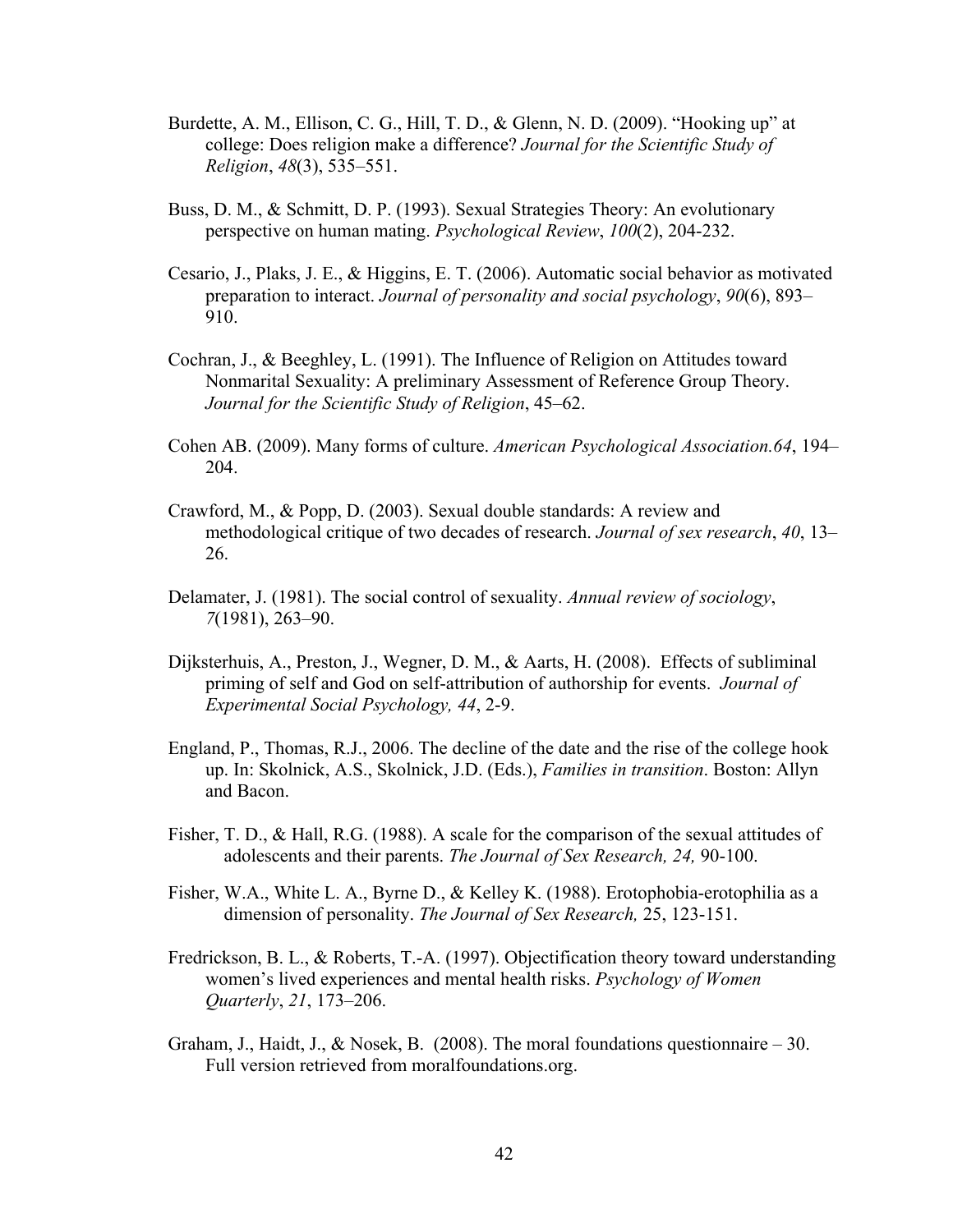- Haidt & Joseph (2004) Intuitive Ethics: How innately prepared intuitions generate culturally variable virtues. *Daedalus*, pp. 55-66.
- Haidt, J., & Joseph, C. (2007). The moral mind : How five sets of innate intuitions guide the development of many culture-specific virtues, and perhaps even modules. In P. Carruthers, S. Laurence, and S. Stich (Eds.) *The Innate Mind, Vol. 3*.
- Hendrick, C., Hendrick, S. S., & Reich, D. a. (2006). The brief sexual attitudes scale. *Journal of sex research*, *43*(1), 76–86.
- Hewstone, M., Rubin, M., & Willis, H. (2002). Intergroup bias. *Annual review of psychology*, *53*, 575–604.
- Johnson, M. K., Rowatt, W. C., & Labouff, J. (2010). Priming Christian religious concepts increases racial prejudice.
- Johnson, M. K., Rowatt, W. C., & LaBouff, J. P. (2012). Religiosity and prejudice revisited: In-group favoritism, out-group derogation, or both? *Psychology of Religion and Spirituality*, *4*(2), 154–168.
- Kawakami, K., Dovidio, J. F., & Dijksterhuis, A. (2003). Effect of social category priming on personal attitudes. *Psychological science*, *14*(4), 315–9.
- Karsh, E. (2002). *The Iran-Iraq war: 1980-1988*. Oxford. Osprey Publishing.
- Kinsey, A., Pomeroy, W., and Martin, C. (1948). *Sexual Behavior in the Human Male*. Philadelphia: W.B. Saunders.
- Kinsey, A., Pomeroy, W., Martin, C., and Gebhard, P. (1953). *Sexual Behavior in the Human Female*. Philadelphia: W.B. Saunders
- Kirkpatrick, L. A., & Hood, R. W. (1990). Intrinsic-extrinsic religious orientation: The boon or bane of contemporary psychology of religion? *Journal for the Scientific Study of Religion, 29,* 442-462.
- Koenig, H. G., McCullough, M. E., & Larson, D. B. (2001). *Handbook of Religion and Health.* New York: Oxford University Press.
- Leeuwen, F. Van, & Park, J. H. (2013). Moral Concerns About Purity may be driven by sexual disgust rather than pathogen disgust, 2013.
- Mak, H. K., & Tsang, J.A. (2008). Separating the "sinner" from the "sin": Religious orientation and prejudiced behavior toward sexual orientation and promiscuous sex. *Journal for the Scientific Study of Religion*, *47*(3), 379–392.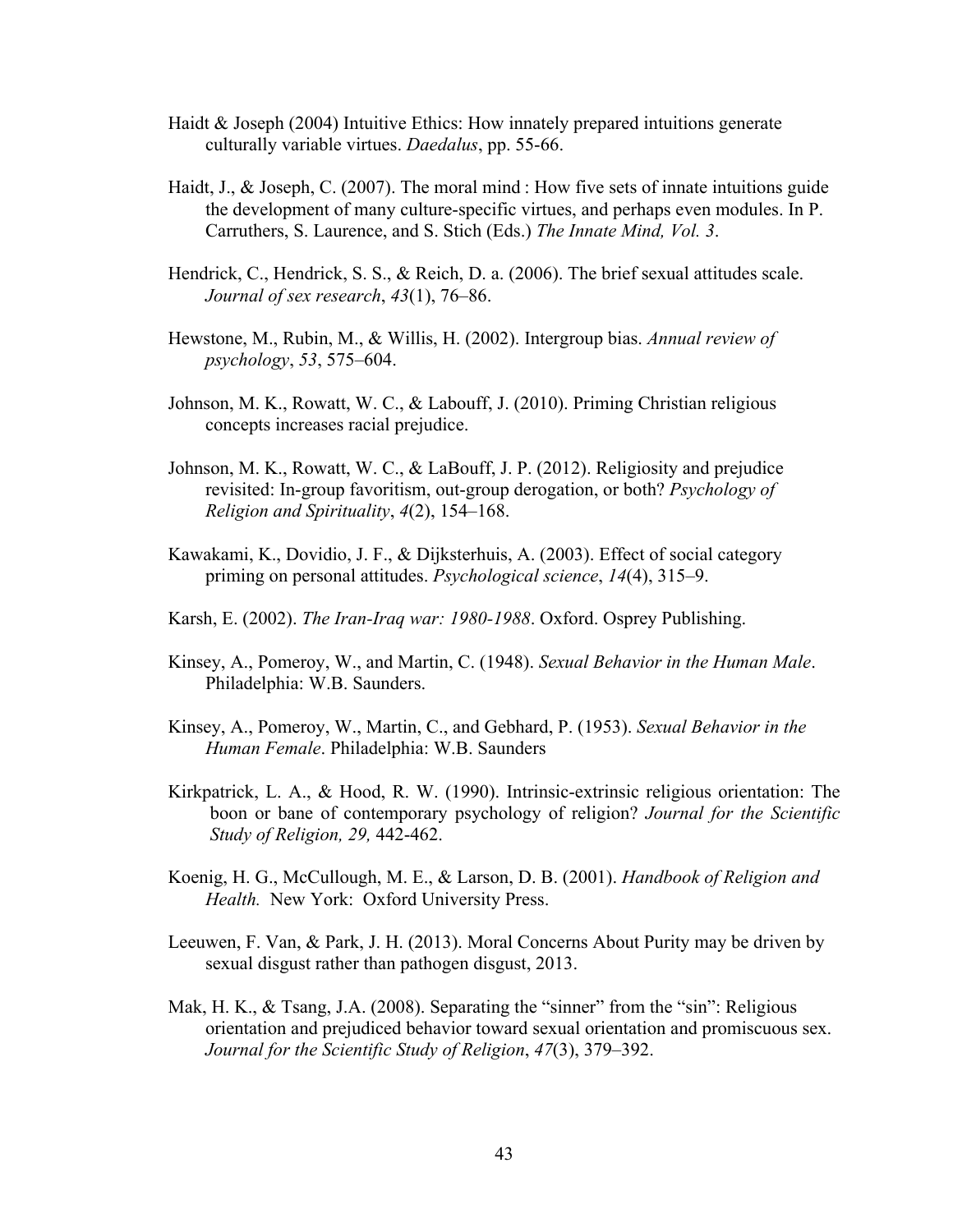- Mark, M. M., & Miller, M. L. (1986). The effects of sexual permissiveness, target gender, subject gender and attitudes toward women of social perception: In search of the double standard. *Sex Roles 15*, 311-322.
- Marks, M. J., & Fraley, R. C. (2005). The sexual double standard: Fact or fiction? *Sex Roles*, *52*(3-4), 175–186.
- McCormick, N. B. (1994). *Sexual salvation: Affirming women's sexual rights and pleasures.* Connecticut: Praeger.
- McCullough, M. E., Friedman, H. S., Enders, C. K., & Martin, L. R. (2009). Does devoutness delay death? Psychological investment in religion and its association with longevity in the Terman sample. *Journal of personality and social psychology*, *97*(5), 866–82.
- Nielsen, M. E. (2001). Religion's Role in the Terrorist Attack of September 11, 2001. *North American Journal Of Psychology*, *3*(3), 377.
- O'Sullivan, L. F. (1995). Less is more: The effects of sexual experience on judgments of men's and women's personal characteristics and relationship desirability. *Sex Roles, 33,* 159-181.
- Paige, K. E. (1977). Sexual pollution: Reproductive sex taboos in American society. *Journal of Social Issue, 33*(2), 144-165.
- Pichon, I., Boccato, G., & Saroglou, V. (2007). Nonconscious influences of religion on prosociality: A priming study. *European Journal of Social Psychology, 37*, 1032- 1045.
- Pinto, I., Marques, J., Levine, J. M., & Abrams, D. (2010). Membership status and subjective group dynamics: Who triggers the Black Sheep Effect? *Journal of Personality and Social Psychology, 99*, 107–119.
- Peplau, L. A., Rubin, Z., & Hill, C. T. (1977). Sexual intimacy in dating couples. *Journal of Social Issues, 33*(2), 86-109.
- Penhollow, T., Young, M., & Bailey, W. (2007). Relationship between religiosity and "hooking up" behavior. *American Journal of Health Education*, *38*(6), 338–345.
- Pichon, I., Boccato, G., & Saroglou, V. (2007). Nonconscious influences of religion on prosociality: A priming study. *European Journal of Social Psychology, 37*, 1032- 1045.
- Pluhar, E., Frongillo, E. A. Jr, Stycos, J. M., & Dempster-McClain, D. (1998). Understanding the relationship between religion and the sexual attitudes and behaviors of college students. *Journal of Sex Education & Therapy*, 23, 288-296.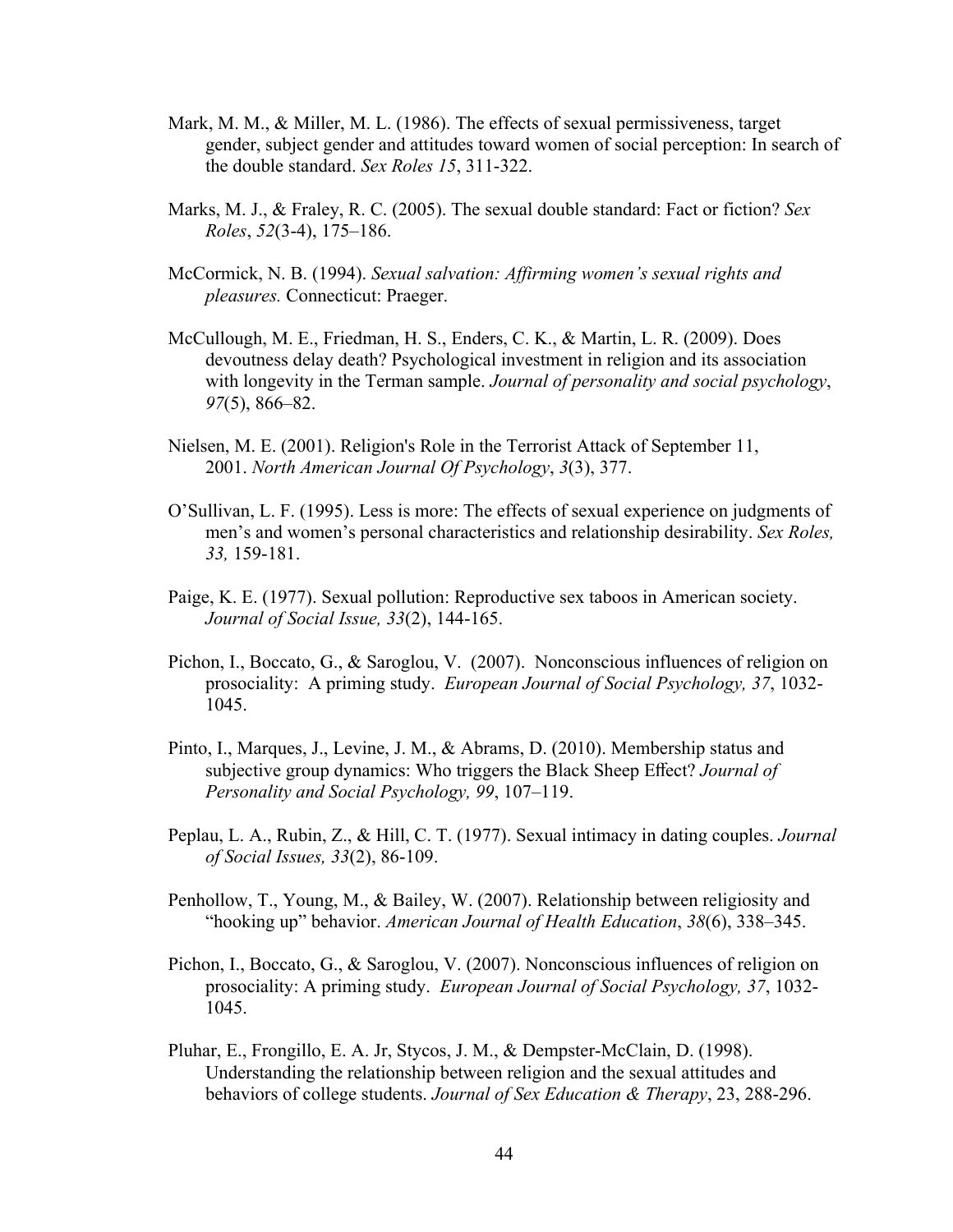- Preston, J. L., Ritter, R. S., & Ivan Hernandez, J. (2010). Principles of Religious Prosociality: A Review and Reformulation. *Social and Personality Psychology Compass*, *4*(8), 574–590.
- Randolph-Seng, B., & Nielsen, M. E. (2007). Honesty: One effect of primed religious representations. *The International Journal for the Psychology of Religion, 17*, 303- 315.
- Reid, J. a., Elliott, S., & Webber, G. R. (2011). Casual hookups to formal dates: Refining the boundaries of the sexual double standard. *Gender & Society*, *25*(5), 545–568.
- Reiss, I.L. (1967). *The social context of premarital sexual permissiveness.* New York: Holt, Rinehart and Winston.
- Reiss, I.L. (1990). *An end to shame: Shaping our next sexual revolution.* New York. Prometheus Books.
- Republican Study Committee. Federal abstinence programs: policy brief 2003 [cited 2005 Jul 29]. Available from: https://johnshadegg .house.gov/rsc/abstinence1.pdf
- Ritter, R. S., & Preston, J. L. (2011). Gross gods and icky atheism: Disgust responses to rejected religious beliefs. *Journal of Experimental Social Psychology*, *4*(6), 1225– 1230.
- Rowatt, W. C., Shen, M. J., LaBouff, J. P**.**, Haggard, M., Kang, L. (2014). *Religion, prosociality, and prejudice.* Presentation at the Society for Personality and Social Psychology, Austin, TX.
- Rowatt, W. C., LaBouff, J. P., Johnson, M. K., Froese, P., & Tsang, J. (2009). Associations among religiousness, social attitudes, and prejudice in a national random sample of American adults. *Psychology of Religion and Spirituality, 1*, 14- 24.
- Semuels , Alana. "Sex education stumbles in Mississippi." *Los Angeles Times*. Los Angeles Times, 2 Apr. 2014. Web. 11 Apr. 2014. <http://www.latimes.com/nation/la-na-ms-teen-pregnancy-20140403,0,3787290.story#axzz2yCgUzy5u>
- Shariff, A.F., Piazza, J., & Kramer, S.R. (in press). Morality and the religious mind: Why theists and non-theists differ. *Trends in Cognitive Science.*
- Shariff, A. F., & Norenzayan, A. (2007). God is watching you: priming God concepts increases prosocial behavior in an anonymous economic game. *Psychological science*, *18*(9), 803–9.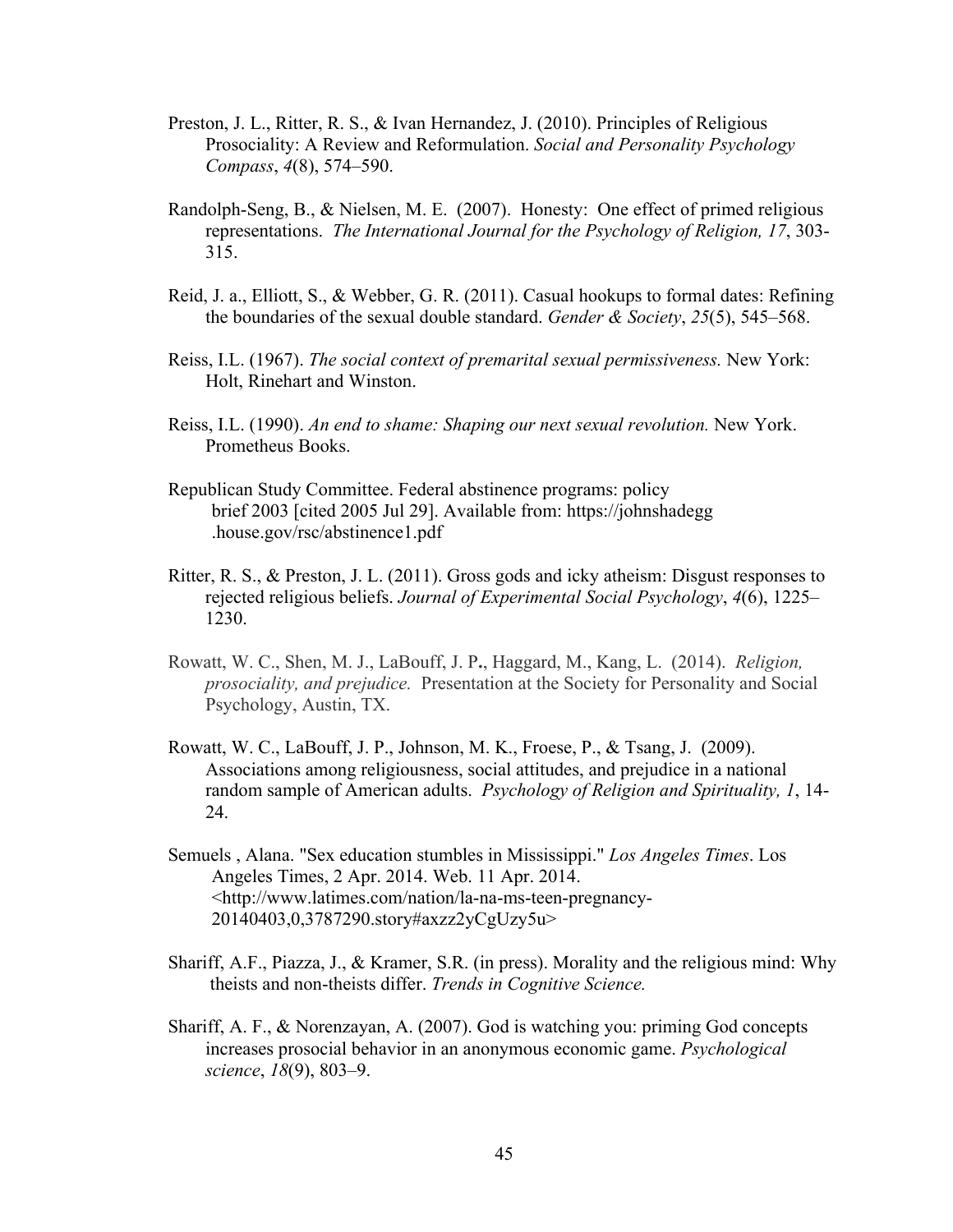- Shen, M. J., & LaBouff, J. P. (2014). Religion's Association with group binding moral foundations: The role of rigid cognitive ideologies in mediating the relationship between religiosity and moral foundations. *Social Justice Research.*
- Smith, Allison, G., & David G. Winter. (2002). Right-wing authoritarianism, party identification, and attitudes toward feminism in student evaluations of the Clinton-Lewinsky story. *Political Psychology 23* (2) 355-383.
- Sprecher, S., McKinney, K., & Orbuch, T. (1991). The Effect of current sexual behavior on friendship, dating, and marriage desirability. *The Journal of Sex Research*, *28* (3), 387–408.
- Sprecher, S., McKinney, K., & Orbuch, T. (1987). Has the double standard disappeared? An experimental test. *Social Psychology Quarterly, 50,* 24-31.
- Wenger, J. L. (2003). Implicit components of religious beliefs. *Journal of Psychology and Christianity, 22*, 223-229.
- Williams, L. E., & Bargh, J. A. (2008). Experiencing physical warmth promotes interpersonal warmth. *Science, 24*, 606-607.
- Wittenbrink, B., Judd, C. M., & Park, B. (1997). Evidence for racial prejudice at the implicit level and its relationship with questionnaire measures. *Journal of Personality and Social Psychology, 72*, 262-274.
- Woodberry, R. D., & Smith, C. S. (1998). Fundamentalism et al: Conservative Protestants in America. *Annual Review of Sociology*, *24*(1), 25–56.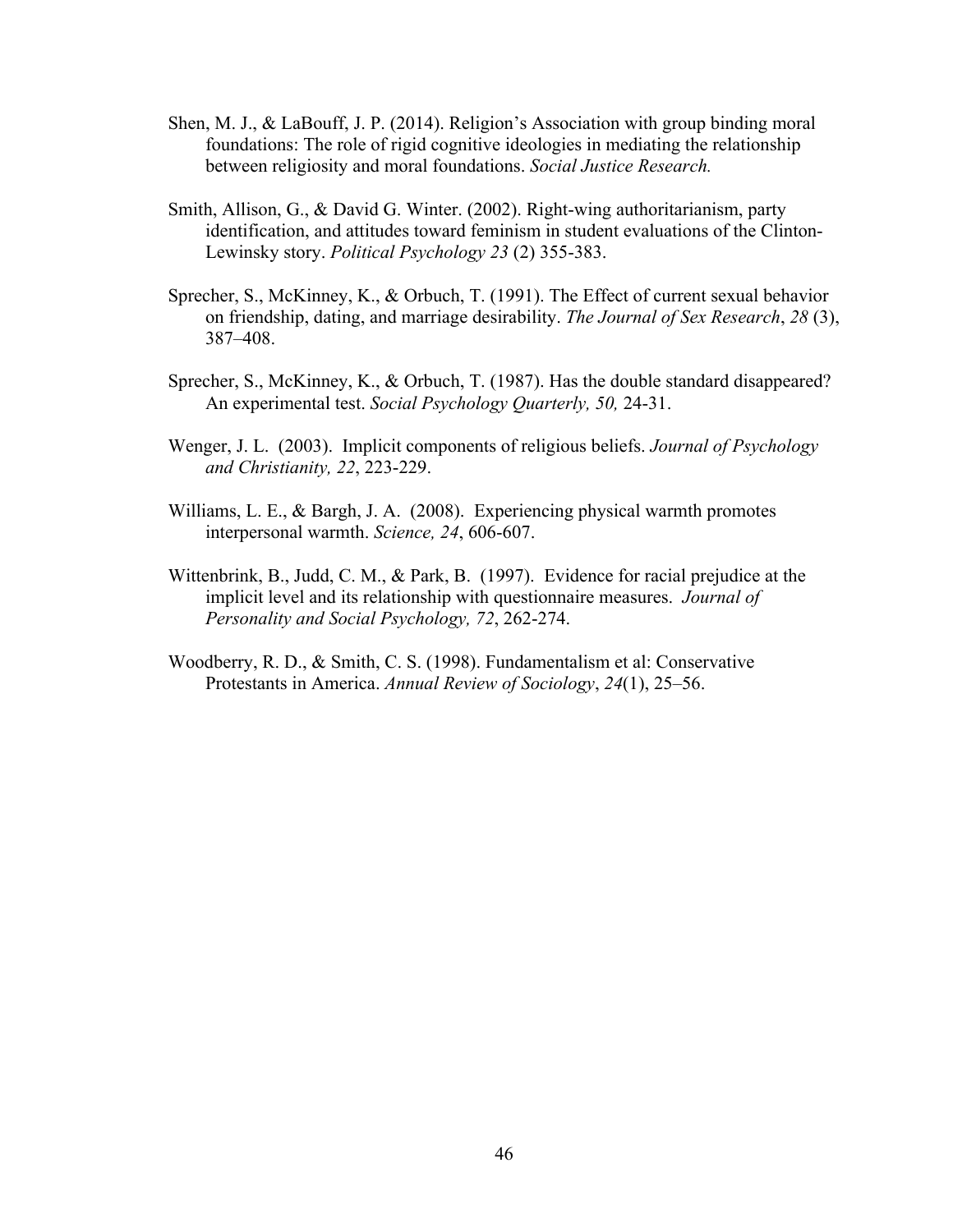## **Appendix A- Study Details**

If you decide to participate, you will be asked to play a game where you decide, as quickly as you can, whether a string of letters (e.g., 'groxnab') is a word, or not a word. You will then be asked to fill out a survey about some hypothetical people, and your personal attitudes and beliefs about sexuality (e.g., "I am not curious about explicit erotica [sexually explicit books, movies, etc.]) as well as some demographic items. This should take approximately 35-45 minutes. IMPORTANT NOTES! -Windows-based PC REQUIRED. -You must complete this study in a SINGLE SESSION -PLEASE NOTE STUDY DEADLINE - You must reach the finish page of the survey by this date and time to receive credit.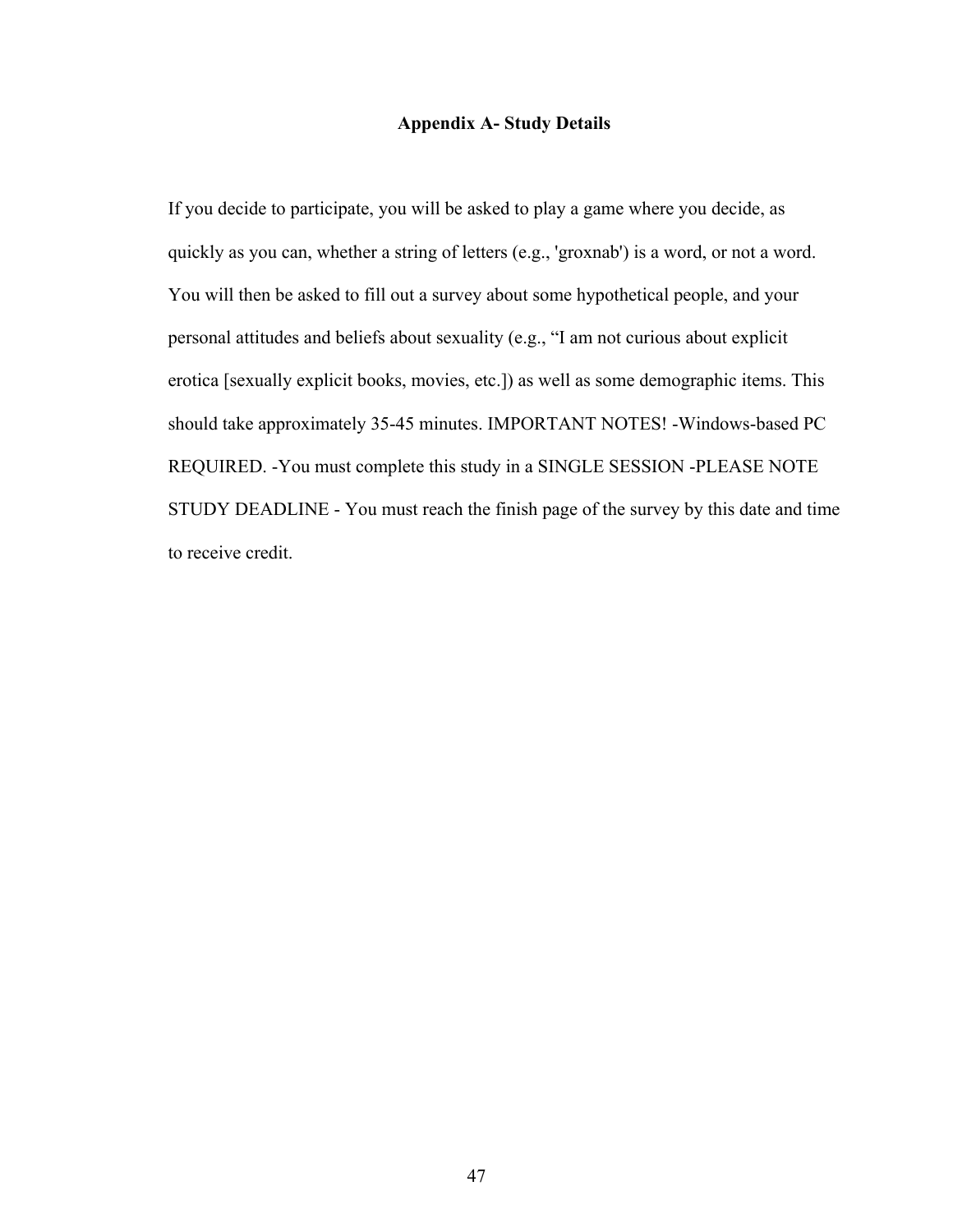## **Appendix B- Informed Consent**

You are invited to participate in a research project being conducted by Abby Szotkowski and Dr. Jordan LaBouff in the Department of Psychology at the University of Maine. The purpose of this study is to investigate attitudes about sexuality. You must be 18 or older to participate

## **What Will You Be Asked To Do?**

If you decide to participate, you will be asked to play a game where you decide, as quickly as you can, whether a string of letters (e.g., 'groxnab') is a word, or not a word. You will then be asked to fill out a survey about some hypothetical people, and your personal attitudes and beliefs about sexuality (e.g., "I am not curious about explicit erotica [sexually explicit books, movies, etc.]) as well as some demographic items. This should take approximately 35-45 minutes.

## **Risks**

There is the possibility that you may feel uncomfortable or experience negative emotions when answering some of the questions. You may skip any items or terminate participation at any time.

### **Benefits**

While there are no direct benefits to you from participating in this study, your participation will help enhance our understanding of the ways people think about sexuality.

### **Compensation**

You will receive one hour of research credit as compensation for your participation in this experiment.

### **Voluntary**

Participation is voluntary. You may skip any questions or terminate participation at any time. You will still 48eceive credit for early termination.

### **Confidentiality**

Identifying information will not be recorded. Your anonymous responses will be entered into a data analysis program and those data will be analyzed and reported anonymously. Raw data will be kept indefinitely in a locked laboratory or office on a password protected computer.

### **Contact Information**

If you have any questions about the study, please feel free to contact Jordan LaBouff (Jordan.LaBouff@umit.maine.edu). Additionally, if you have any questions about your rights as a research participant, please contact Gayle Jones, Assistant to the University of Maine's Protection of Human Subjects Review Board, at 207-581-1498 (or e-mail gayle.jones@umit.maine.edu).

Please hit I agree to participate below if you are willing to continue with the study. If not, please hit the I do not wish to participate button and you may exit the survey.

- I agree to participate
- $\bigcup$  I do not wish to participate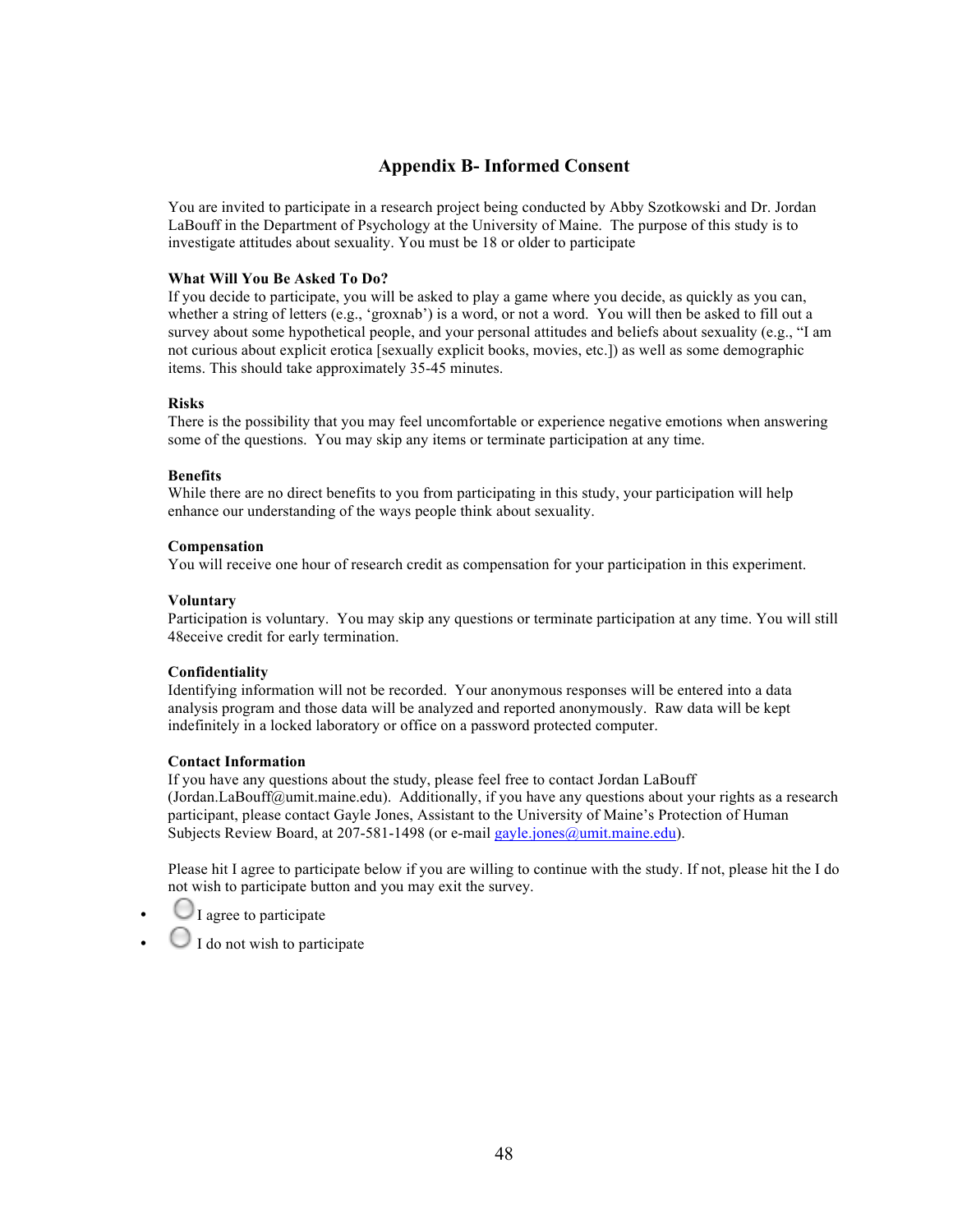# **Appendix C- Survey**

# Impression formation:

For the following questions, read the brief sentences below that describe a particular person. Read them carefully and try to form an impression of the kind of person described. Research has shown that people are very good at forming impressions of other based on very limited information. Try to hold this impression in your mind as you will be asked to give a brief characterization of the person.

Meet Amber. Amber is a senior at the University of Maine. She lives off campus in an apartment with her friends and has been in intimate relationships with several different guys during the past year. Amber is described by her friends as intelligent, skillful, industrious, determined, practical, and cautious.

| Very<br>Cold<br>$0\%$ | $10\%$ | $20\%$ | . . | $30\%$ $40\%$ $50\%$ $60\%$ $70\%$ |    |  | 80% | $90\%$ | Very<br>Warm<br>$100\%$ |
|-----------------------|--------|--------|-----|------------------------------------|----|--|-----|--------|-------------------------|
|                       |        |        |     | 0 0 0 0 0 0 0 0 0 0 0              | OR |  |     |        |                         |

For the following questions, read the brief sentences below that describe a particular person. Read them carefully and try to form an impression of the kind of person described. Research has shown that people are very good at forming impressions of other based on very limited information. Try to hold this impression in your mind as you will be asked to give a brief characterization of the person.

Meet Amber. Amber is a senior at the University of Maine. She lives off campus in an apartment with her friends and has been in intimate relationships with several different guys during the past year. Amber is described by her friends as intelligent, skillful, industrious, determined, practical, and cautious.

| Very<br>Cold<br>$0\%$ | 10% | 20% | 30% | $40\%$ 50% 60% | 70% | 80% | 90% | Very<br>Warm<br>100% |
|-----------------------|-----|-----|-----|----------------|-----|-----|-----|----------------------|
|                       |     |     |     | 000000000      |     |     |     |                      |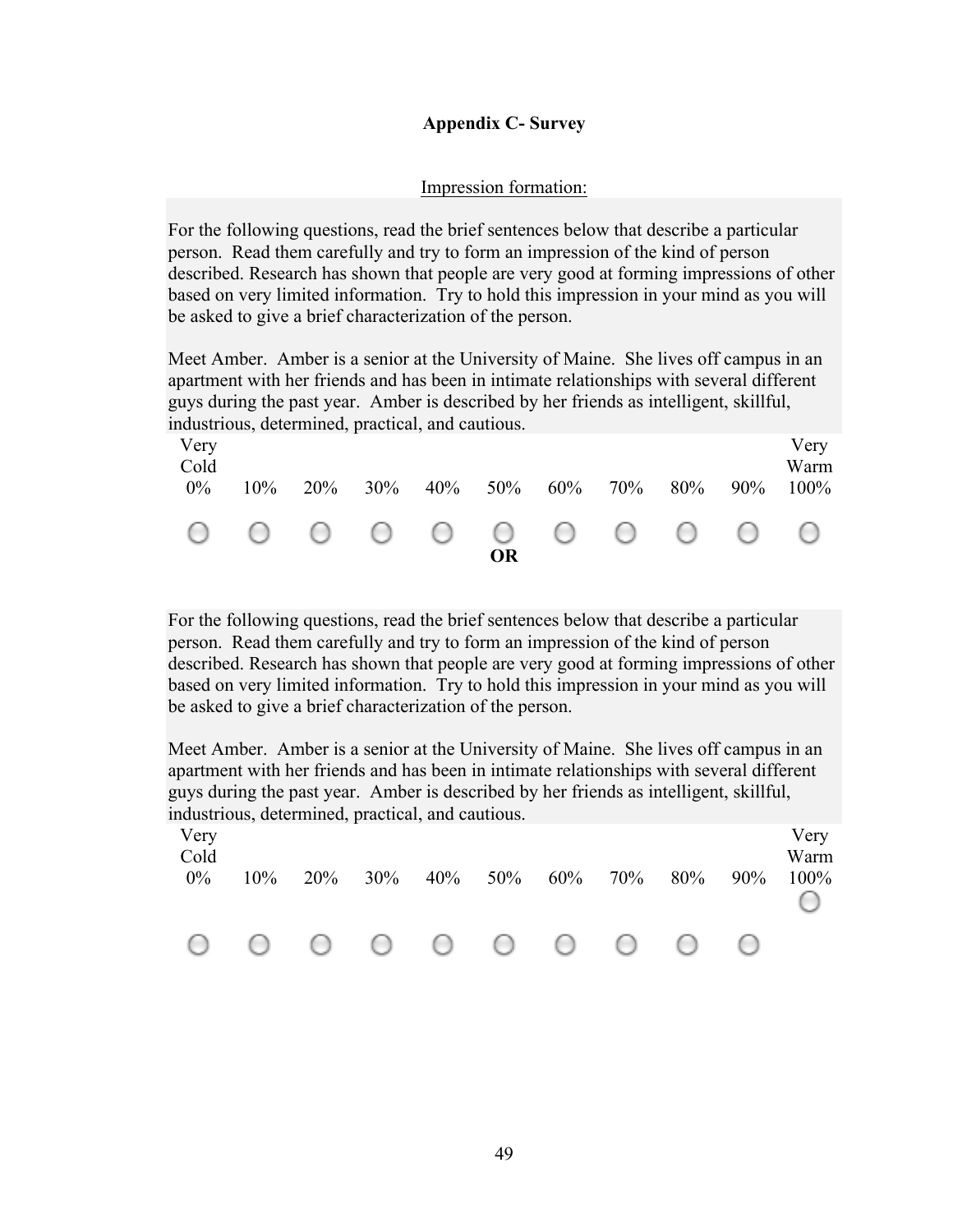To which extent do you agree or disagree that the terms listen below apply to the impression you have made of Amber (For example, do you agree or disagree that Amber is a generous person).

1 2 3 4 5 6 7

Strongly Agree Strongly Disagree

- 1. Generous
- 2. Popular
- 3. Insignificant
- 4. Religious
- 5. Good-looking
- 6. Does not use harsh language
- 7. Unhappy
- 8. Loyal
- 9. Weak
- 10. Intelligent
- 11. Unreliable
- 12. Affectionate
- 13. Conventional
- 14. Dishonest
- 15. Humble
- 16. Self-centered

## Attitude Toward Sexuality Scale

For each of the following statements, please choose which response best reflects your reaction to the statement.

# 1 2 3 4 5

Strongly Agree Strongly Disagree

- \_\_\_1. Nudist camps should be made completely illegal.
- \_\_\_2. Abortion should be made available whenever a woman feels it would be the best decision.
- \_\_\_3. Information and advice about contraception (birth control) should be given to any individual who intends to have intercourse.
- \_\_\_4.Parents should be informed if their children under the age of eighteen have visited a clinic to obtain a contraceptive device.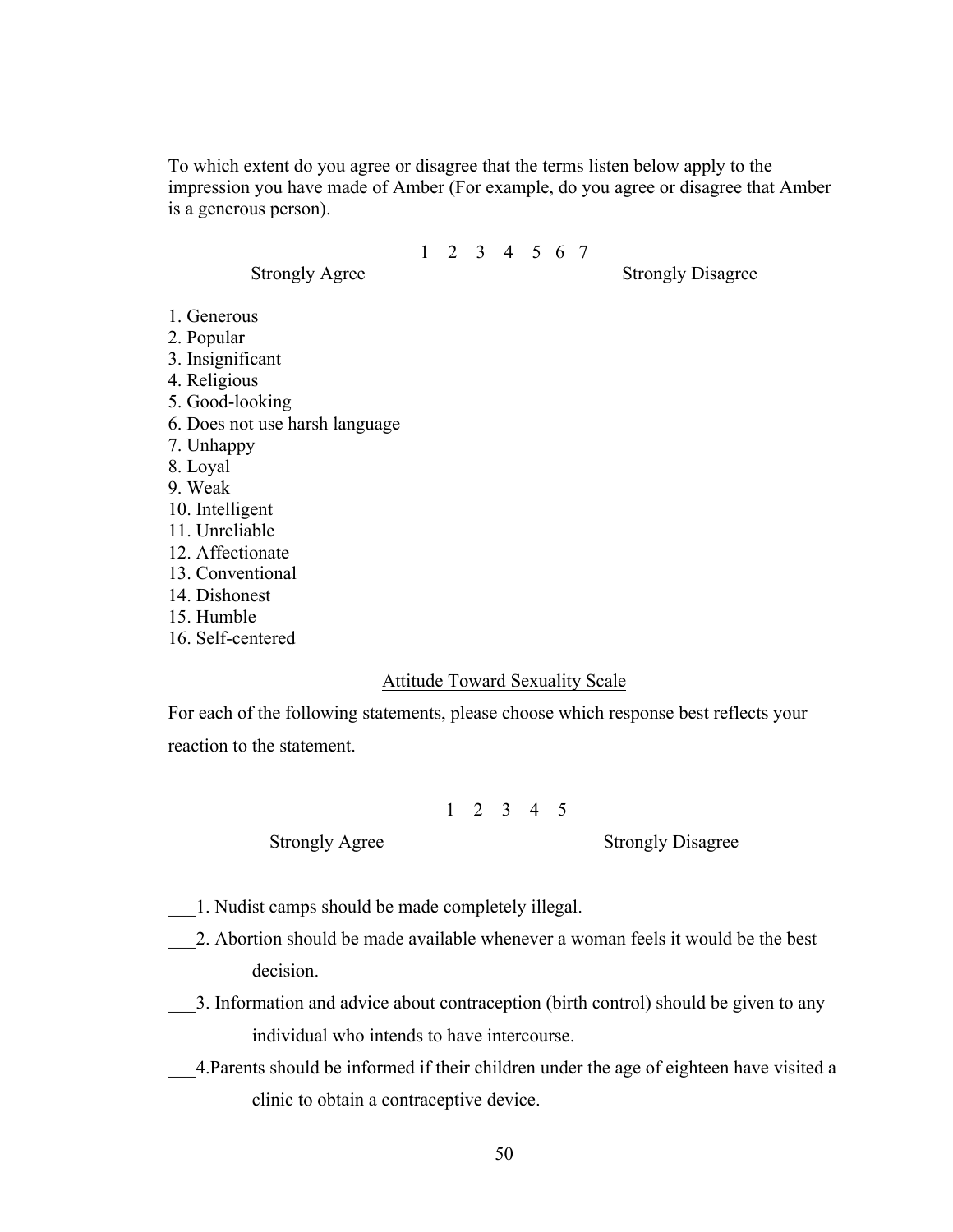- \_\_\_5. Our government should try harder to prevent the distribution of pornography.
- \_\_\_6. Prostitution should be legalized.
- \_\_\_7. Petting (a stimulating caress of any or all parts of the body) is immoral behavior unless the couple is married.
- \_\_\_8. Premarital sexual intercourse for young people is unacceptable to me.
- \_\_\_9. Sexual intercourse for unmarried young people is acceptable without affection existing if both partners agree.
- \_\_\_10. Sexual intercourse for unmarried young people is acceptable without affection existing if both partners agree.
- 11. A person who catches a sexually transmitted disease is probably getting exactly what he/she deserves.
- \_\_\_12. A person's sexual behavior is his/her own business, and nobody should make value judgements about it.
- 13. Sexual intercourse should only occur between two people who are married to each other.

## Inter Group Closeness

Please indicate to which extent you agree or disagree to the following items in regard to Amber.

1 2 3 4 5

Strongly Agree Strongly Disagree

- 
- 1. Be at the same university
- 2. Be in the same classroom
- 1. Be in the same dormitory
- \_\_\_\_ 4. Get to know her better
- \_\_\_\_ 5. Have her as a friend
- \_\_\_\_ 6. Have her as a roommate
- \_\_\_\_ 7. Introduce her to your friends

# The Sexual Opinion Survey

Please respond to each item as honestly as you can. There are no right or wrong

answers, and your answers will be completely confidential. (After each item, the

following response scale appears: I strongly agree :  $\therefore$   $\therefore$   $\therefore$   $\therefore$   $\therefore$  I strongly disagree).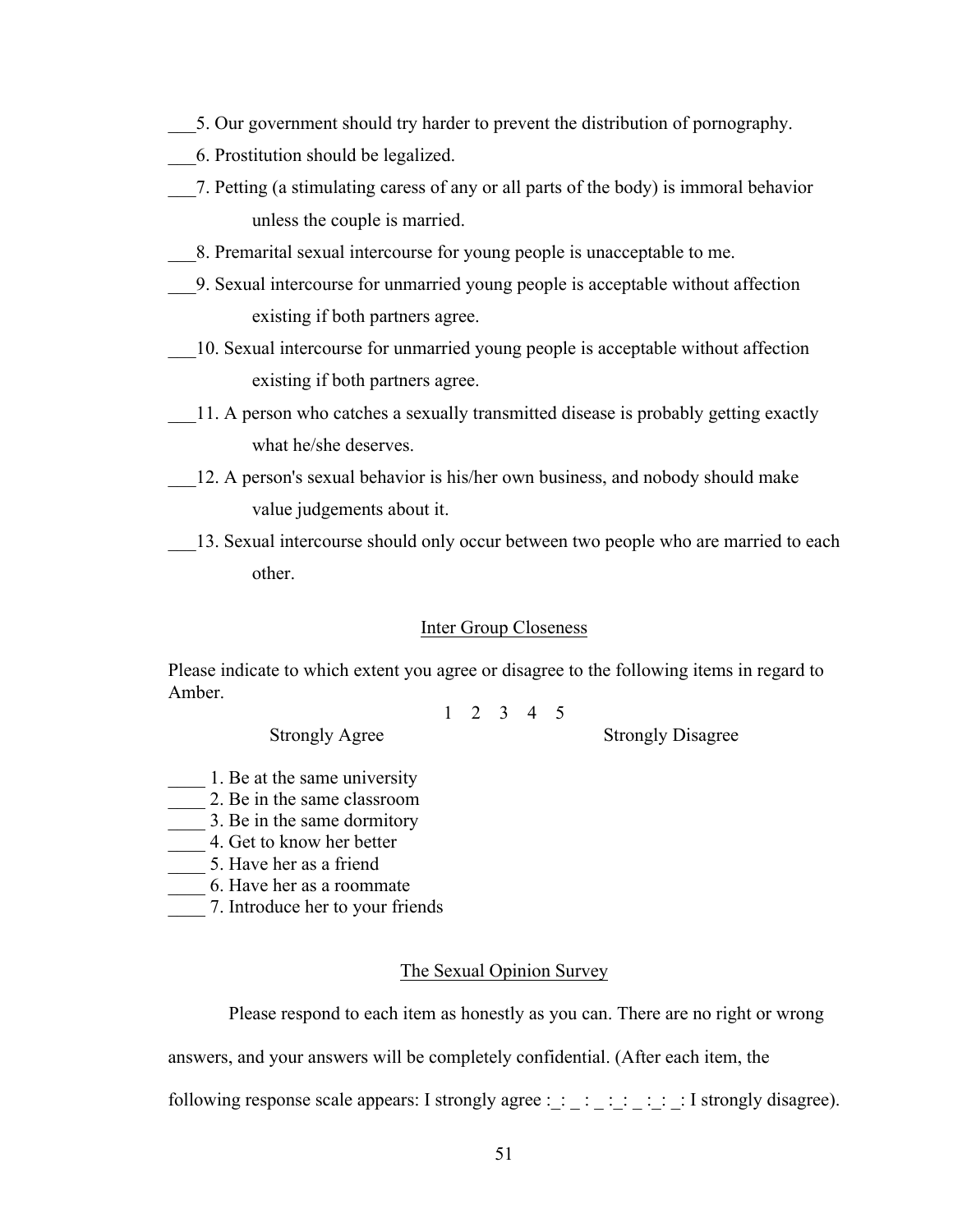1. I think it would be very entertaining to look at erotica (sexually explicit books, movies, etc.).

2. Erotica (sexually explicit books, movies, etc.) is obviously filthy and people should not try to describe it as anything else.

3. Swimming in the nude with a member of the opposite sex would be an exciting experience.

4. Masturbation can be an exciting experience.

5. If I found out that a close friend of mine was a homosexual, it would annoy me.

6. If people thought I was interested in oral sex, I would be embarrassed.

7. Engaging in group sex is an entertaining idea.

8. I personally find that thinking about engaging in sexual intercourse is arousing.

9. Seeing an erotic (sexually explicit) movie would be sexually arousing

10. Thoughts that I may have homosexual tendencies would not worry me at all.

11. The idea of my being physically attracted to members of the same sex is not depressing.

12. Almost all erotic (sexually explicit) material is nauseating.

13. It would be emotionally upsetting to me to see someone exposing themselves publicly.

14. Watching a stripper of the opposite sex would not be very exciting.

15. I would not enjoy seeing an erotic (sexually explicit) movie.

16. When I think about seeing pictures showing someone of the same sex as myself masturbating, it nauseates me.

17. The thought of engaging in unusual sex practices is highly arousing.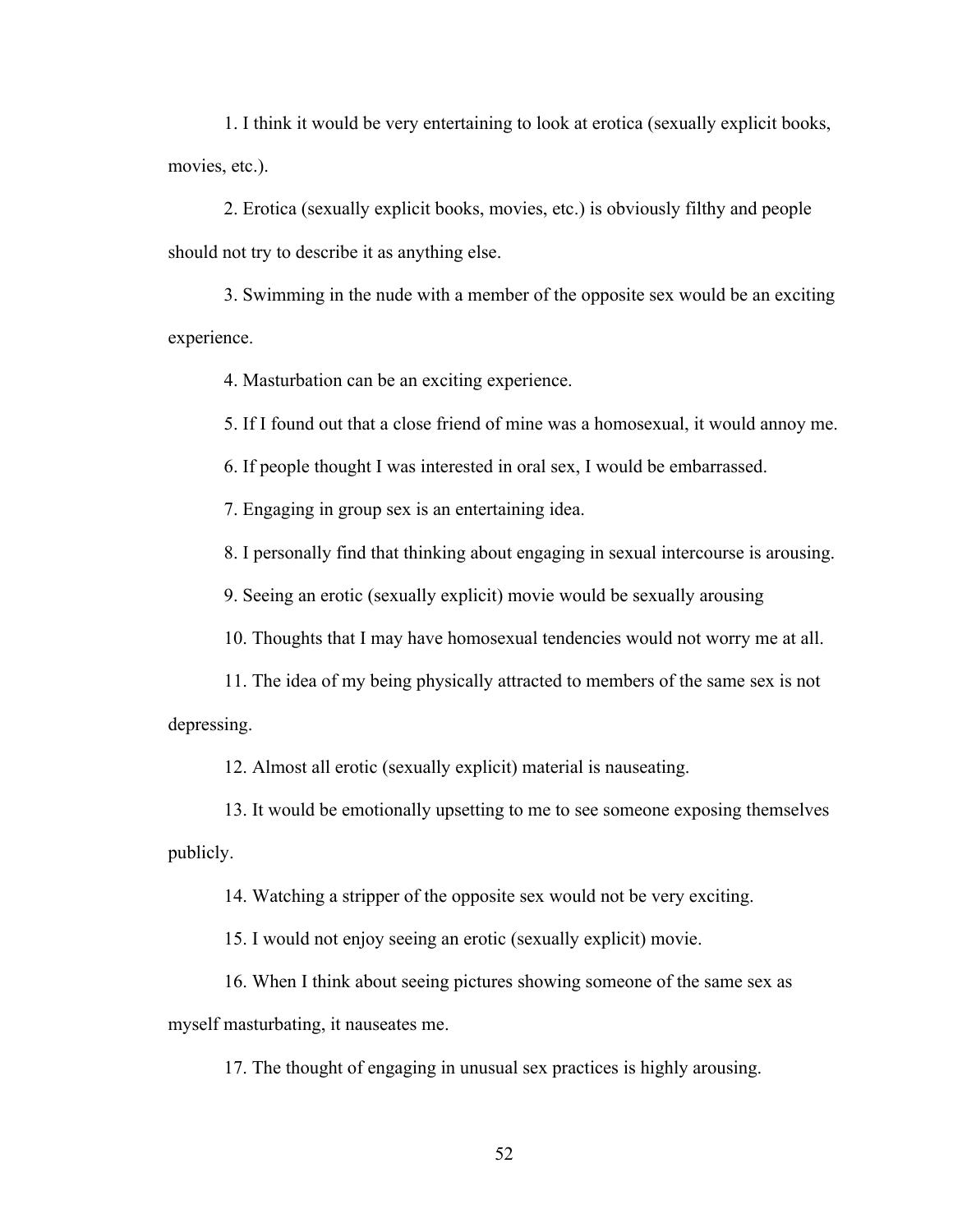18. Manipulating my genitals would probably be an arousing experience.

19. I do not enjoy daydreaming about sexual matters.

20. I am not curious about explicit erotica (sexually explicit books, movies, etc.)

21. The thought of having long-term sexual relations with more than one sex

partner is not disgusting to me

Sexuality Related Items (5-point Likert Scale; agree-disagree)

- 1. \_\_\_ It is not necessary to be committed to a person to have sex with him/her.
- 2. Casual sex is acceptable.
- 3. \_\_\_ People desire to have sex with many partners.
- 4. One-night stands are sometimes very enjoyable.
- 5. \_\_\_ It is okay to have ongoing sexual relationships with more than one

person at a time.

- 6. \_\_\_ Sex as a simple exchange of favors is okay if both people agree to it.
- 7. The best sex is with no strings attached.
- 8. Life would have fewer problems if people could have sex more freely.
- 9. \_\_\_ It is possible to enjoy sex with a person and not like that person very

much.

10. It is okay for sex to be just good physical release.

## Religion items

Do you believe in God?

Yes

No

Uncertain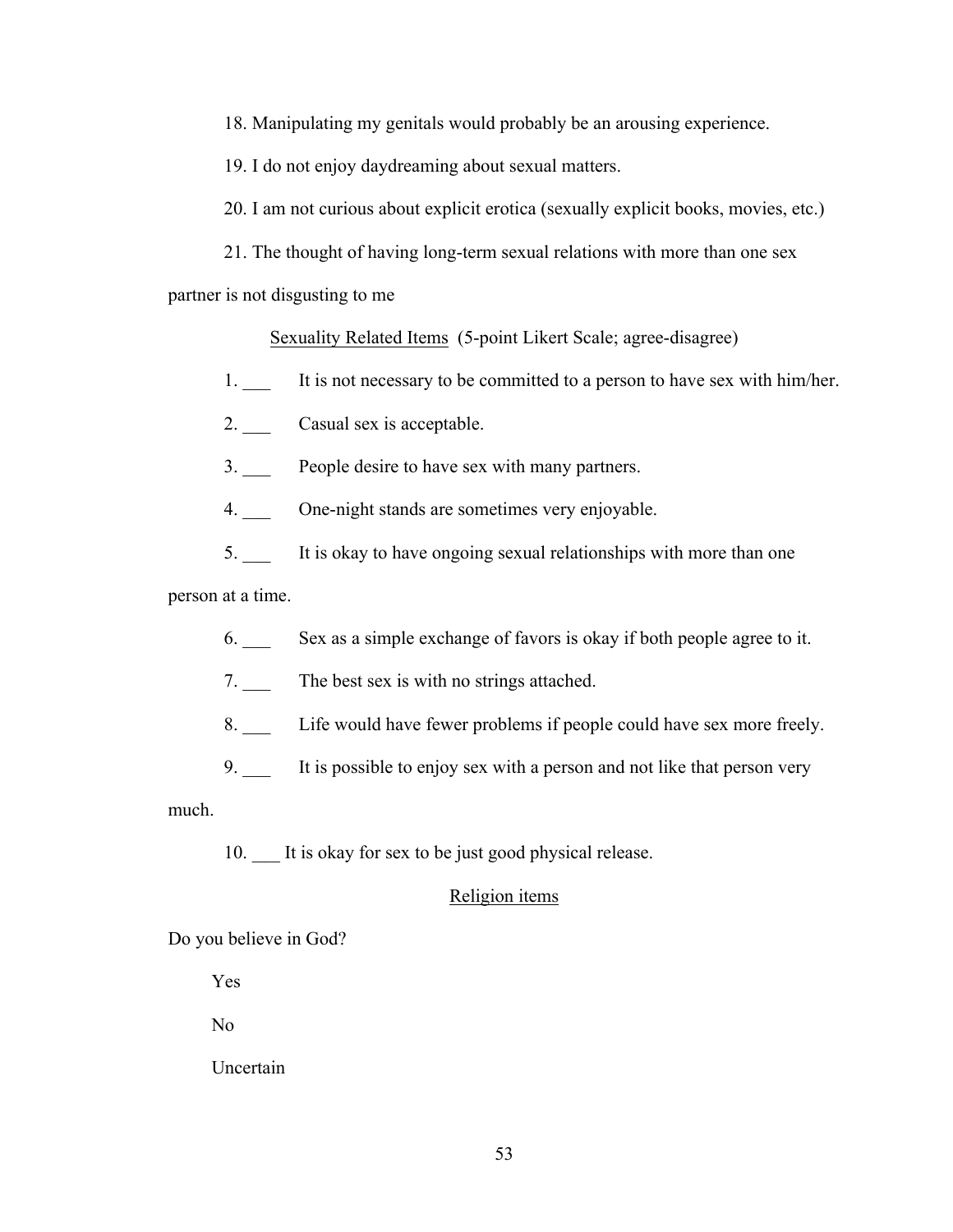What is your primary religious affiliation?

| Protestant (Denomination:            |   |                                    |                    |  |                 |               |                        |
|--------------------------------------|---|------------------------------------|--------------------|--|-----------------|---------------|------------------------|
| Catholic                             |   |                                    |                    |  |                 |               |                        |
| <b>Buddhist</b>                      |   |                                    |                    |  |                 |               |                        |
| Hindu                                |   |                                    |                    |  |                 |               |                        |
| Jewish                               |   |                                    |                    |  |                 |               |                        |
| Muslim                               |   |                                    |                    |  |                 |               |                        |
| Other                                |   |                                    |                    |  |                 |               |                        |
| None                                 |   |                                    |                    |  |                 |               |                        |
| I am interested in religion          |   |                                    |                    |  |                 |               |                        |
| My religion is important to me       |   |                                    |                    |  |                 |               |                        |
| I am a RELIGIOUS person              |   |                                    |                    |  |                 |               |                        |
| I am a SPIRITUAL person              |   |                                    |                    |  |                 |               |                        |
|                                      |   | <b>Right Wing Authoritarianism</b> |                    |  |                 |               |                        |
| $\mathbf{1}$<br>Strongly<br>Disagree | 2 |                                    | $3 \t 4 \t 5 \t 6$ |  | $7\overline{ }$ | 8             | 9<br>Strongly<br>Agree |
|                                      |   |                                    |                    |  |                 | $\sim$ $\sim$ |                        |

- \_\_\_\_ 1. What our country really needs is a strong, determined leader who will crush evil, and take us back to our true path
- \_\_\_\_ 2. It is always better to trust the judgment of the proper authorities in government and religion than to listen to the noisy rabble-rousers in our society who are trying to create doubts in people's minds.
- \_\_\_\_ 3. Gays and lesbians are just as healthy and moral as anybody else.
- \_\_\_\_ 4. There are many radical, immoral people in our country today, who are trying to ruin it for their godless purposes, whom the authorities should put out of action.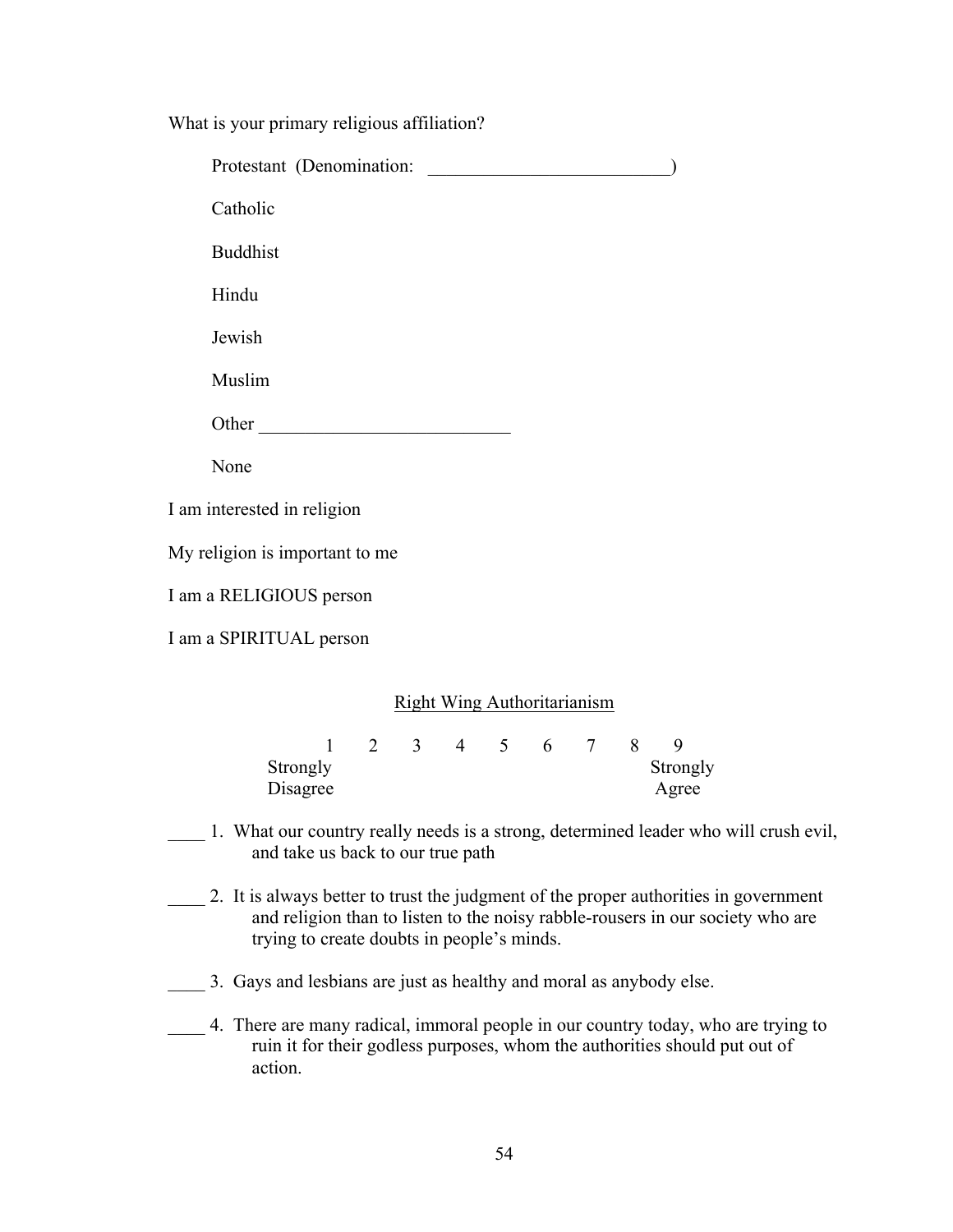- 5. It's better to have trashy magazines and radical pamphlets in our communities than to let the government have the power to censor them.
- \_\_\_\_ 6. Everyone should have their own lifestyle, religious beliefs, and sexual preferences, even if it makes them different from everyone else.
- \_\_\_\_ 7. Once our government leaders give us the "go-ahead," it will be the duty of every patriotic citizen to help stomp out the rot that is poisoning our country from within.
- 8. What our country needs most is discipline, with everyone following our leader in unity.
- \_\_\_\_ 9. People should pay less attention to the Bible and other old traditional forms of religious guidance and instead develop their own personal standards of what is moral and immoral.
- 10. There is nothing wrong with premarital sexual intercourse.

# Religious Fundamentalism

| Very Strongly |  |  |  |  | Very Strongly |
|---------------|--|--|--|--|---------------|
| Disagree      |  |  |  |  | Agree         |

\_\_\_\_ 1. God has given humanity a complete, unfailing guide to happiness and salvation, which must be totally followed.

\_\_\_\_ 2. No single book of religious teachings contains all the intrinsic, fundamental truths about life.

\_\_\_\_ 3. The basic cause of evil in this world is Satan, who is still constantly and ferociously fighting against God.

\_\_\_\_ 4. It is more important to be a good person than to believe in God and the right religion.

5. There is a particular set of religious teachings in this world that are so true, you can't go any "deeper" because they are the basic, bedrock message that God has given humanity.

\_\_\_\_ 6. When you get right down to it, there are basically only two kinds of people in the world: the Righteous, who will be rewarded by God, and the rest, who will not.

7. Scriptures may contain general truths, but they should not be considered completely, literally true from beginning to end.

\_\_\_\_ 8. To lead the best, most meaningful life, one must belong to the one, fundamentally true religion.

\_\_\_\_ 9. "Satan" is just the name people give to their own bad impulses. There really is no such thing as a diabolical "Prince of Darkness" who tempts us.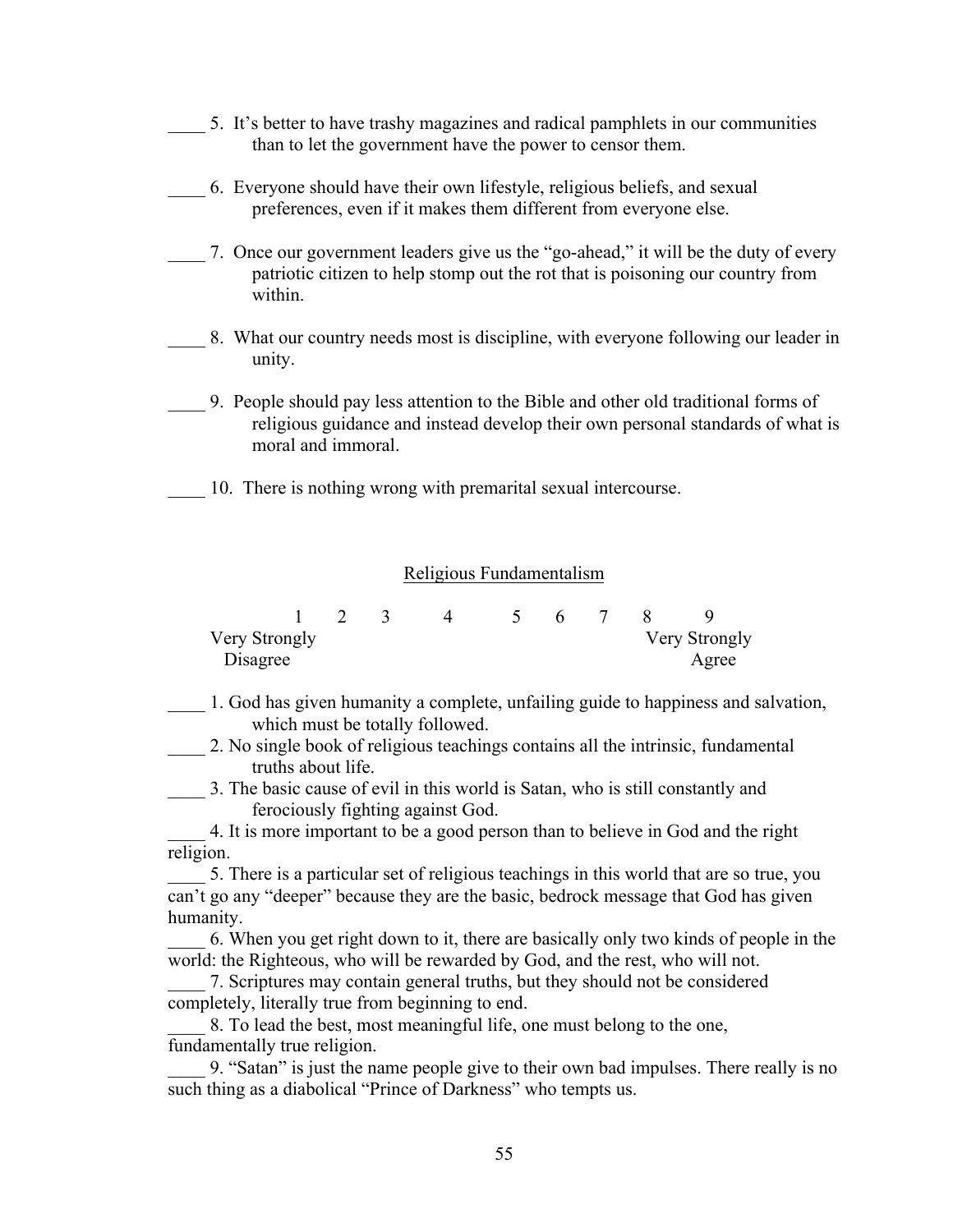\_\_\_\_ 10.Whenever science and sacred scripture conflict, science is probably right.

\_\_\_\_ 11.The fundamentals of God's religion should never be tampered with, or compromised with others' beliefs.

12. All of the religions in the world have flaws and wrong teachings. There is no perfectly true, right religion.

# **Moral Foundations Questionnaire**

Part 1. When you decide whether something is right or wrong, to what extent are the following considerations relevant to your thinking? Please rate each statement using this scale:

 [0] = not at all relevant (This consideration has nothing to do with my judgments of right and wrong)

 $[1]$  = not very relevant

 $[2]$  = slightly relevant

[3] = somewhat relevant

$$
[4]
$$
 = very relevant

 $[5]$  = extremely relevant (This is one of the most important factors when I judge right and wrong)

Whether or not someone suffered emotionally

Whether or not some people were treated differently than others

Whether or not someone's action showed love for his or her country

Whether or not someone showed a lack of respect for authority

Whether or not someone violated standards of purity and decency

Whether or not someone was good at math

Whether or not someone cared for someone weak or vulnerable

Whether or not someone acted unfairly

Whether or not someone did something to betray his or her group

Whether or not someone conformed to the traditions of society

\_\_\_\_\_\_Whether or not someone did something disgusting

\_\_\_\_\_\_Whether or not someone was cruel

Whether or not someone was denied his or her rights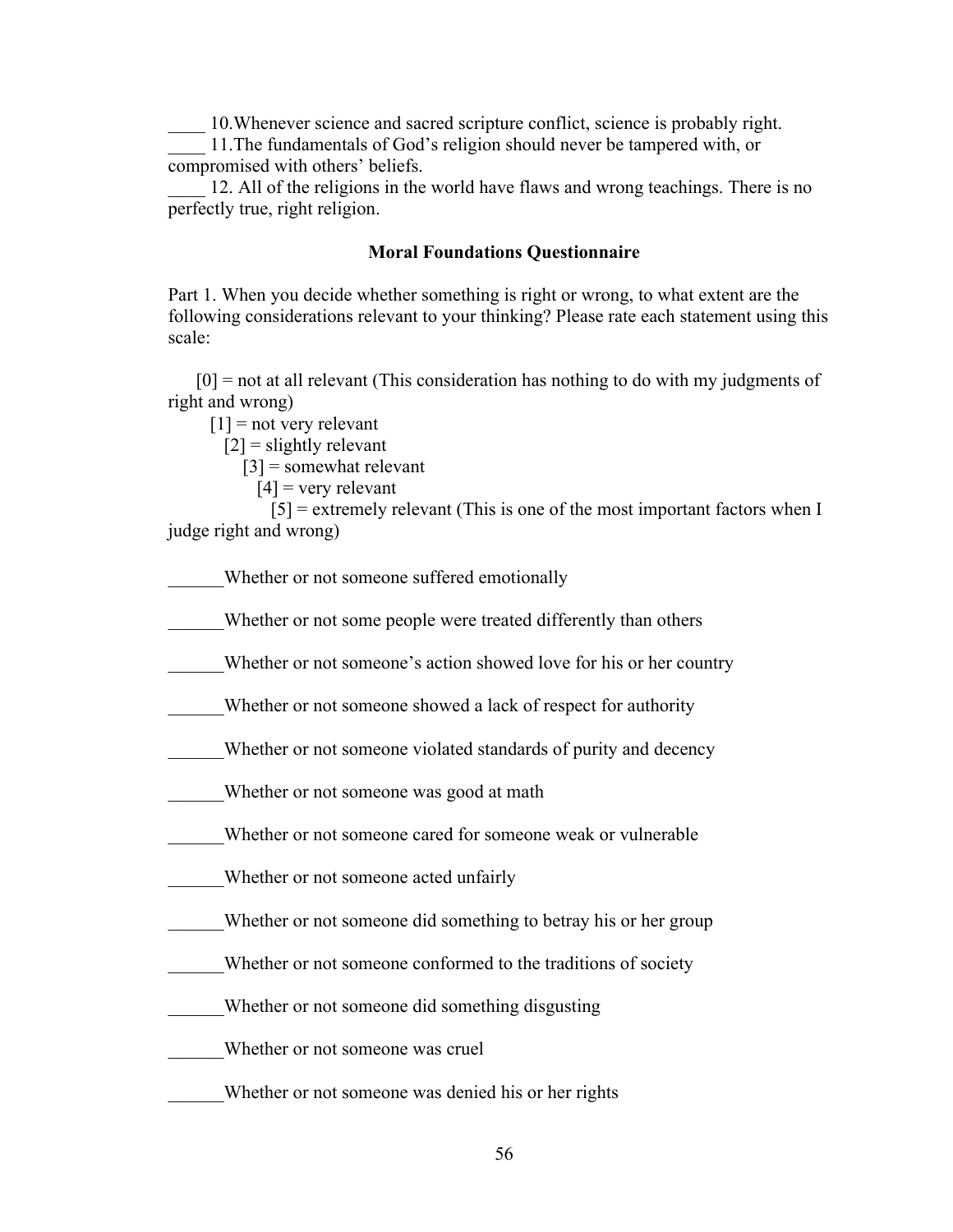- Whether or not someone showed a lack of loyalty
- Whether or not an action caused chaos or disorder
- Whether or not someone acted in a way that God would approve of
- Part 2. Please read the following sentences and indicate your agreement or disagreement:  $[0]$   $[1]$   $[2]$   $[3]$   $[4]$   $[5]$ \_\_\_\_\_\_Compassion for those who are suffering is the most crucial virtue.
- When the government makes laws, the number one principle should be ensuring that everyone is treated fairly.
	- I am proud of my country's history.
- Respect for authority is something all children need to learn.
- People should not do things that are disgusting, even if no one is harmed.
	- It is better to do good than to do bad.
- \_\_\_\_\_\_One of the worst things a person could do is hurt a defenseless animal.
- \_\_\_\_\_\_Justice is the most important requirement for a society.
- People should be loyal to their family members, even when they have done
	- something wrong.
- Men and women each have different roles to play in society.
- I would call some acts wrong on the grounds that they are unnatural.
- It can never be right to kill a human being.
- I think it's morally wrong that rich children inherit a lot of money while poor children inherit nothing.
- It is more important to be a team player than to express oneself.
- If I were a soldier and disagreed with my commanding officer's orders, I would obey anyway because that is my duty.
- \_\_\_\_\_\_ Chastity is an important and valuable virtue.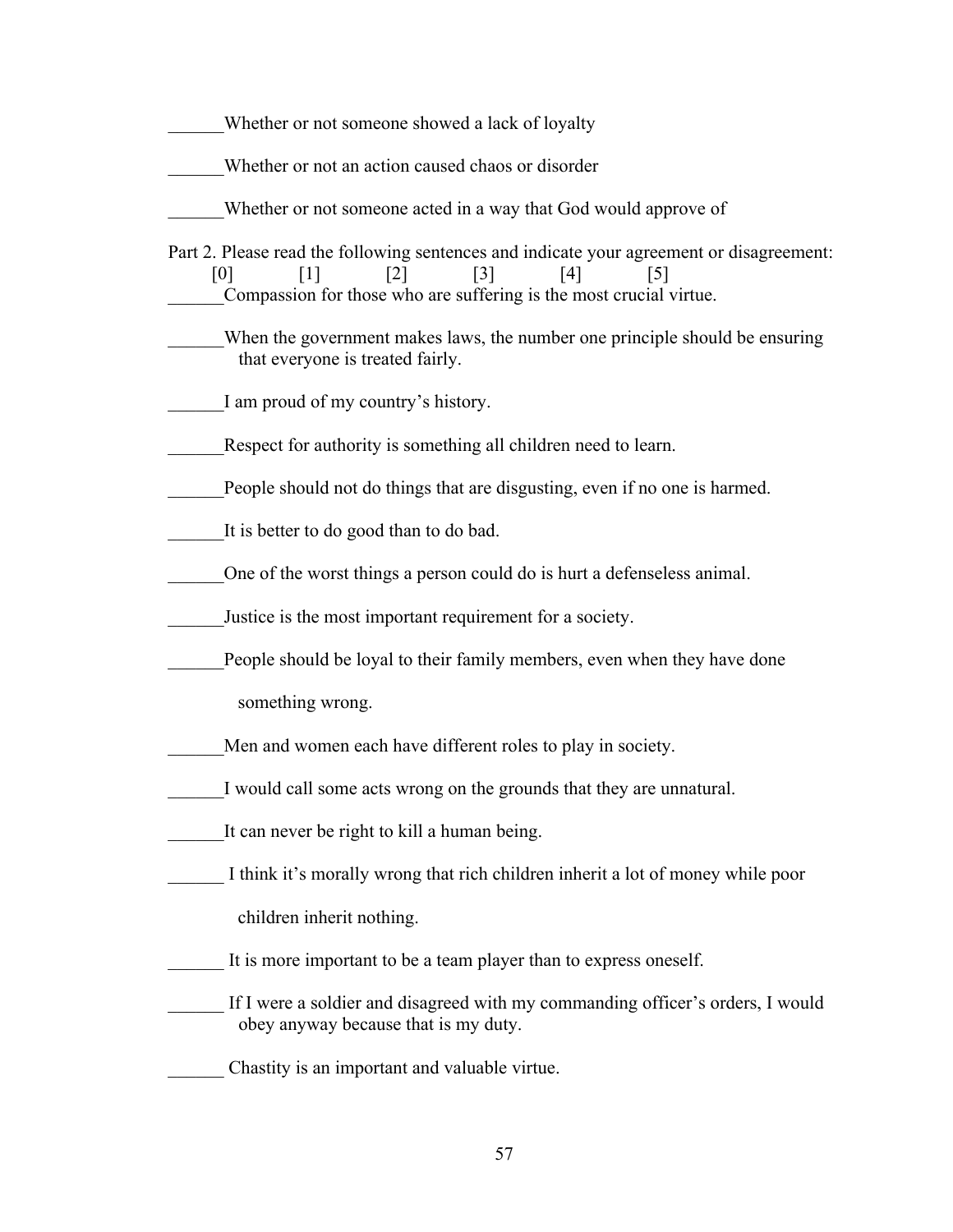# Demographic Items

Please provide your relationship status Single Dating Engaged Married Divorced Please list your age (in years). \_\_\_\_\_\_\_\_\_ Please provide your gender How many sexual partners have you had throughout your life? With which racial/ethnic group do you most closely identify? African American / Black Asian / Pacific Islander Hispanic Native American White Other (please specify) \_ What is your sexual orientation? \_\_\_\_ Heterosexual Homosexual \_\_\_\_ Bisexual Other (please specify )

How would you describe yourself politically (circle one)

- $1 =$  Very strongly conservative
- $2 =$ Strongly conservative
- 3 = Moderately conservative
- 4 = Neither conservative nor liberal
- 5 = Moderately liberal
- $6$  = Strongly liberal
- $7 =$  Very strongly liberal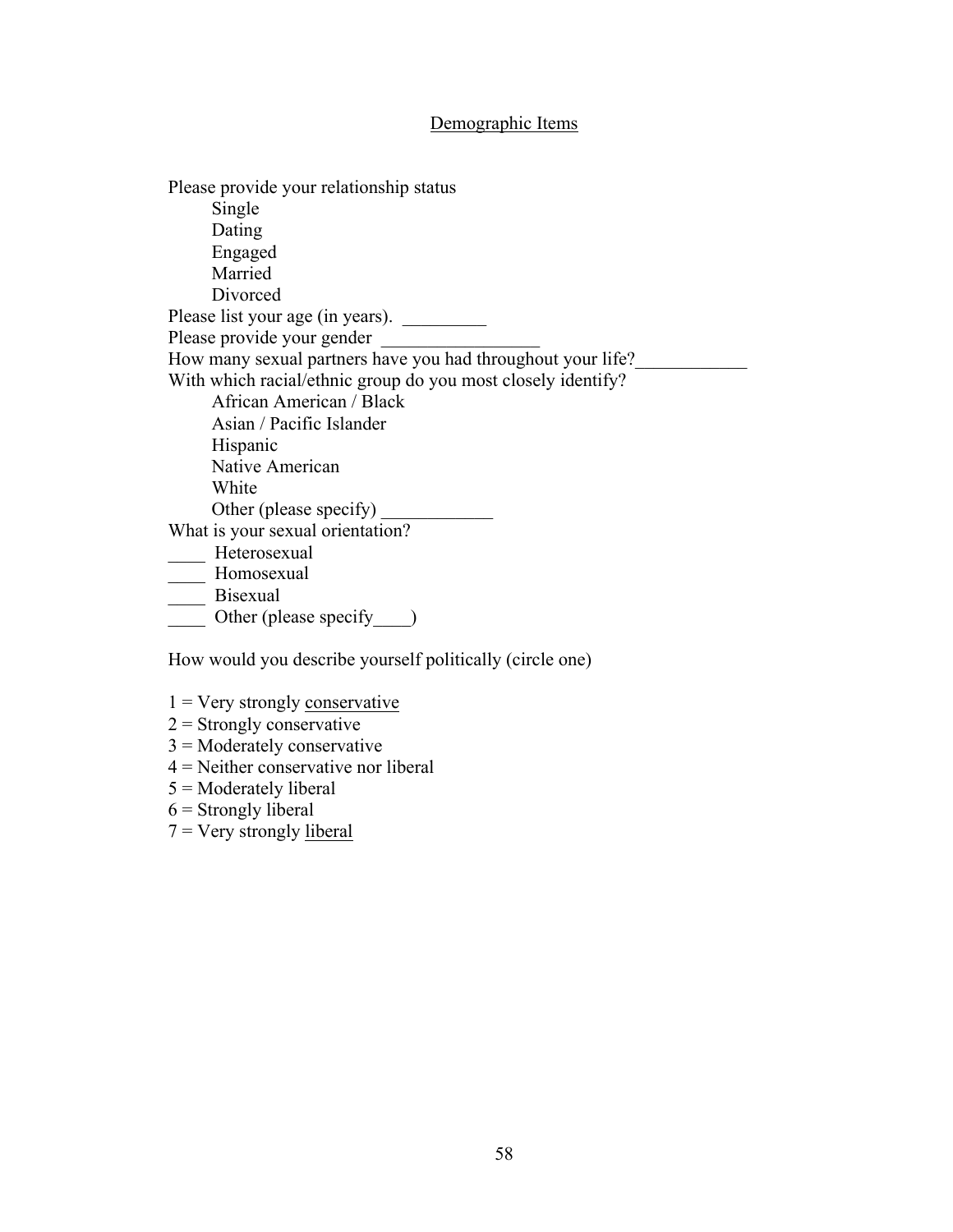## **Appendix D- Debriefing Script**

Thank you for your participation in this study. The willingness of participants like you to engage in research is absolutely crucial to the research process

This research is designed to investigate the relationships between thoughts about religious concepts and attitudes about sexuality. As part of the Lexical Decision Task you may have noticed a subtle flickering in between words. This task was designed to subtly present words related to religious ideas (like "*church*") or neutral ideas (like "butter") and to examine potential effects of those subtle presentations on attitudes and self-reported behaviors. A large body of research demonstrates that these types of presentations may influence attitudes over a very short period of time, and most participants indicate that the task is engaging and often entertaining. The impression formation task, and sexual opinion surveys were used to indicate your attitudes, opinions, and beliefs in regards to sexuality after being primed with religion on the Lexical Decision Task. We are investigating whether subliminal activation of religiousness changes people's attitudes about moral behavior for a few short moments.

If the nature of the Lexical Decision Task or the sexual attitudes measures produced any discomfort or generated any questions or comments, please feel free to contact the researchers Abigail Szotkowski (Abigail.Szotkowski@umit.maine.edu) or faculty supervisor Jordan LaBouff, Ph.D. at Jordan.LaBouff@umit.maine.edu). We will be happy to more fully discuss the nature of the research, respond to any questions or concerns.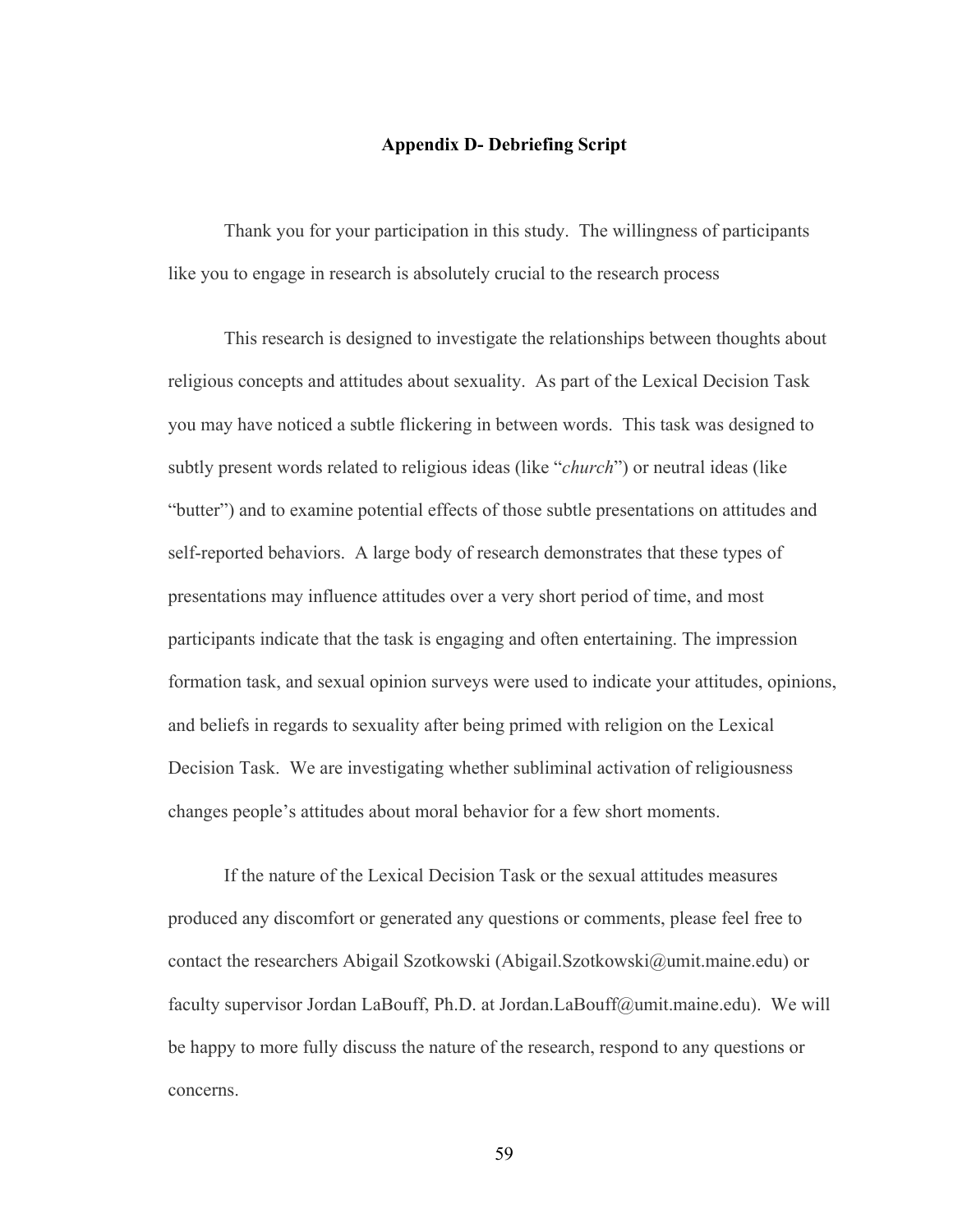# **Tables and Graphs**

# **Table 1: Zero-order Correlations Between Religious and Sexuality Items**

| Variable                         |          | $\overline{2}$ | 3       | 4                        | 5        | 6      | $\overline{7}$ | 8      | 9  | M     | SD    | $\alpha$                 |
|----------------------------------|----------|----------------|---------|--------------------------|----------|--------|----------------|--------|----|-------|-------|--------------------------|
| I. Sexual Attitudes<br>(SRI)     | $-$      |                |         |                          |          |        |                |        |    | 3.21  | .83   | .90                      |
| 2. Sexual Attitudes<br>(ATSS)    | .48**    | --             |         |                          |          |        |                |        |    | 48.93 | 9.03  | .83                      |
| 3. Sexual Attitudes<br>(SOS)     | .56**    | .59**          |         |                          |          |        |                |        |    | 48.58 | 19.84 | .89                      |
| 4. $#$ of sex partners           | $.31***$ | .14            | $.15*$  | $\overline{\phantom{a}}$ |          |        |                |        |    | 4.42  | 7.08  | $\overline{\phantom{a}}$ |
| 5. Religiosity                   | $-.35**$ | $-51**$        | .38**   | $-.04$                   | ۰.       |        |                |        |    | 4.08  | 2.55  | --                       |
| 6. Fundamentalism                | $-34**$  | $-64**$        | $-39**$ | .01                      | $.662**$ | ٠.     |                |        |    | 3.73  | 1.83  | .94                      |
| 7. Authoritarianism              | $-16*$   | $-.36***$      | $-25**$ | $-.02$                   | $.331**$ | .48**  | --             |        |    | 4.35  | 1.52  | .70                      |
| 8. MFQ<br><b>Purity/Sanctity</b> | $-43**$  | $-.50**$       | $-46**$ | $-15*$                   | .347**   | .52**  | .45**          | ۰.     |    | .0031 | .65   | .73                      |
| 9. Impression<br>Formation       | $-.09$   | .10            | .05     | $.22*$                   | .026     | $-.07$ | $-.09$         | $-.07$ | ٠. | 7.83  | 1.68  | --                       |

\*Correlations reported for impression formation are within cell for the multiple partner Amber.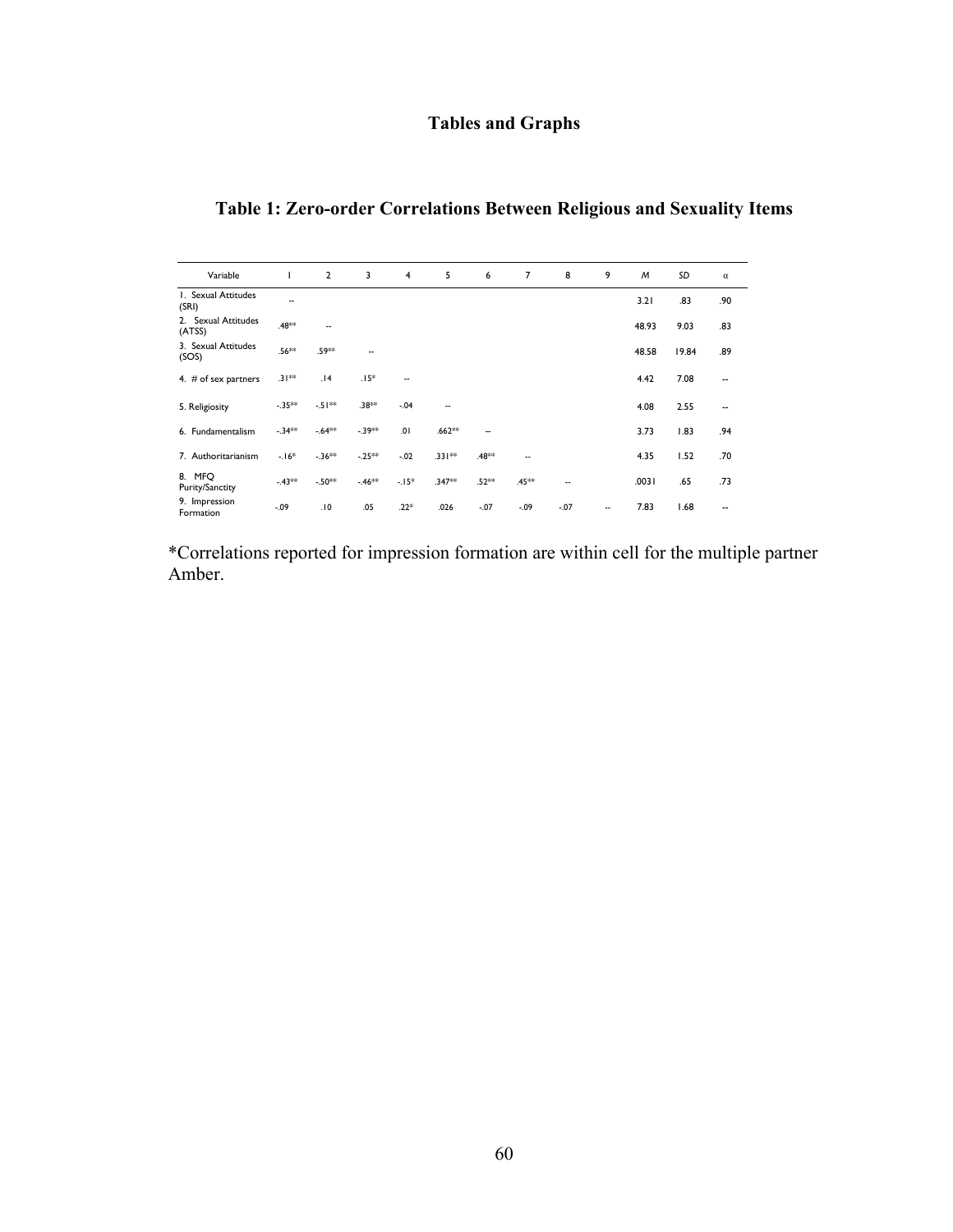



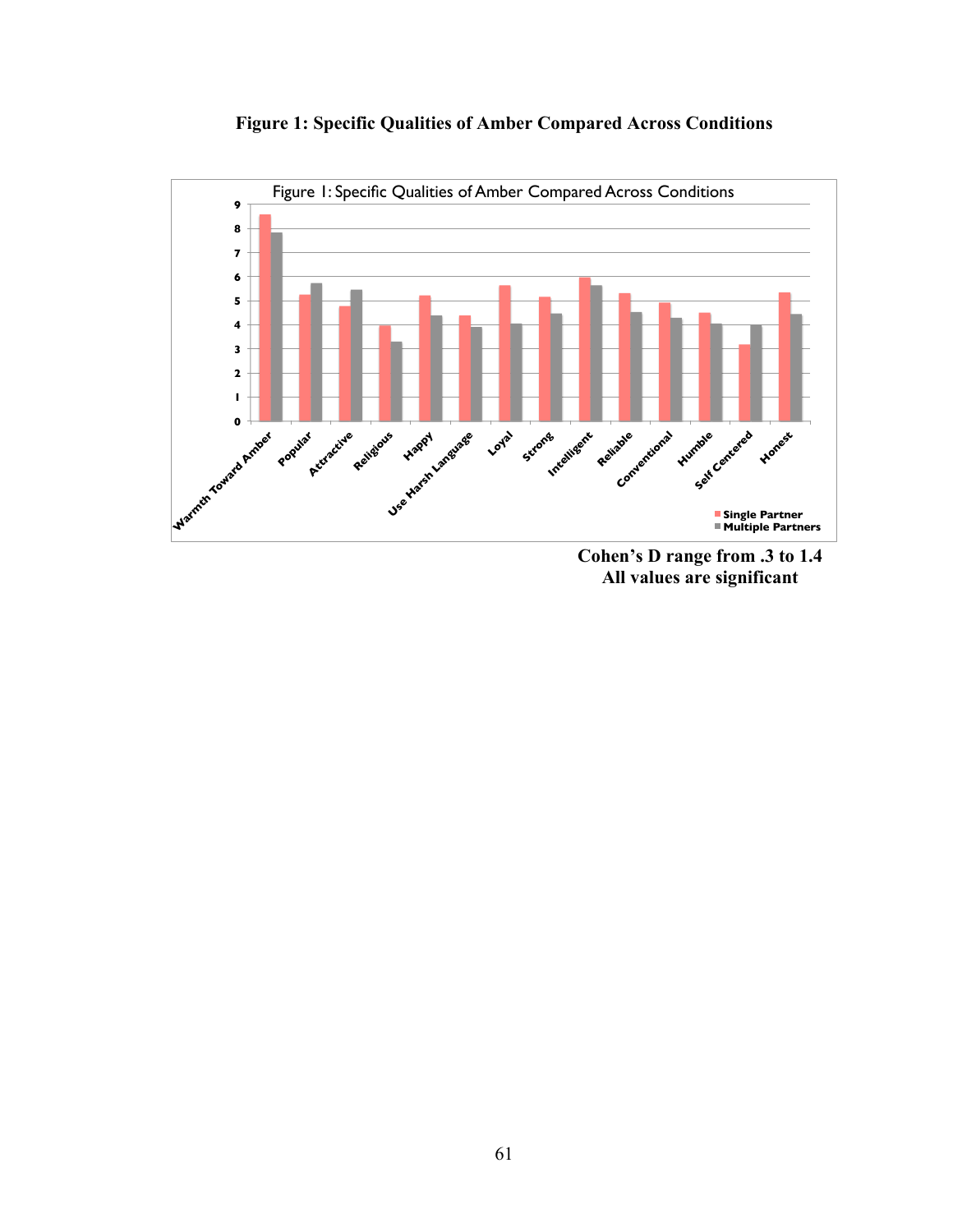

**Figure 2: Social Distance from Amber Compared Across Condition**

\*p<.05, Cohen's D rages from .3-.4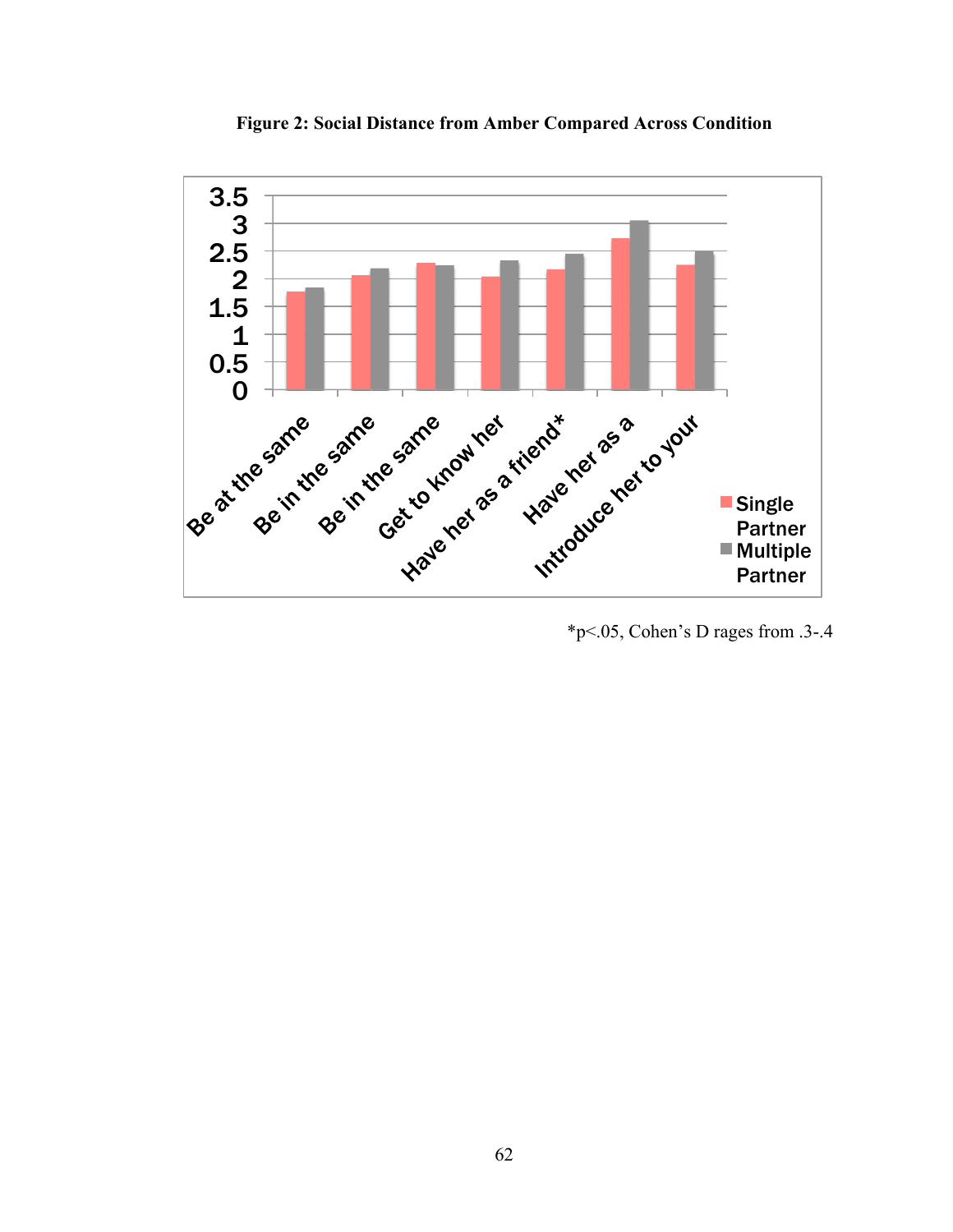

**Figure 3: Purity Sanctity Moderating Warmth Toward Amber**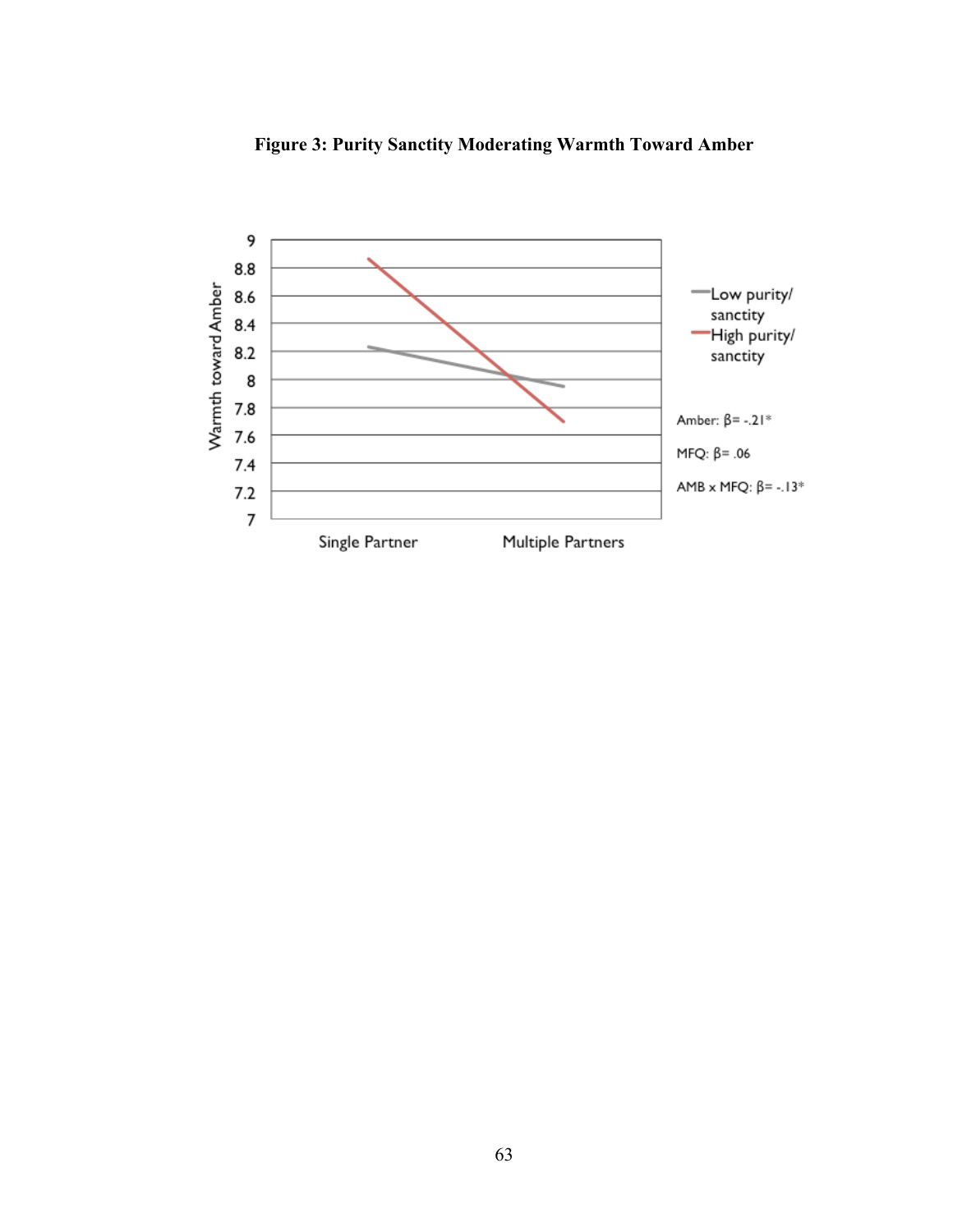

**Figure 4: Gender Moderating Warmth Toward Amber**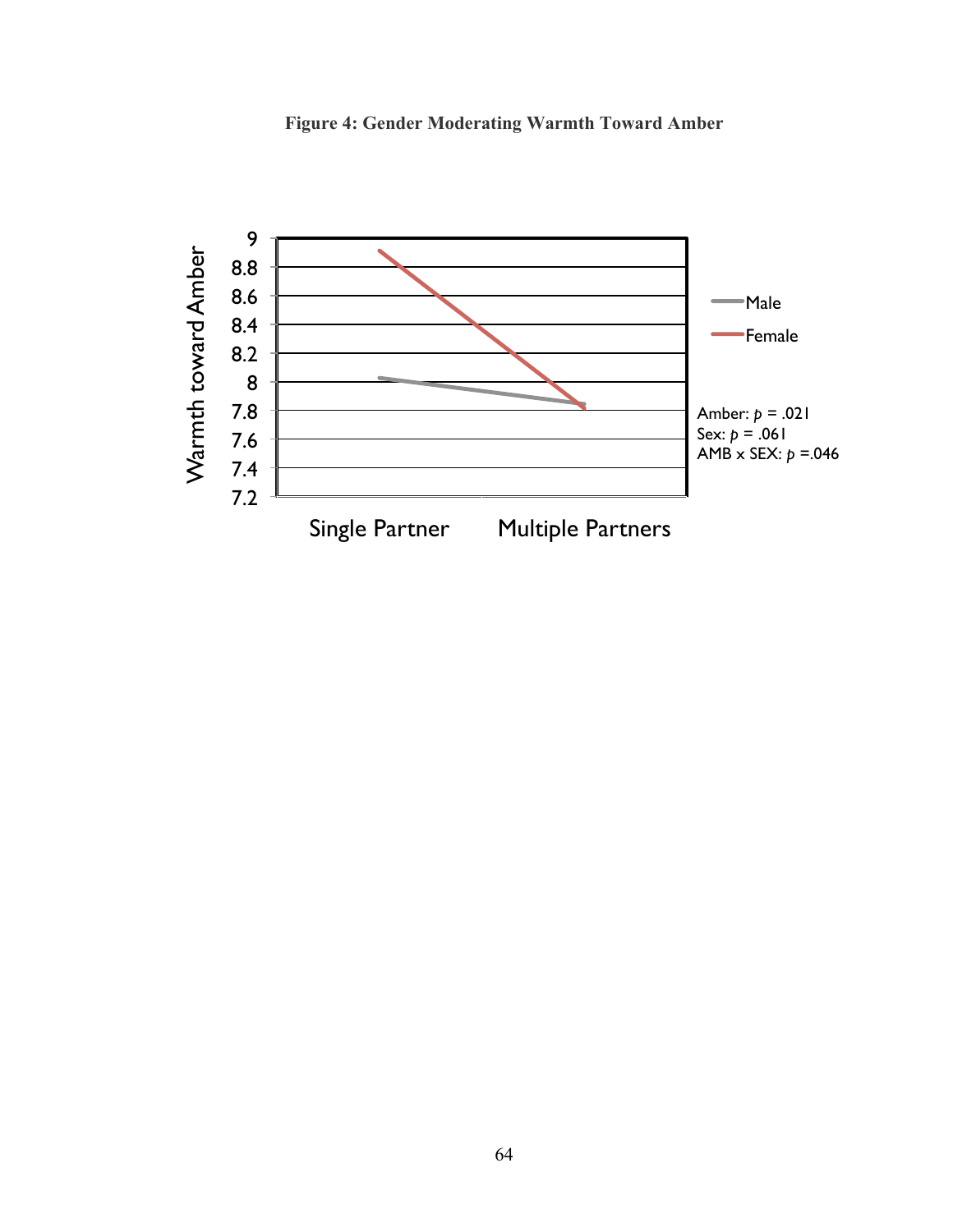

**Figure 5: Gender Moderating Perceived Intelligence of Amber**